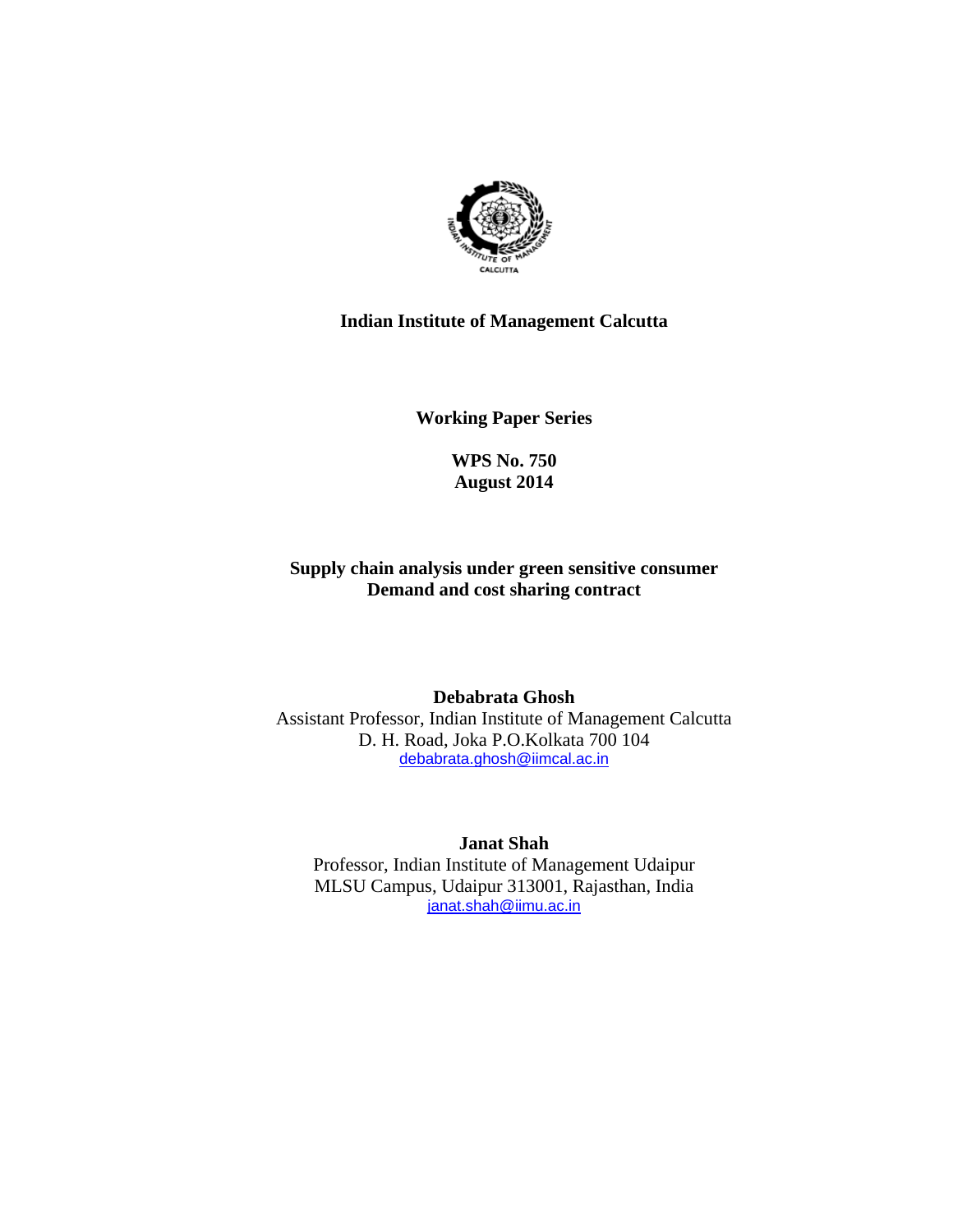# Supply chain analysis under green sensitive consumer demand and cost sharing contract

#### Abstract

In this paper, we explore supply chain coordination issues arising out of green supply chain initiatives and explore the impact of cost sharing contract on the key decisions of supply chain players undertaking green initiatives. Our motivation comes from firms conducting pioneering work in the area of carbon footprint reduction in their supply chains through product redesign. Through a game theoretic approach we show how product greening levels, prices and profits are influenced by cost sharing contract within the supply chains. We study two models of cost sharing - one in which the retailer offers a cost sharing contract and the other in which the retailer and manufacturer bargain on the cost sharing contract. We also study the impact of greening costs and consumer sensitivity towards green products. Our key contribution lies in modeling cost sharing contract and analyzing its impact on a green supply chain. Our study contributes to the burgeoning field of green supply chains and collaboration between channel partners.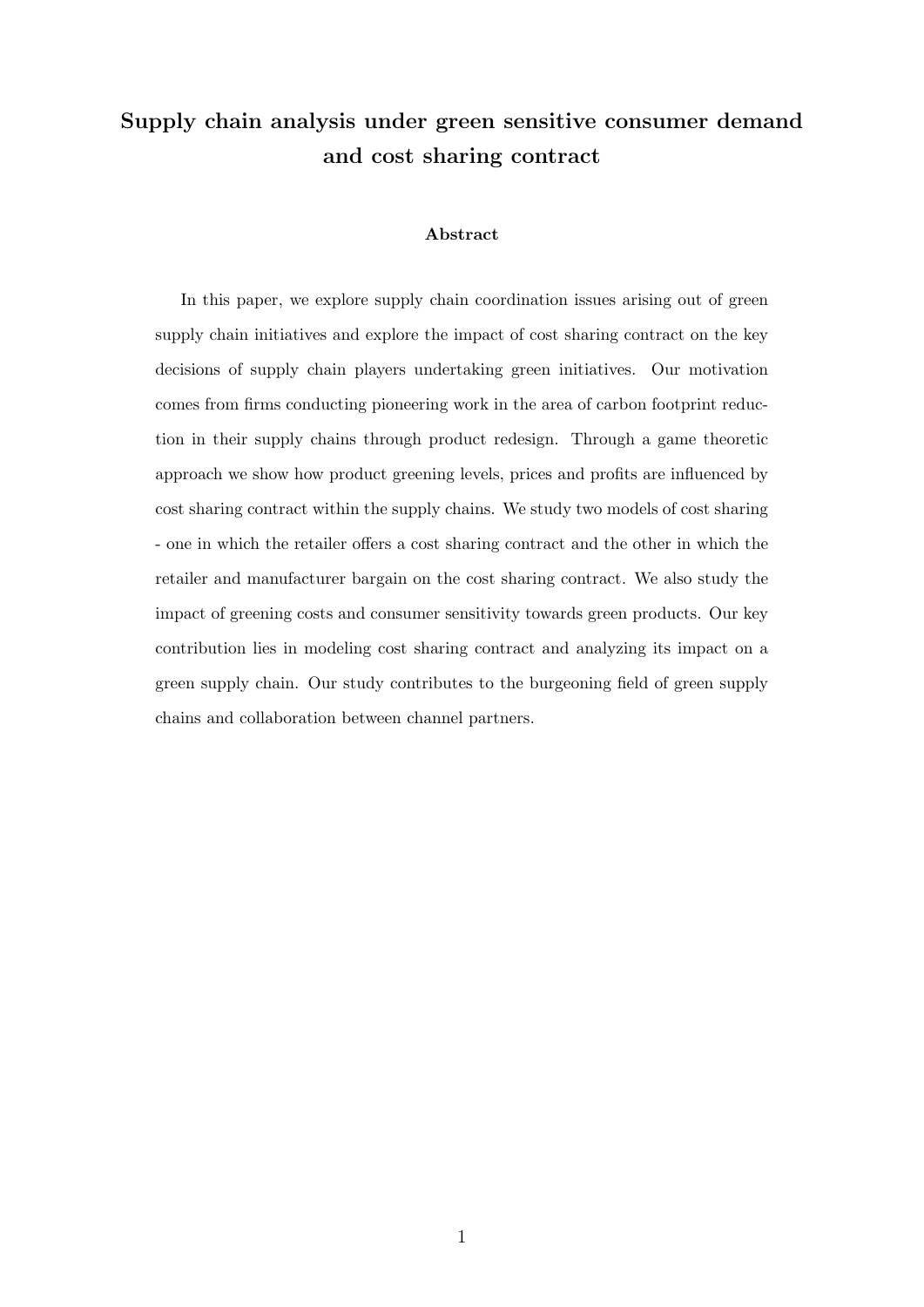# 1 Introduction

While the increasing complexity of supply chains globally, have led most organisations fretting and working towards solving supply chain issues; the growing concerns on the environmental impact of supply chains have added another dimension to this complexity. This has resulted in unique challenges in areas of inventory management, product lifecycle decisions, carbon footprint measurement, reverse logistics systems design, conflict between channel partners and coordination issues among other areas (Klassen and McLaughlin, 1996; OBrien,1999; Sroufe, 2003; Corbett and Klassen, 2006; Kumar and Putnam,2008; Ghosh and Shah, 2012; Swami and Shah, 2013). In this paper, we study supply chain coordination issues arising out of green supply chain initiatives and explore the impact of cost sharing contract on key decisions of supply chain players undertaking green initiatives.

Our research is based on a study of global supply chains conducting pioneering work in the area of measurement of green house gas emissions, reduction of carbon footprint and product redesign. In this study, we explore the case of cost sharing contract in a green supply chain and analyse its impact on key decisions of the supply chain players. Our study aims to understand as to why partners in a green supply chain enter into cost sharing contracts and do cost sharing contracts benefit both the retailer and the manufacturer? What impact do cost sharing contracts have on product greening levels and hence the overall strategy of carbon footprint reduction in supply chains? Further, can an optimal cost sharing contract be designed when players in a green supply chain bargain on the contract? Through the current research work, we aim to extricate cost sharing contract understanding as entered into by global supply chain players and add to the growing literature and managerial interest in understanding supply chain contracts in the green channel context.

While the study has mostly followed practices of large market players; the lessons learnt can be extended and implemented across supply chains extensively. Organisations across the globe, including those in emerging economies have stepped up efforts to incorporate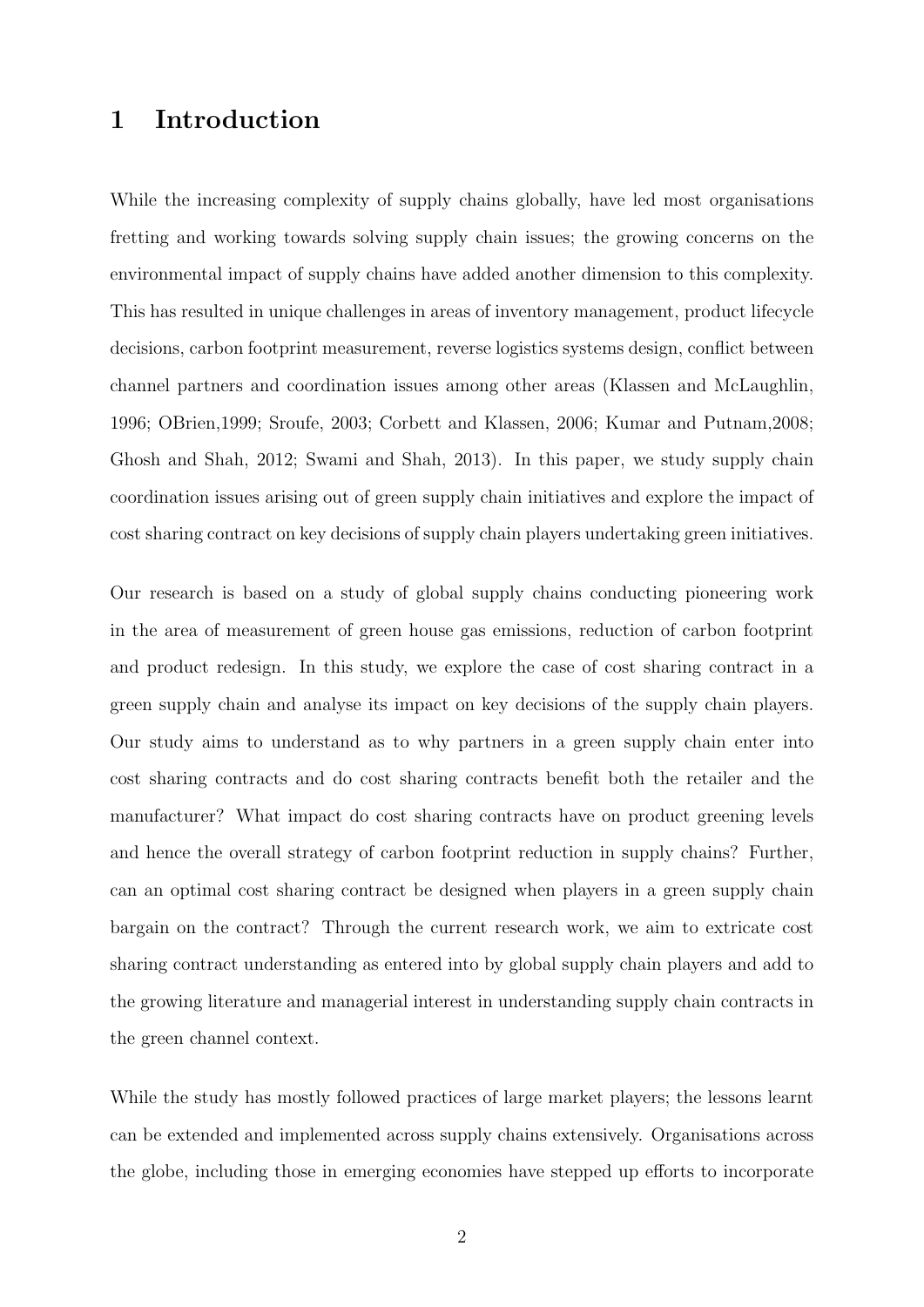environmentally friendly practices in their products and supply chains. Our problem is particularly motivated by the initiatives of giant retailer; Walmart which over the last several years has strived hard to sell products that sustain Walmart's resources and the environment (Plambeck, 2007). Between 2005 (when CEO Lee Scott made the above announcement) and now, Walmart has taken giant strides towards greening its supply chain. Some of its initiatives are encouraging sea food procurement only from suppliers who are certified by the Marine Stewardship Council. Additionally, Walmart has invested heavily into procurement of organic cotton from its suppliers in order to introduce organic cotton clothing through its stores. To achieve this, Walmart provided suppliers of organic cotton with valuable knowledge and process assistance through its strong relationships with the environmental non-profit organisations in its networks. Walmart has also implemented cooperative supply chain management practices to motivate suppliers to reduce the environmental impacts of their products and processes (Plambeck, 2007). Walmart today, mandates its suppliers to participate in carbon disclosure projects and largely sources from suppliers who have undergone requisite environmental certifications. There are several benefits out of these initiatives. In addition to improvement in public image and brand building, it is reported that Walmart receives a price premium for its range of green products from it customers, organic cotton clothing being one such example (Plambeck, 2011). And more importantly, the supply chain strategy to sell organic cotton clothing through its stores has given Walmart unprecedented view into its sourcing activities and supply chain and also brought it way closer to its suppliers (Plambeck, 2011). It can be concluded that in order to take advantage of the green conscious consumer market, Walmart undertook several green initiatives whose success has largely depended on close collaboration with the suppliers. Through contractual mechanisms, Walmart has actively worked with its suppliers to bring green products and process changes. The impact of green sensitive consumers on supply chain players and collaboration between green supply chain partners provides an interesting area of study to researchers and practitioners alike. Both these aspects are captured in our model.

In a different example, a large manufacturer like P&G has also entered into the manufac-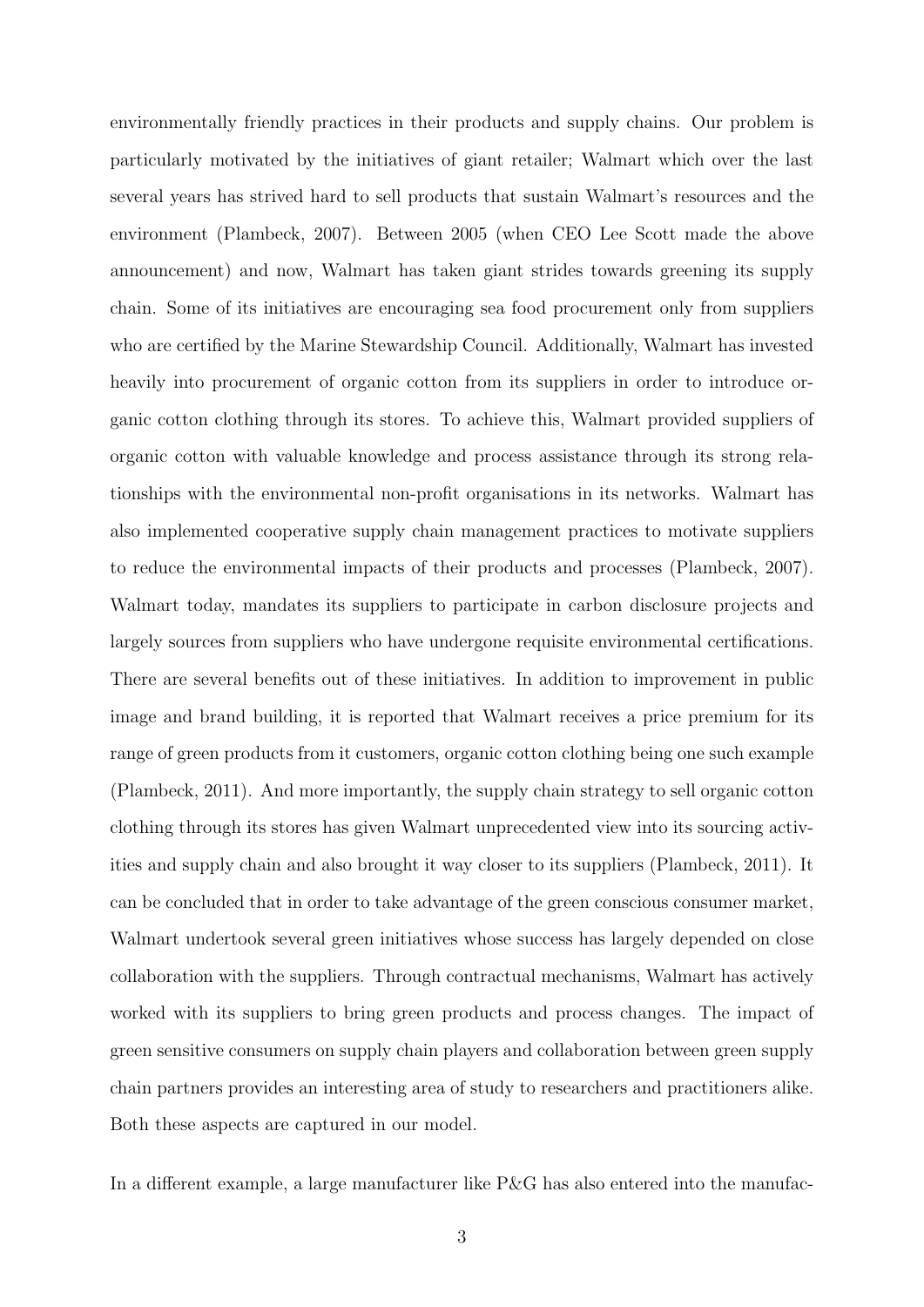turing and marketing of several environmentally conscious products. To cite examples, products like Ariel Excel Gel, Pampers, Gillette Fusion have been innovatively designed such that they not only consume less water and energy during usage but also during their manufacturing. In addition, P&G has initiated measurement of the environmental footprint of its vendors through its annual supplier sustainability performance rating. The firm also collaborates with its suppliers to bring green products into the market and help suppliers improve on their environmental performance (www.pg.com/sustainability).

One of the largest technological manufacturers of the world, Dell has set an ambitious target of 40% absolute emission reduction by 2015 based on 2007 levels. Dell realised that to achieve this; it has to increasingly collaborate with its suppliers who are an integral part of Dell's supply chain. By 2007, Dell had asked several of its suppliers to incorporate management of greenhouse gas emissions and included it as an important factor for supplier reviews. By 2009, eighty percent of Dell's suppliers were meeting its requirements and had been mandated by Dell to participate in Carbon Disclosure project (a first of its kind initiative to measure and disclose carbon emissions of leading global organisations). Dell's collaboration with its suppliers to reduce carbon footprint of its supply chain and bring in more green products into the market is an important consideration in our model (Carbon Disclosure Project Supply Chain Report, 2011).

In another example, world's largest beverage company Coca-Cola has made significant efforts in measuring and reducing its carbon footprints. It has teamed up with Carbon Trust (a not-for-dividend company headquartered in U.K. which helps organisations measure and reduce their carbon footprints) to help it measure and understand the carbon footprint from various activities in its supply chain such as sourcing and packaging; processing and transportation; manufacturing distributing and chilling the product (www.carbontrust.com). In emerging economies like India, Coca-Cola has often faced accusations about ground water depletion and contamination due to its operations in the state of Kerala (a state located in the southern part of India). It has faced similar accusations elsewhere, leading to several litigations and focused sustainabil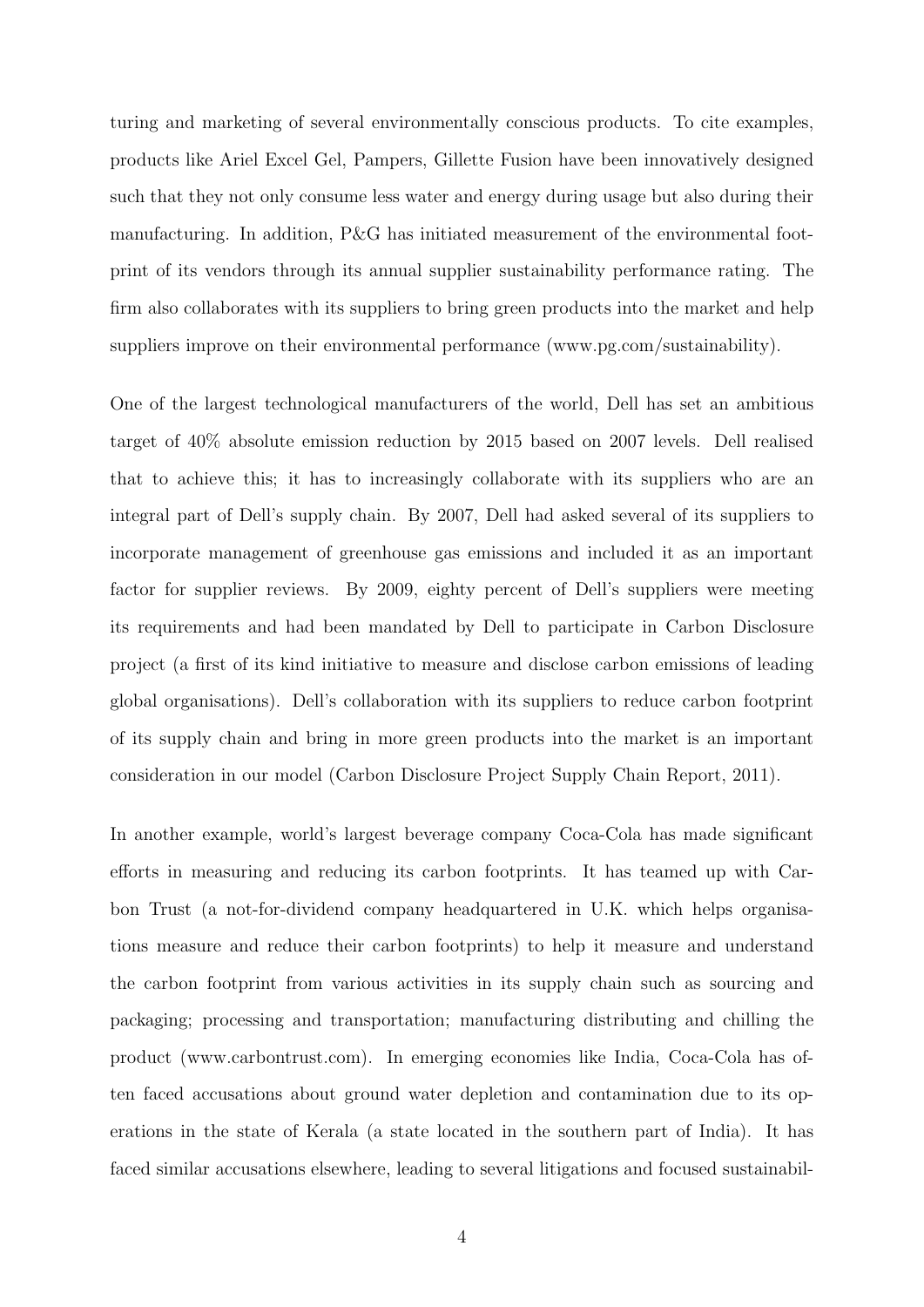ity efforts from the leading soft drink maker. Today, firms like Coca-Cola and Bisleri are tying up with third party recyclers for processing and recycling PET bottle wastes. The firms are innovatively leveraging the network of rag pickers in metro cities in countries like India for collection of waste bottles while incentivising them through monetary pay outs, leading to a first of its kind incentive mechanism for recycling bottle wastes (www.articles.economictimes.indiatimes.com).

While such efforts of large players in supply chain greening and reduction of carbon footprints are laudable, widespread efforts in restructuring supply chains for greening and re-designing of products have been less in number. The primary reason cited is the cost of going green. It has been argued that while large investments are mandated in order to change products and processes to cater to environmental friendly supply chains, the economic benefits generated out of such investments are still unclear (Walley and Whitehead, 1994). Further, for many firms, while quick and easy improvements in the processes have been achieved to comply with the environmental requirements (capturing the low-hanging fruits first), subsequent changes have been costlier and much difficult to achieve. Under such a circumstance, several firms are unsure of the benefits of greening. Further, from the previous examples cited, while large players often ask their suppliers to undertake greening initiatives, the costs of greening fall upon the suppliers making it challenging for the suppliers to undertake those initiatives. To overcome this, players like Walmart have undertaken different supply chain strategies. For example, in case of procurement of organic cotton, Walmart committed to Tier-1 suppliers of procuring organic cotton over a five year period reflecting a long-term sourcing commitment (Plambeck, 2011). In another instance, during the organic cotton growth period, farmers faced increased costs as it takes three years for the farmer to turn the soil from conventional farming to organic farming (Plambeck, 2007). To support framers, Walmart purchased millions of pounds of transitional cotton at the same price as that of organic cotton. In another example, in order to acquire personal computers that were compliant with the EU Restrictions on Hazardous Substances (RoHS) Directive, Walmart made a commitment to Toshiba to buy 12 week's worth of inventory as opposed to its more typical four-week commitment (Plam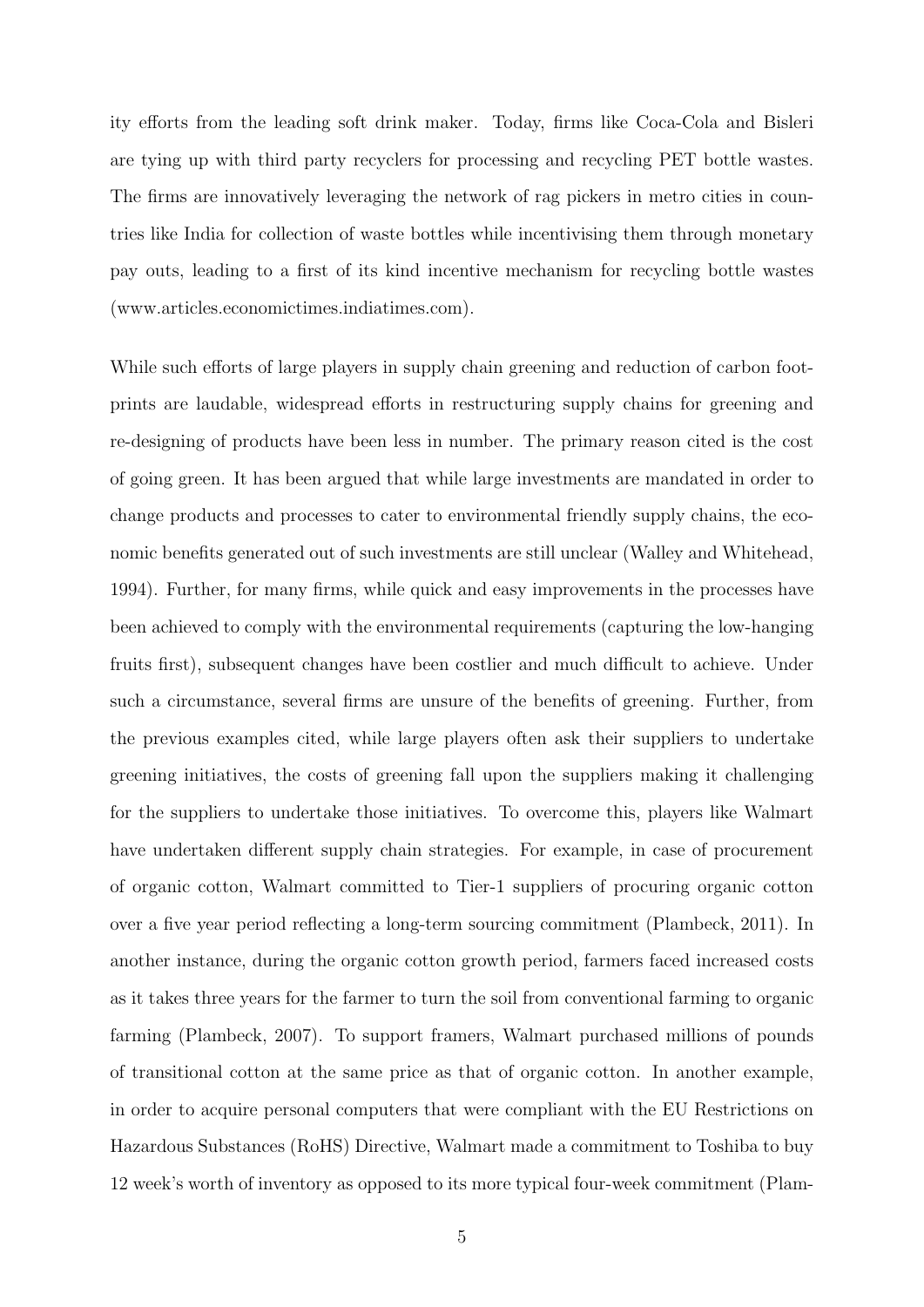beck, 2007). Bhaskaran and Krishnan (2009) discuss another case of cost sharing between a large pharmaceutical company and its lab partner, where the large pharmaceutical company shares the investment cost with its lab partner for developing and commercializing innovative class of diabetes drugs. Thomke et al. (1999) discuss Dell's and Sony's collaboration as a part of Dell's product development effort with lithium ion battery technology. Coca-Cola's incentive structure to make rag pickers participate in the reverse logistics channel is another example of collaboration between vendors and focal firms.

## 2 Problem Description

From the above discussion, several interesting observations can be made.

1. Green conscious consumer demand and carbon footprint reduction effort by global firms: It is observed that several global firms are actively pursuing environmental friendly activities within their supply chains. Both retailers and manufacturers participate in carbon reduction measures and introduce environmental friendly products through their supply chains. Studies have outlined numerous factors which drive firms towards greening. Some of them are environmental regulations, brand value, price premium potential from greening etc (Saunders and McGovern, 1993; Hanna and Newman, 1995; Gilley et.al, 2000; Chen, 2001; Swami and Shah, 2013). Out of these, an important factor which drives greening initiatives of firms is considered in our study; where firms voluntarily undertake greening initiatives to capture the green conscious consumer demand and bring more environmentally friendly products into the market. It is evident that retailers like Walmart or PC manufacturers like Dell foresee an opportunity in their respective industries with changing consumer preferences for environmentally friendly products. Previous green supply chain literature have outlined consumer demand as an important factor for greening (Henriques and Sadorsky,1999; Vachon and Klassen, 2008; Ghosh and Shah, 2012). The impact of greening initiatives on consumer demand has been captured in our work.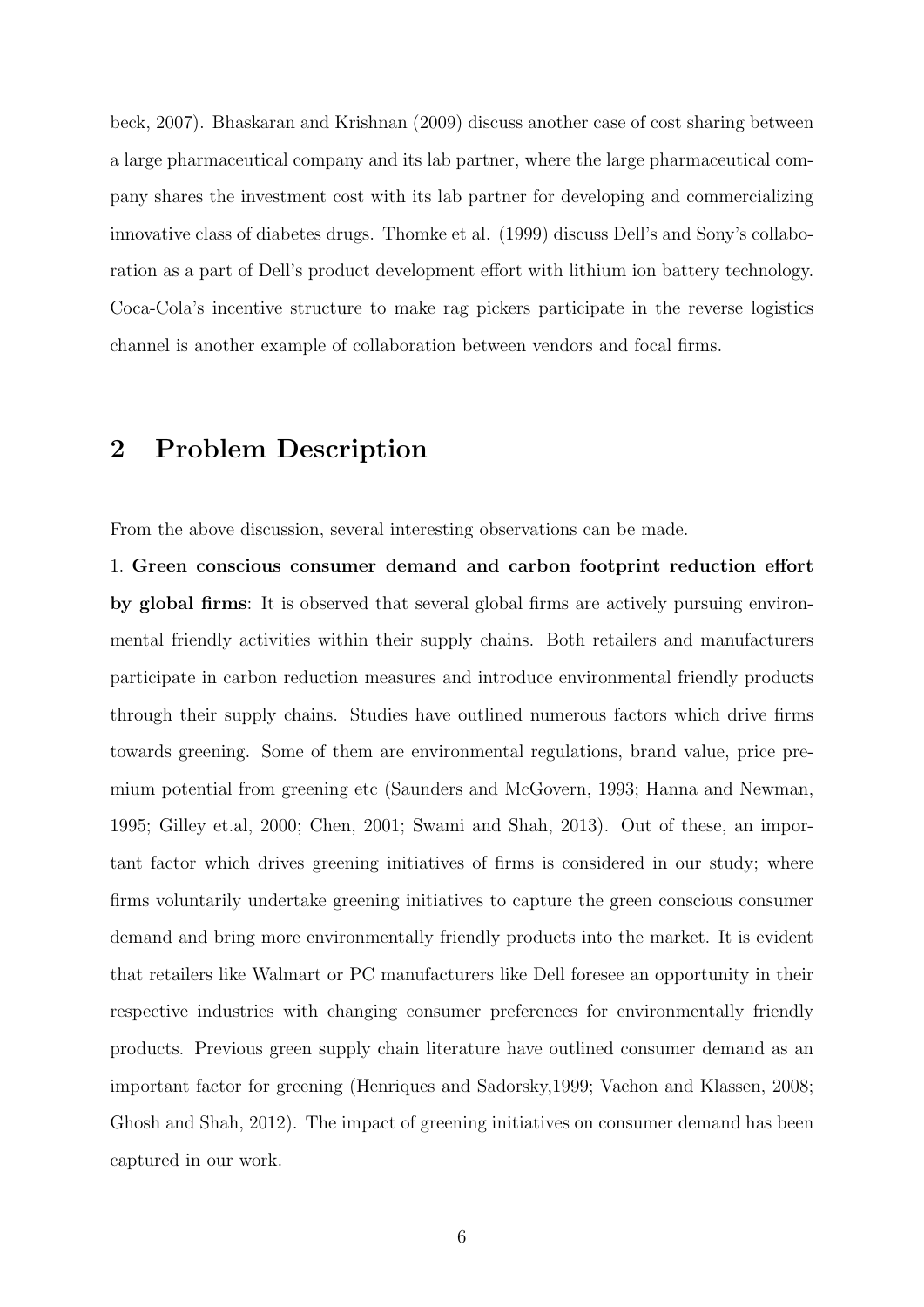2. Supply Chain Collaboration: It is also observed, that green supply chain initiatives are achieved through collaboration between supply chain players. Large firms undertaking greening initiatives and running programs for carbon footprint measurement and reduction; realize the need to look outside the boundary of their organisations for success of these efforts and extensively collaborate with their suppliers. Collaborative efforts such as joint decision making on green product design, sharing the burden of greening costs, long term supplier commitments have been discussed above among several others. Out of these, the necessity to understand the impact of greening costs motivates our modeling approach in this paper and hence the focus on cost sharing contracts in a green supply chain. More importantly, while cost sharing contracts may benefit the manufacturer by lowering his burden, do cost sharing contracts also benefit the retailer? Under greening costs why do retailers enter into a cost sharing contract. The study aims to answer these questions.

Thus, in this paper, we aim to answer the following questions:

1. What is the impact of a cost sharing contract on key decisions of green supply chain players?

2. How does bargaining on cost sharing between players in a supply chain impact their decisions?

3. What is the impact of greening costs and green sensitive consumer demand on key decisions and profitability of supply chain players?

We apply a game theoretic approach in a single retailer-manufacturer set up, to answer the above questions. In this set up, the manufacturer incurs the greening cost while both the retailer and manufacturer benefit out of the green sensitive market demand. The structure closely reflects the case of Walmart, Dell and other supply chains where supply chain players stand to benefit out of green sensitive consumer demand but the suppliers in the channel incur the greening cost. Further, 'greening' is broadly referred to a measurable attribute of the the product which firms leverage to reduce their carbon footprints. For example, from our previous discussion, the amount of hazardous substance in a personal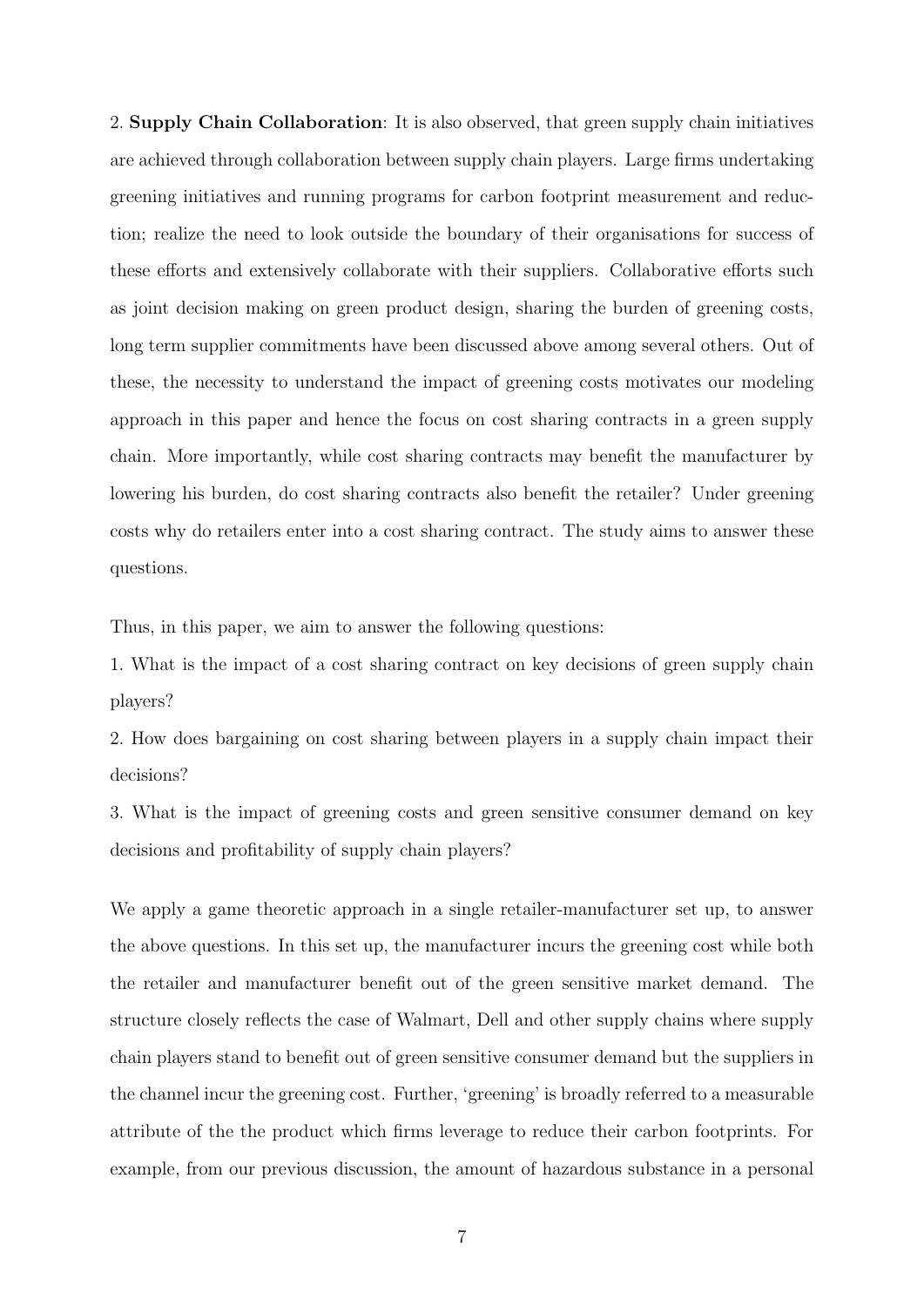computer which Toshiba worked on reducing is an example of greening. Similarly, organic cotton clothing which reflects the production of cotton without the use of any synthetic agricultural chemicals or fertilizers is an example of greening. In order to model the cost sharing mechanism we first study a green channel where each player takes decisions for individual profit maximization. In this set up the manufacturer incurs the cost of greening, determines the product greening level and sets the wholesale price of the green product. The retail price is subsequently determined by the retailer. We name this the Decentralized Channel case. To illustrate the sequence of decision making, the supply chain structure is explained below (Refer Figure 1) :



Figure 1: Supply Chain Structure Considered

We also compute the key decisions for an *Integrated channel* for better understanding. By definition, a single agent takes decisions for an integrated supply chain (Cachon, 2003). We develop these initial results to build a clear understanding of the supply chain structure in this paper and subsequently delve into the modeling of cost sharing contract. The game theoretic set up in the paper helps model and analyze both the pricing and greening strategies of each player in the channel. We subsequently, model a cost sharing contract between the channel players and discuss the impact of cost sharing contract on the strategic decisions of the green supply chain players. We study two contexts under the cost sharing contract - one where the retailer offers a cost sharing contract and second, where the players negotiate over the cost sharing contract parameter. Through the two contexts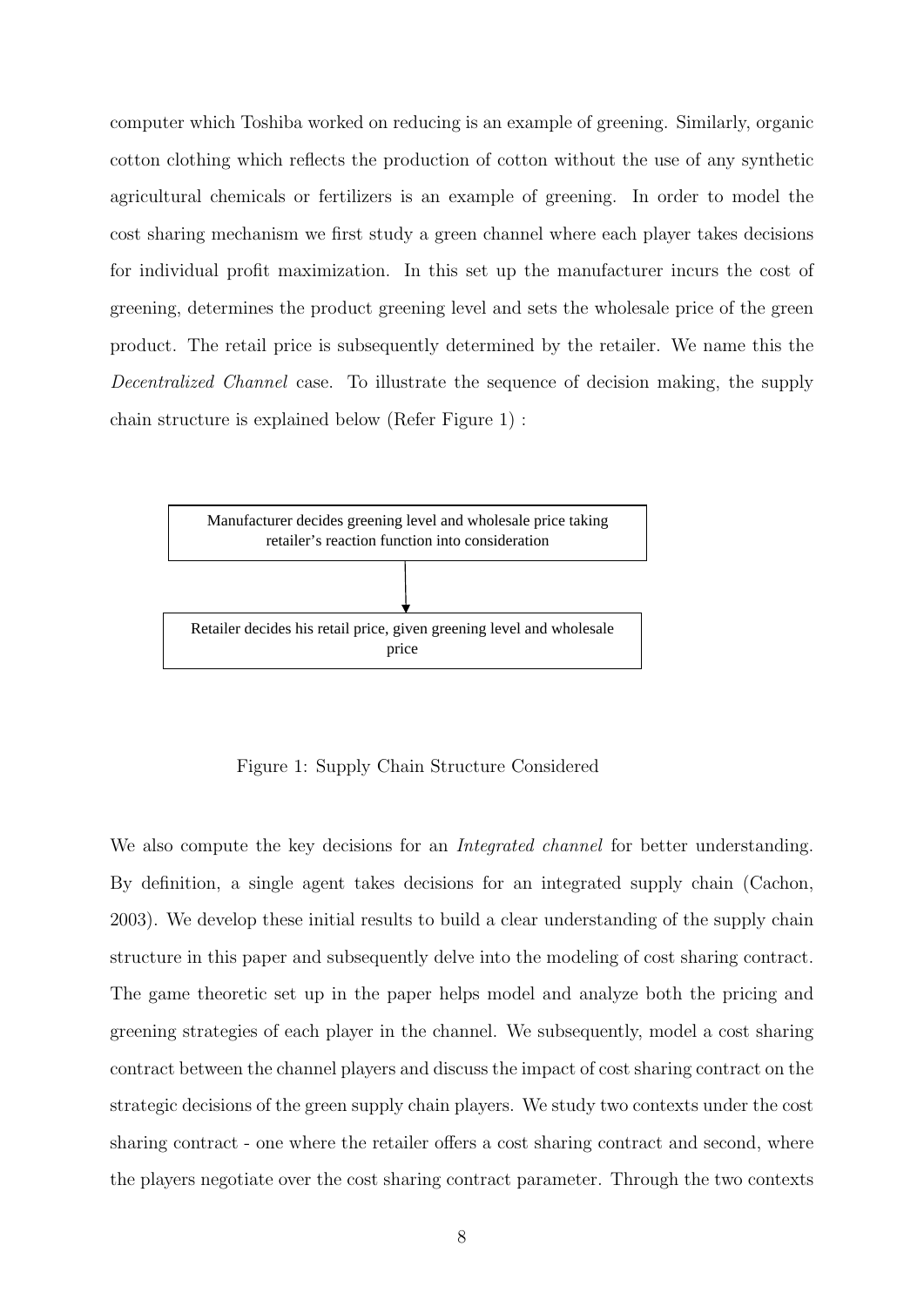we aim to closely model situations where supply chain players share greening costs as discussed in the case of Walmart, Coca-Cola, Dell among several others. The paper thus aims to provide insights into how cost sharing measures impact greening decisions, prices of green products and profitability of players who initiate product greening. The paper compares and contrasts the equilibrium levels of product greening and individual player's profits across sub problems. It analyses the channel profits in each case. A comparison of wholesale and retail prices throws interesting insights into how 'green' products are priced.

The rest of the paper is organized as follows. In section 3, relevant background literature of this paper is reviewed. In section 4, we present the model conceptualization and formulation. We illustrate the impact of the cost sharing contract on the supply chain strategic decisions. Section 5 presents numerical analysis. In section 6, we summarize the managerial implications of this work and provide directions for future research.

# 3 Literature Review

In this paper, we review literature spanning across three streams. The first section addresses literature on greening issues in operations management. The review primarily observes the recent analytical work addressing various issues arising out of greening initiatives of firms. The second section discusses work addressing channel coordination in operations management and marketing streams. The third section discusses cooperative bargaining framework as applied to operations management stream.

### 3.1 Green Supply Chains

The study of greening initiatives of firms and supply chains throw unique challenges to researchers and practitioners. Several research streams focussing on green supply chain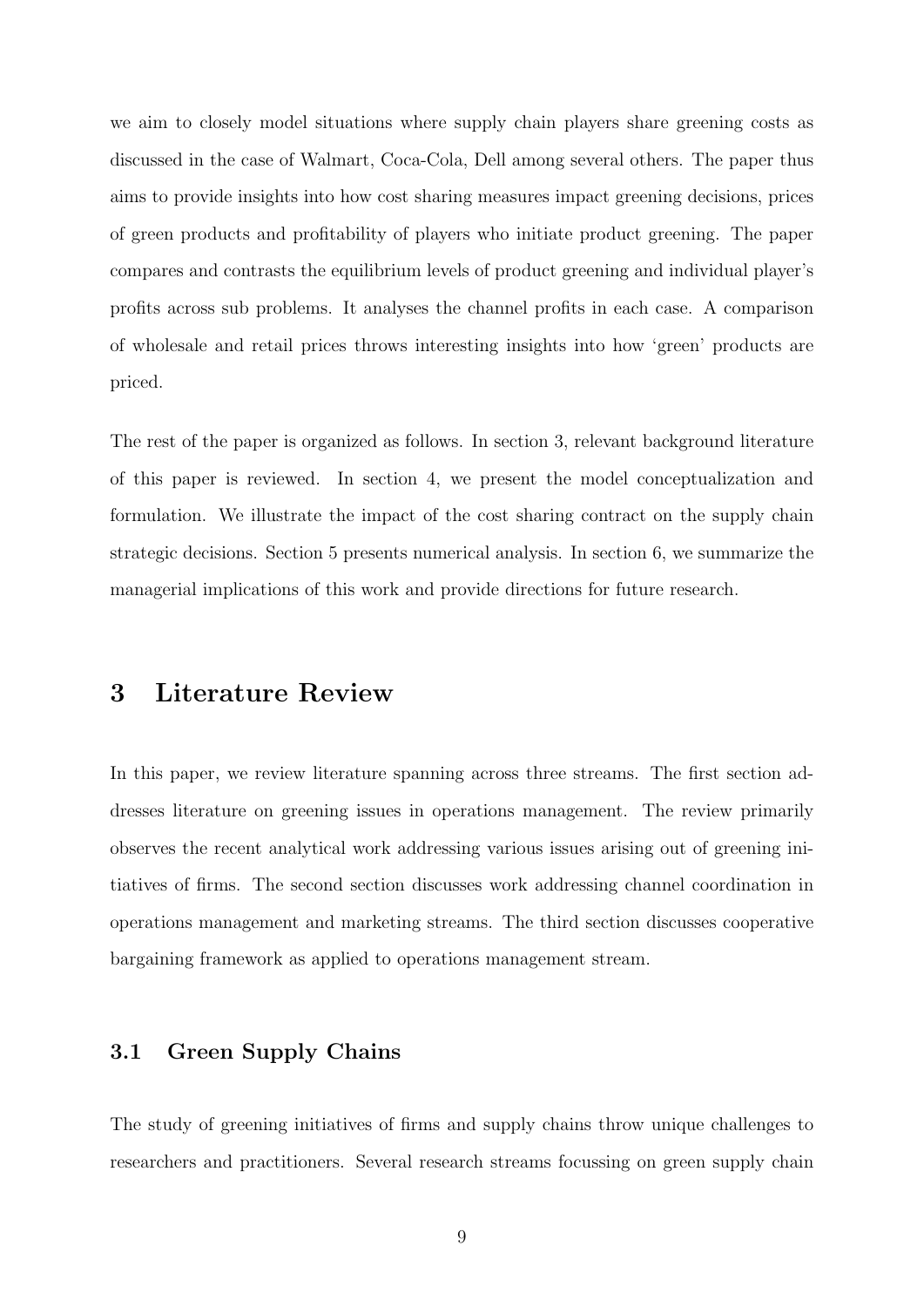management, reverse logistics, product recovery etc. have emerged in the past. An in depth review of green supply chain literature has been conduced by Srivastava (2007). The author has classified literature based on a contextual framework into three dimensions, namely, literature which discuss importance of green supply chain management, secondly, body of work which deal with green design (environmental conscious design taking into account life cycle assessment of product and process) and thirdly, literature dealing with green operations(e.g. network design, remanufacturing and waste management). Among supply chain literature pertaining to green supply chains, several authors have focussed on remanufacturing and reverse logistics as an initiative. Studies pertaining to this research area are vast in number (see Savaskan et al., 2004; Savaskan and Wassenhove, 2006; Geyer et al., 2007; Atasu et al., 2008; Mitra and Webster, 2008). For example, Savaskan and Wassenhove(2006) study the interaction between a manufacturer's reverse channel choice to collect return products and the strategic product pricing decisions in the forward channel when retailing is competitive. Both direct product collection from customers and indirect product collection via retailers is modeled. The authors examine how the allocation of product collection to retailers impacts their strategic behavior in the product market and also the economic trade-offs the manufacturer faces while choosing an optimal reverse channel structure. When a direct collection system is used, channel profits are driven by the impact of scale of returns on collection effort, whereas in the indirect reverse channel, supply chain profits are driven by the competitive interaction between the retailers. The authors also show that the buy-back payments transferred to the retailers for collection of goods provide a wholesale pricing flexibility that can be used to price discriminate between retailers of different profitability.

In an environmental supply chain set up, Swami and Shah (2013) study the problem of coordination in a manufacturer - retailer vertical supply chain, where the players put in efforts for greening their operations. The authors find that the ratio of optimal greening efforts put in by the manufacturer and retailer is equal to the ratio of their green sensitivity ratios and greening cost ratios. The authors also discuss a two-part tariff contract to coordinate such a supply chain. In another interesting work, Corbett and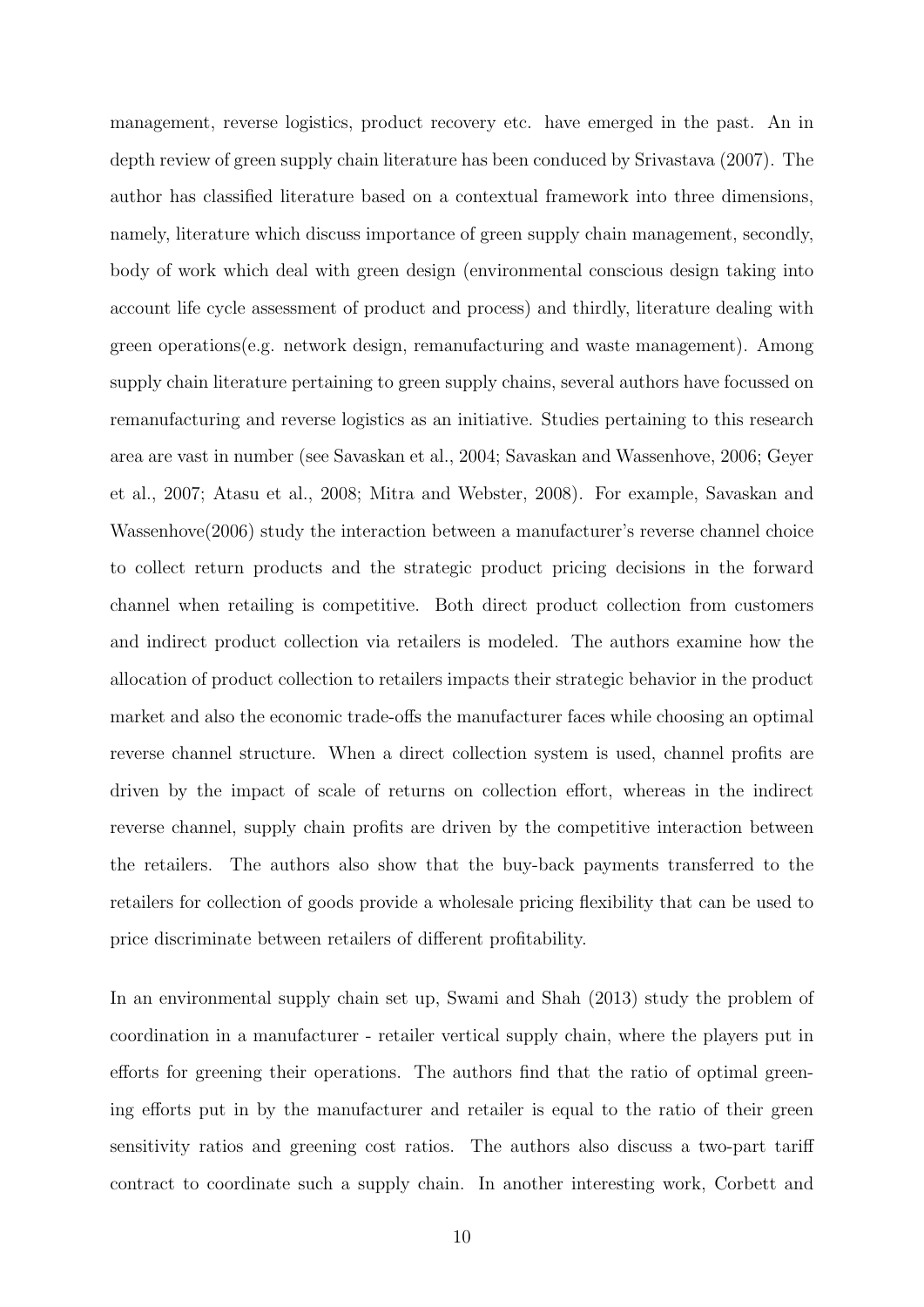DeCroix (2001) discuss the case of a supply chain where the buyer wishes to minimize the consumption of indirect material while the supplier's profits depend on increasing the volume. An inescapable case of incentive conflict, the authors show that shared saving contracts help increase supply chain profits in such a case but do not necessarily lead to reduced consumption. In another study, Ghosh and Shah (2012) discuss the case of a supply chain where players initiate product greening and study the impact of various supply chain structures on key decisions of the players and supply chain. The authors find that collaboration between supply chain players is beneficial for product greening.

### 3.2 Channel Coordination

Since our study focusses on challenges arising out of greening costs and green sensitive consumer demand, we focus on operations management literature which have addressed similar issues based out of consumer demand and costs. Among early works Thomas (1970) discusses price and production decisions for a single product with a known deterministic demand function. Under the profit maximisation objective, the author finds optimal pricing decisions and planning horizons. The paper suggests an efficient forward algorithm combining these decisions. In another work, Corbett and Karmarkar (2001) examine the impact of fixed and variable costs on the structure and competitiveness of supply chains with a serial structure and price sensitive linear demand. The authors derive price and production quantity decisions based on the number of entrants at each tier in the supply chain. The authors model competition in supply chain through number of players in each tier. Chen, Federgruen and Zheng (2001) model a two echelon distribution system in which the sales volumes of the retailers are endogenously determined on the basis of known demand functions. The demand of the retail market is assumed to be a decreasing function of the retail price in the market. The authors characterise the centralized channel and the decentralized channel optimal strategies. The authors propose a fixed fee contract and discount schemes through which the channel can be coordinated. In this paper, we consider a demand function which is decreasing in the retail price of the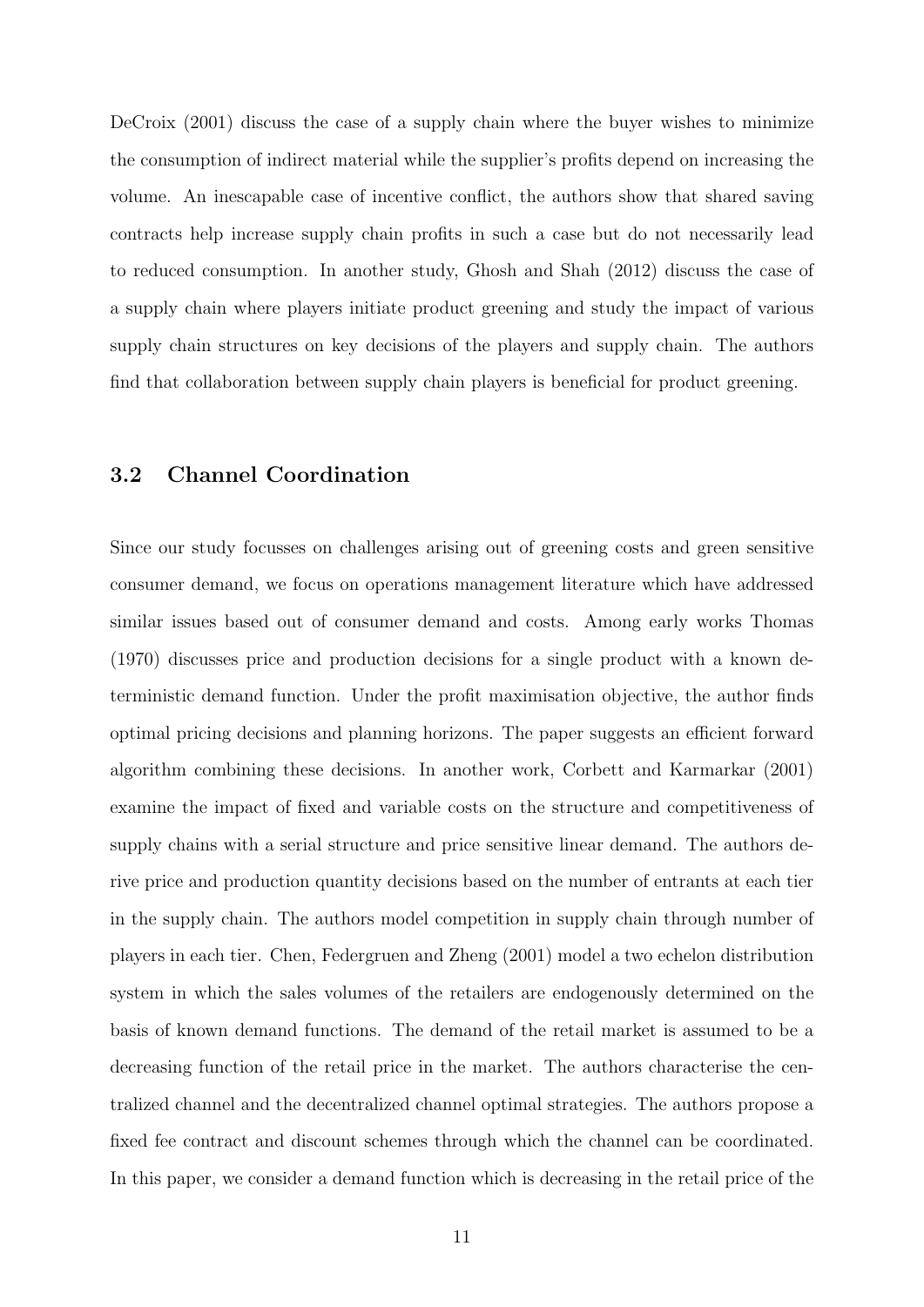product in the market and increasing in the greening level of the product.

In the marketing literature, among early works, Jeuland and Shugan (1983) discuss channel coordination problem arising out of individual decision making of players. The authors explore problems inherent in channel coordination and explore various mechanisms through which channel coordination can be achieved. McGuire and Staelin (1983) discuss an exclusive dealer channel where two firms manufacturing differentiated but competing products sell their products through exclusive dealers. The authors discuss three cases: exclusive manufacturer- exclusive retailer; two separate manufacturers owning the stores ; one manufacturer selling through a private retailer and the other selling through a company store. Following this, there were several works in channel coordination area. Coughlan and Wernerfelt (1989) discuss various class of distribution models between manufacturers and competing retailers that have been used in literature. They use price as the strategic decision variable. Our problem is close to the work by Choi (1991) who studies a duopoly model of manufacturers who sell their products through a common independent retailer. The decision variables are whole sale prices for the manufacturers and the retail prices for the retailer. Ingene and Parry (1995) discuss channel coordination by a manufacturer that sells through competing retailers. Each retailer faces a downward sloping demand curve in prices. The authors find that a two part tariff is unable to coordinate the channel whereas a quantity discount schedule coordinates the channel. In this paper, we model and analyse cost sharing contracts to understand the impact on key decisions of players in the supply chain. Lee and Staelin (1997) in their work discuss vertical strategic interaction and implications for channel pricing strategy. Vertical strategic interaction is defined as the direction of a channel member's reaction to the actions of its channel partner within a given demand structure. The authors analyse optimal strategies of two manufacturers selling competing products both carried by two competing retailers. Padmanabhan and Png (1997) discuss manufacturer's return policies with uncertain demands, limited shelf life and retail competition. The retailers compete in prices. The authors discuss various cases under which the returns policy is profitable for the manufacturer. Trivedi (1998) discusses various models of distribution channels, one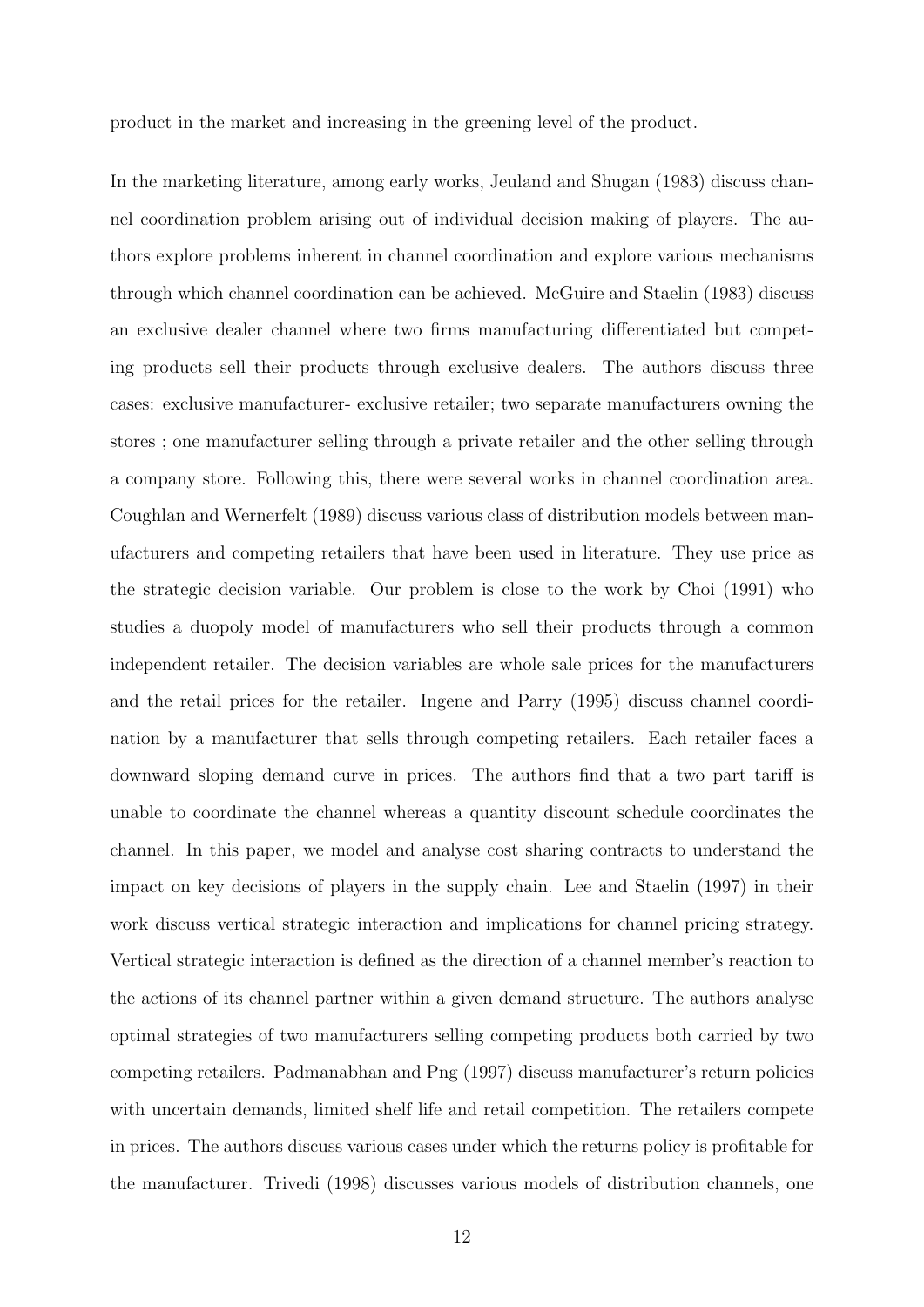of them being two competing manufacturers and two competing retailers. Using linear demand function, the competition is modeled on prices. The author analyses the impact of competitive intensity on both profits and prices. Iyer (1998) studies price and service competition between a single manufacturer and two retailer channel. The author represents individual consumer behaviour in terms of value of service and disutility of travel and from this derives each retailer's demand function. The author also discusses various channel coordination mechanisms. Our work adds to the literature on channel studies and extensively deals with cost sharing contracts in green supply chain context which previous literature has not addressed. Further, building on the context of retailer-manufacturer set up, we study the impact of product greening and analyse inter-firm interaction in such a context.

### 3.3 Cooperative Bargaining

Operations management literature in the recent past has resorted to use the tool of cooperative bargaining as proposed by Nash (1950,1953) to study impact of negotiations between players in a supply chain context. Nagarajan and Sosic (2008) provide a detailed review of operations management work which apply cooperative bargaining framework. The authors suggest that negotiations between players in supply chain can happen over different terms of trade like wholesale prices, purchase quantity etc. Further, negotiation frameworks can also be applied to profit allocations and contractual parameters. In order to understand the impact of negotiations, cooperative bargaining is used. For a two person bargaining game, Nash (1951) used an axiomatic approach to look for a bargaining solution that is symmetric, feasible, Pareto optimal, preserved under linear transformations and independent of irrelevant alternatives (Roth 1979). Among relevant literature pertaining to our work, Bhaskaran and Krishnan (2009) use the bargaining framework to evaluate its impact on product development under investment sharing and innovation sharing. In an earlier work Kohli and Park (1989) discuss a bargaining problem in which a buyer and seller negotiate over the order quantity and average unit price. In this paper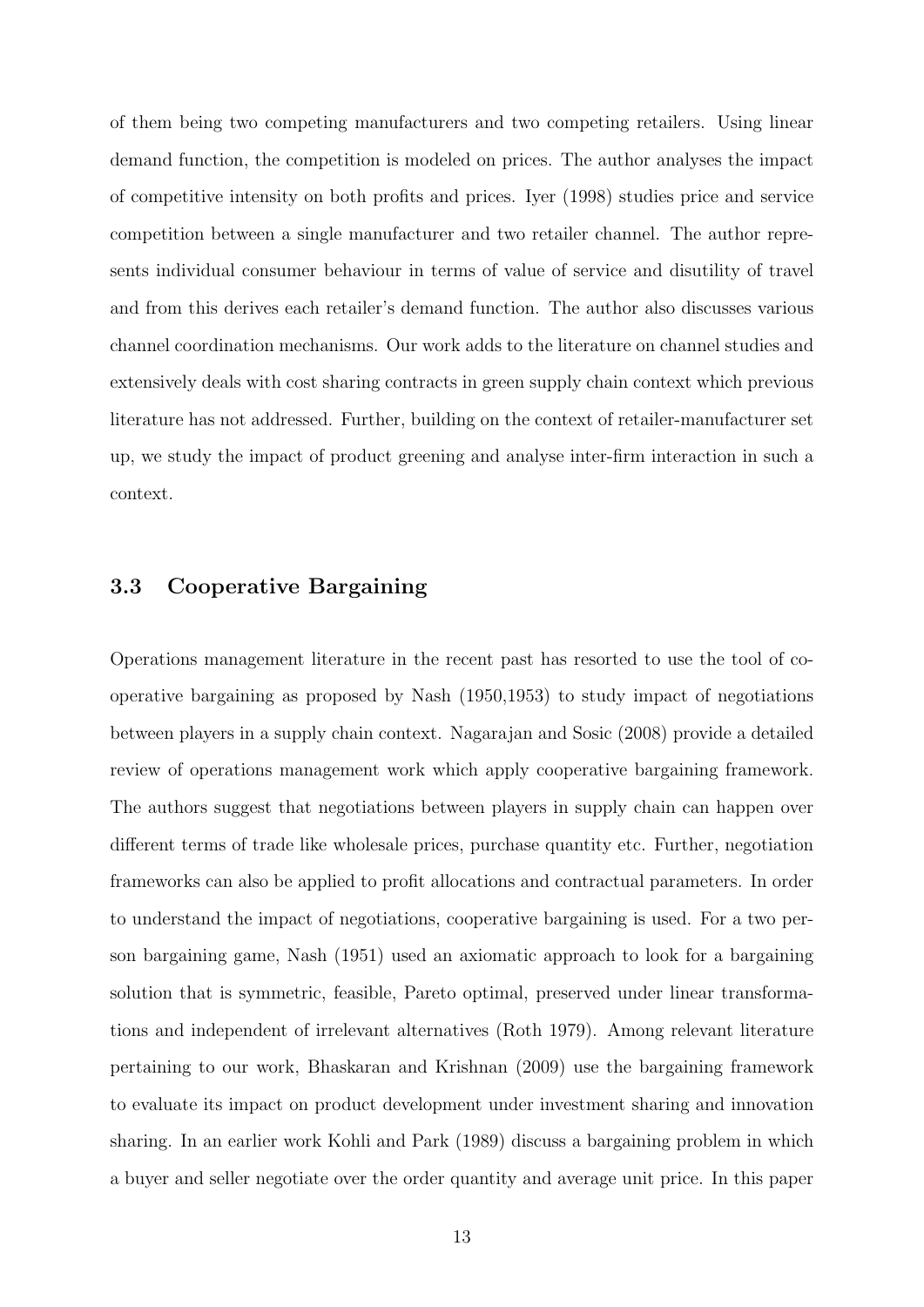we explore the phenomenon of negotiation between players in a green channel over the cost sharing contract parameter and analyse the impact of cost sharing on players and supply chain as a whole.

The current work focusses on understanding the impact of cost sharing on key decisions of players in a green supply chain. Through various models of cost sharing - one, where the retailer offers the cost sharing contract and the other, where the players negotiate over the cost sharing contract parameter, we aim to build a better understanding of green initiatives and cost sharing as observed in practice. The work aims to contribute to literature on supply chains undergoing greening.

## 4 The Model

In this section, we first discuss the modeling assumptions and related results for decentralized and integrated channels in order to motivate cost sharing contract framework and analysis. We assume that the demand  $(q)$  faced by the supply chain players is a linear function of retail price 'p' and product greening improvement level ' $\theta$ ', where  $\theta$  is a continuous variable. The demand function is given as :

$$
q = a - bp + \alpha\theta \qquad \text{where} \quad a > bp, \alpha, b > 0 \tag{1}
$$

In this equation,

 $a =$  the total market potential

 $b =$  the price sensitivity of consumer demand

 $\alpha$  = consumer sensitivity to greening level improvement

Also,

 $w =$  manufacturer's wholesale price

 $m =$  retailer's margins

 $c = \text{variable production cost of the manufacturer}$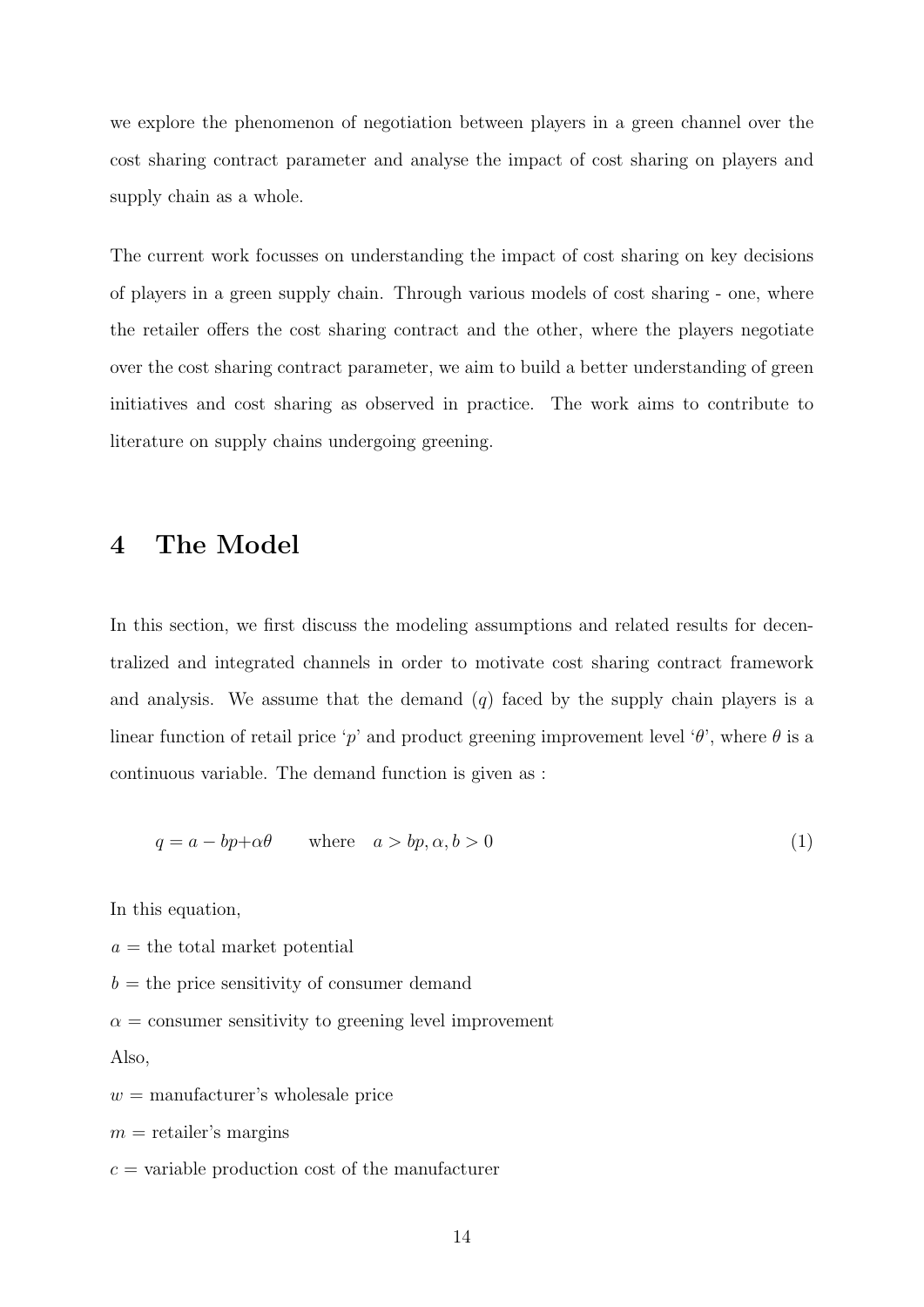Further, p, w and m are related as  $p = w + m$ 

Notice, that the demand function reflects a 'green' sensitive consumer market where the product demand is linearly decreasing in the product price and increasing in the greening level. We capture the impact of product pricing and greening level improvement on consumer demand in a tractable deterministic linear form which reflects the case of environmental friendly products developed by P&G, organic cotton clothing in Walmart's case and environmental friendly PC's of Dell whose product changes were primarily to cater to the green sensitive consumer demand. Linearity and deterministic assumptions with respect to price and non-price variables particularly those involving game theoretic supply chain set ups involving inter-firm interaction have been made in several operations management and marketing literature (Jeuland and Shugan, 1983; Choi, 1991; Ingene and Parry, 1995; Choi, 1996; Lee and Staelin, 1997; Tsay and Agrawal, 2000; Savaskan, Bhattacharya and Wassenhove, 2004).

We also assume that the greening improvement in the product does not affect the manufacturer's marginal cost of production. The greening improvement refers to a product attribute modification which when implemented renders the older product obsolete. The argument is close to the case of P&G's eco friendly versions of consumer products and Dell's green PC's such that the new greener versions of the products today, have completely substituted the previous versions. In order to model the cost of greening improvement, we have considered an increasing and convex cost structure which reflects our earlier discussion on how green improvements have come about through firms making the initial changes in products and processes easily, with subsequent improvements being more difficult with diminishing returns (Walley and Whitehead, 1994; Porter and van der Linde, 1995; Tsay and Agrawal, 2000; Chen, 2001; Bhaskaran and Krishnan, 2009). We thus consider the cost of greening to given by  $I\theta^2$  where I is the greening investment parameter and is a function of greening improvement in the product (Banker,Khosla and Sinha, 1998). Lastly, in our base model, the cost is borne by the manufacturer.

Based on the above model assumptions, the manufacturer's (index M), retailer's (index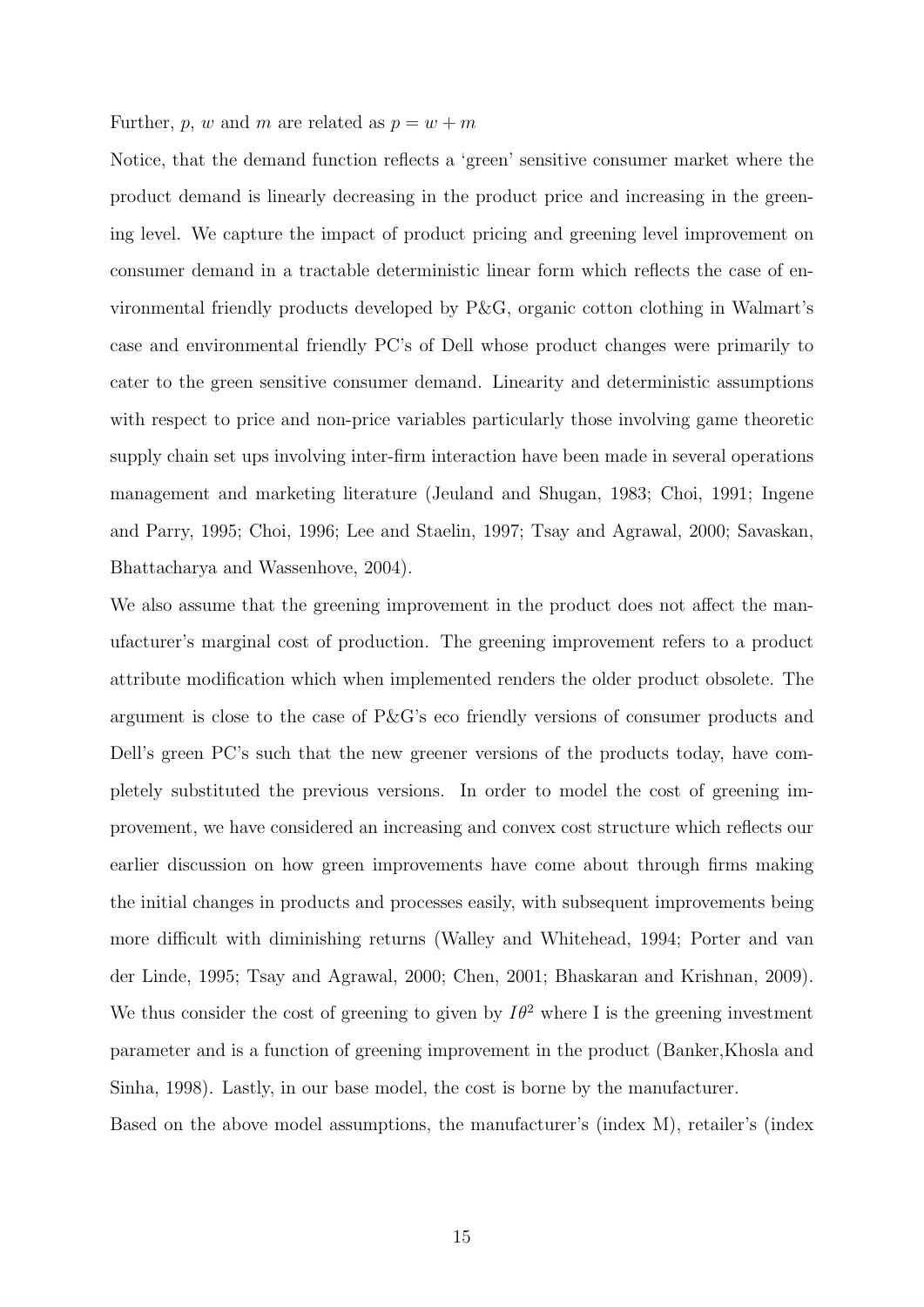R) and the supply chain's (index SC) profit functions thus, are:

$$
\Pi_M = (w - c)q - I\theta^2 \tag{2}
$$

$$
\Pi_R = (p - w)q \tag{3}
$$

$$
\Pi_{SC} = (p - c)q - I\theta^2 \tag{4}
$$

We solve the above expressions for the decentralized channel, integrated channel and cost sharing contract case. The equilibrium results for all sub-problems are derived in the Appendix.

### 4.1 The Integrated and Decentralized Channel Case

We obtain the equilibrium values for the *integrated channel* which are tabulated below (Refer Appendix for proof). In the decentralized channel case, the manufacturer chooses the product greening level and wholesale price for his profit maximization using the response function of the retailer. Then, retailer decides the price of the product so as to maximize his profit, given greening level and wholesale price. Given this structure, we obtain equilibrium values of greening improvement, wholesale price, retail price and the retailer's margins. From the equilibrium values we subsequently derive the retailer's, manufacturer's and the supply chain's profits. The results for decentralized channel structure are shown in Table 1. Similar approach for the integrated and decentralized channels are established in previous works (Choi, 1991) and developed here to motivate cost sharing contract analysis.

### 4.2 Cost Sharing Contract

In this section, in order to understand cost sharing contracts as entered into by green supply chain players in practice, we model and analyze a cost sharing contract between the players in the green channel. Contract analysis holds importance as in our models,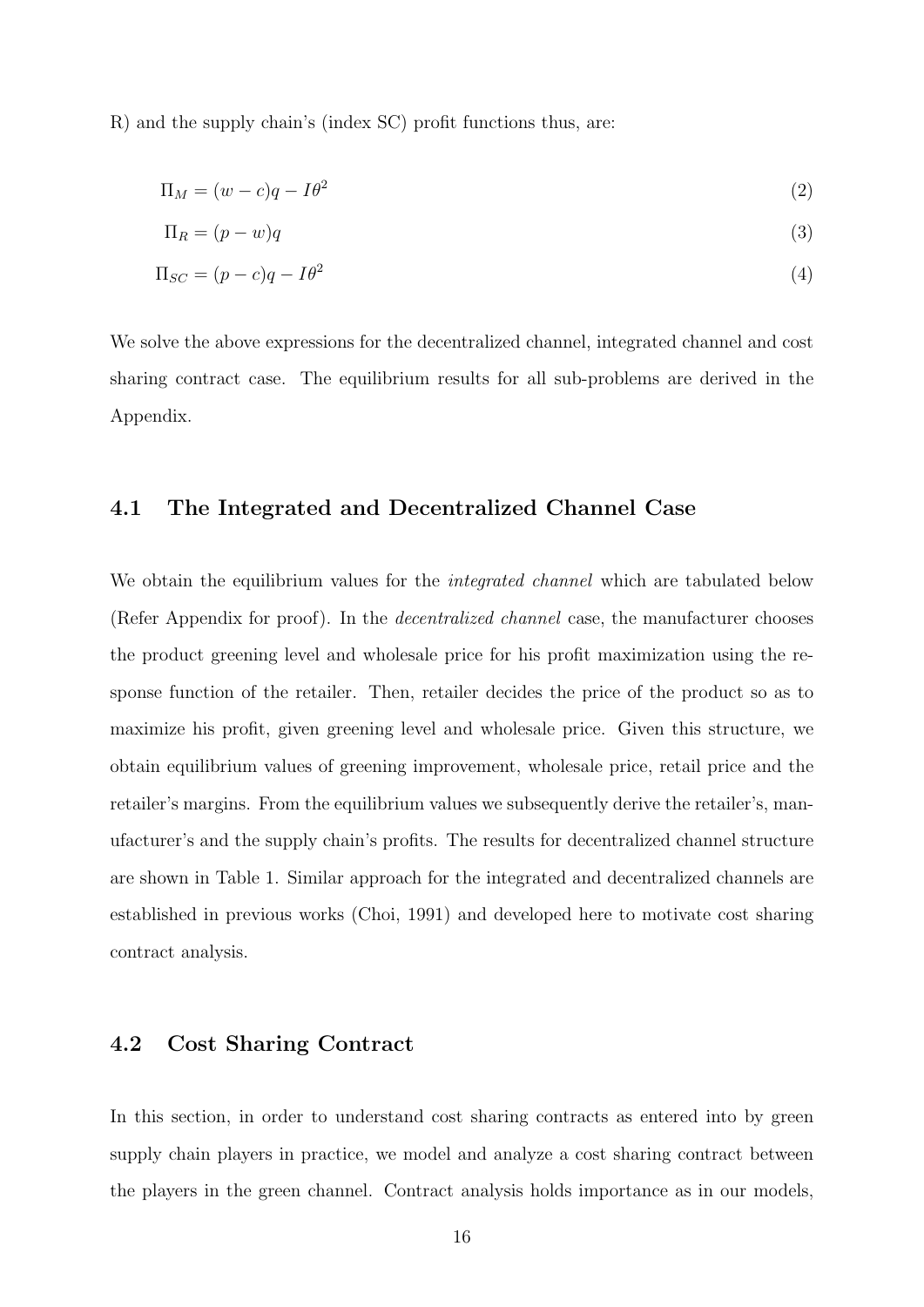| Equil        | Integrated Channel                | Decentralized Channel               |
|--------------|-----------------------------------|-------------------------------------|
| $\theta^*$   | $\alpha(a-bc)$                    | $\alpha (a - bc)$                   |
|              | $4Ib-\alpha^2$                    | $8Ib-\alpha^2$                      |
| $w^*$        |                                   | $\frac{4I(a-bc)}{8Ib-\alpha^2}+c$   |
|              |                                   |                                     |
| $p^*$        | $\frac{2I(a-bc)}{4Ib-\alpha^2}+c$ | $\frac{6I(a-bc)}{8Ib-\alpha^2} + c$ |
|              |                                   |                                     |
| $m^*$        | $2I(a-bc)$                        | $2I(a-bc)$                          |
|              | $4Ib-\alpha^2$                    | $8Ib-\alpha^2$                      |
| $\Pi_M^*$    |                                   | $I(a-bc)^2$                         |
|              |                                   | $8Ib-\alpha^2$                      |
| $\Pi_R^*$    |                                   | $4bI^2(a-bc)^2$                     |
|              |                                   | $(8Ib - \alpha^2)^2$                |
| $\Pi_{SC}^*$ | $I(a-bc)^2$                       | $I(a-bc)^{2}(12Ib-\alpha^{2})$      |
|              | $\overline{4Ib-\alpha^2}$         | $(8Ib - \alpha^2)^2$                |

Table 1: Equilibrium Values I

the manufacturer incurs the complete cost of greening. Hence in order to incentivize the manufacturer to participate in the green channel, cost sharing contract could play an important role. More importantly, we seek to find if retailer benefits out of the cost sharing contract. Our model closely reflects the collaborative nature of product development in supply chains as discussed earlier. To understand the cost sharing contract, we assume the following game structure:

1. The retailer offers to share  $\phi$  proportion of the total cost of greening. The manufacturer accepts or rejects the the offer. If, the manufacturer accepts the offer, the retailer shares  $\phi$  proportion of the total cost of greening and the manufacturer incurs  $1 - \phi$  proportion of the greening costs;  $0<\phi\leq 1$ 

2. The manufacturer decides on the greening level  $(\theta)$  and wholesale price (w) of the product taking the cost sharing proportion and the retailer's reaction function into consideration.

3. The retailer decides the retail price (p) of the product taking cost sharing proportion, greening level and wholesale price into consideration.

Under the given game structure, the profit functions of the manufacturer and the retailer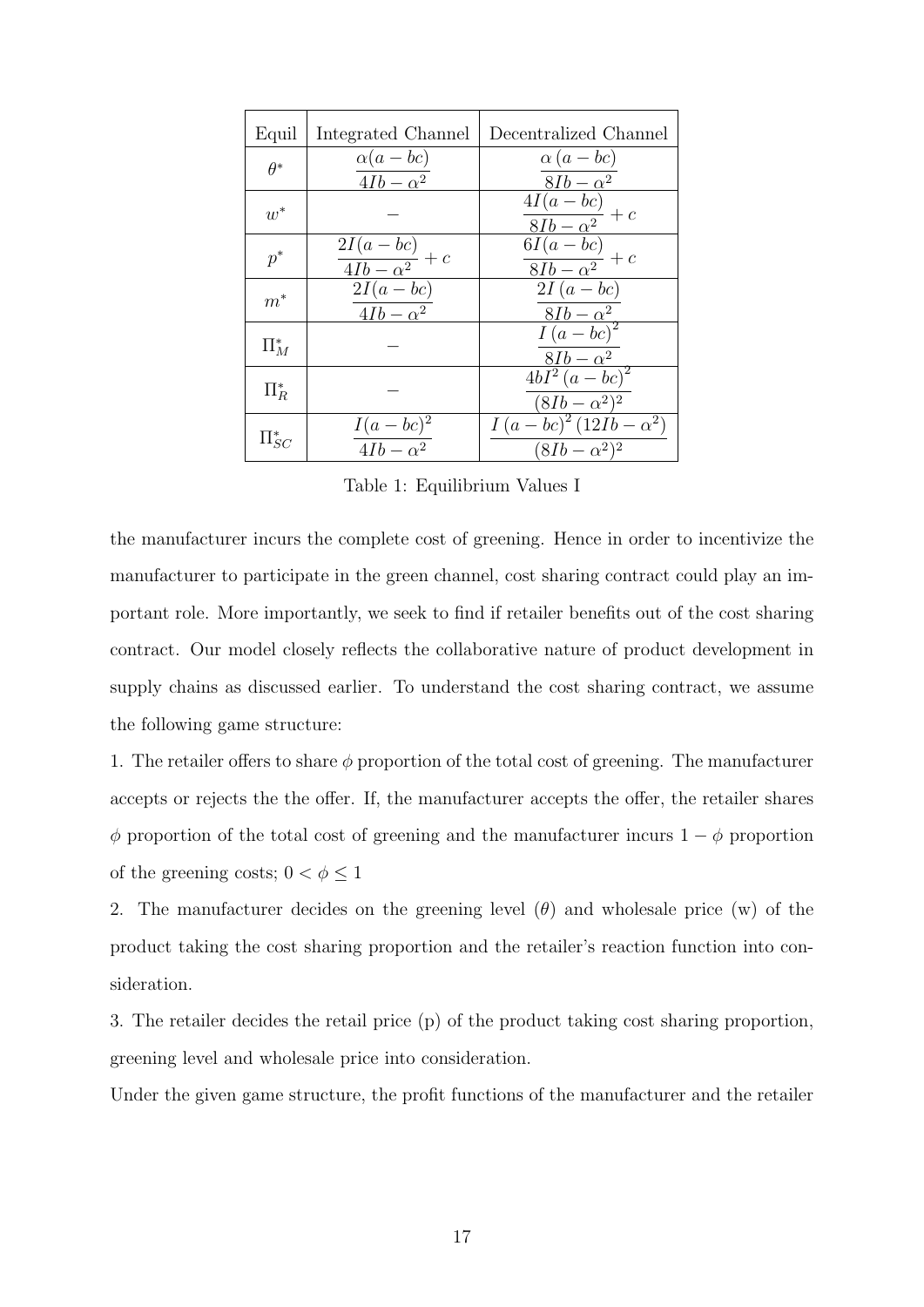are:

$$
\Pi_M = (w - c)(a - bp + \alpha\theta) - (1 - \phi)I\theta^2
$$
\n(5)

$$
\Pi_R = (p - w)(a - bp + \alpha\theta) - \phi I \theta^2 \tag{6}
$$

Since, we are interested in the case where both the players participate in the cost sharing contract, we solve for the case where the manufacturer accepts the contract. We later show, why the manufacturer accepts the contract. The expressions are solved to derive the equilibrium values of decision variables and the cost sharing contract parameter (Refer Appendix). The equilibrium values derived are shown below:

| Equil          | Cost Sharing Contract                                                         |
|----------------|-------------------------------------------------------------------------------|
| $\phi_{opt}$   | $\alpha^2$<br>16 <i>Ib</i>                                                    |
| $\theta_{opt}$ | $2\alpha(a-bc)$                                                               |
| $w_{opt}$      | $\frac{16Ib-3\alpha^2}{16Ib(a+bc)-\alpha^2(a+5bc)}$<br>$2b(16Ib - 3\alpha^2)$ |
| $p_{opt}$      | $16Ib(3a + b) - 3\alpha^2(a + 3bc)$<br>$4b(16Ib - 3\alpha^2)$                 |
| $m_{opt}$      | $(a - bc)(16Ib - \alpha^2)$<br>$4b(16Ib - 3\alpha^2)$                         |
| $\Pi^{opt}_R$  | $(a - bc)^2 (16Ib + \alpha^2)$<br>$16b(16Ib - 3\alpha^2)$                     |
| $\Pi^{opt}_M$  | $(a - bc)^2 (16Ib - \alpha^2)$<br>$8b(16Ib - 3\alpha^2)$                      |
|                | $(a - bc)^2 (48Ib - \alpha^2)$<br>$16b(16Ib - 3\alpha^2)$                     |

Table 2: Equilibrium Values under Cost Sharing Contract

**Proposition 1.** The cost sharing parameter  $\phi_{opt}$  is decreasing in the cost of greening (I) and increasing in the consumer sensitivity towards greening  $(\alpha)$ .

Proof: The partial derivative of  $\phi_{opt}$  w.r.t I gives

$$
\frac{\delta \phi_{opt}}{\delta I} = \frac{-16\alpha^2 b}{(16Ib)^2} < 0\tag{7}
$$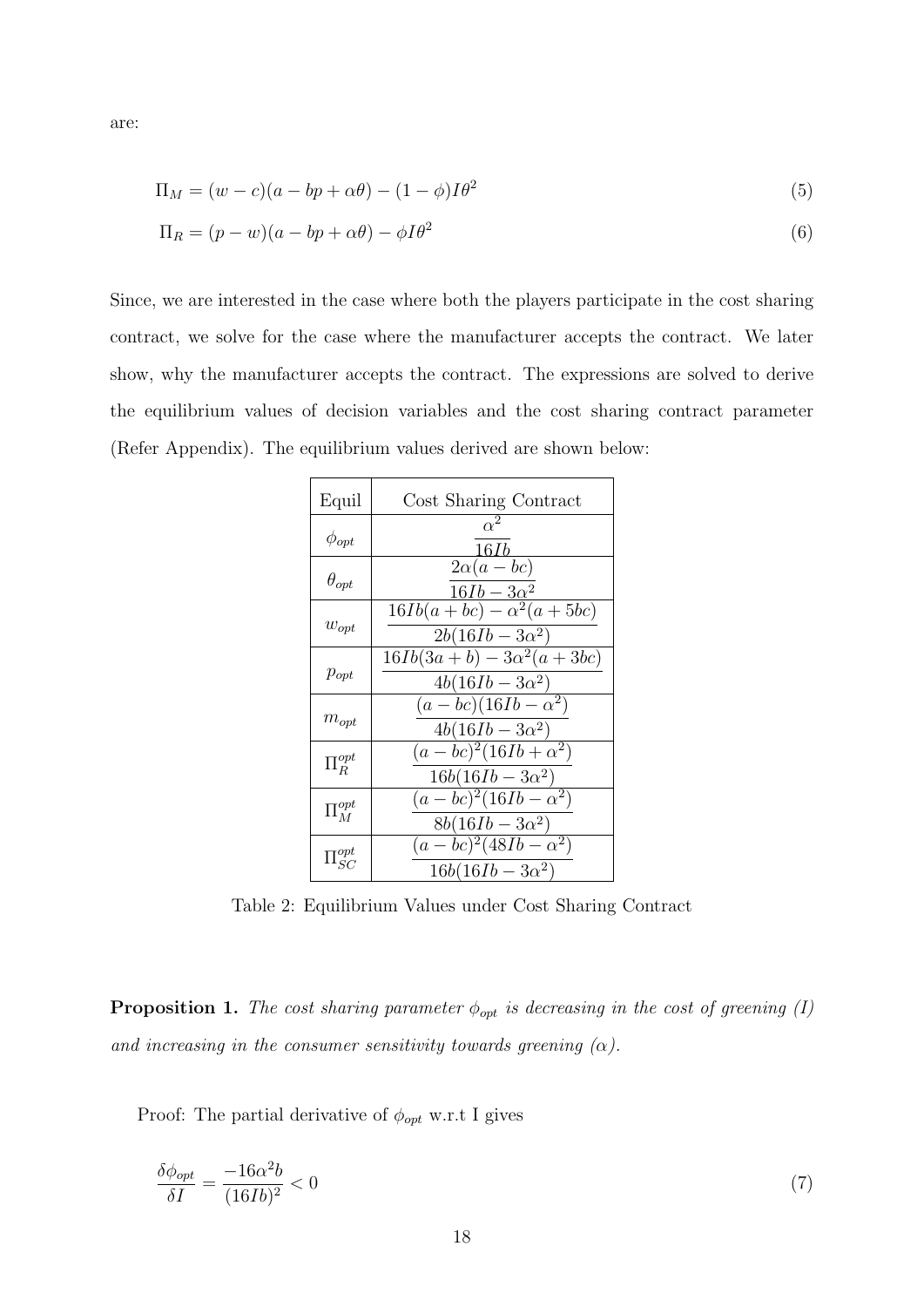The partial derivative of  $\phi_{opt}$  w.r.t  $\alpha$  gives

$$
\frac{\delta \phi_{opt}}{\delta \alpha} = \frac{\alpha}{8Ib} > 0\tag{8}
$$

The proposition indicates that the cost sharing parameter  $\phi$  which the retailer incurs is decreasing in the cost of greening(I). This means that under high costs of greening the retailer would share lower proportion of the costs. This he does to maintain his profitability. However, when the consumer sensitivity to greening  $(\alpha)$  is high, the retailer offers a higher proportion of cost share. This is because when the consumers are highly sensitive to greening, the retailer can share greening costs as the demand for the green product increases substantially even through a small improvement in greening level of the product which helps the retailer maintain his profits. Thus, cost sharing decision by the retailer is influenced by the greening costs and consumer sensitivity to greening.

**Proposition 2.** The equilibrium values in the cost sharing contract are in the following order in comparison to the decentralized supply chain values:  $\theta_{opt} \geq \theta^*$ ;  $w_{opt} \geq w^*$ ;  $p_{opt} \geq$  $p^*$ 

Proof: The above relationships are derived through algebraic comparison. The result illustrates that the cost sharing contract results in a higher greening improvement than the case of decentralized channel. Thus cost sharing contract is beneficial from a greening perspective. However, higher greening improvement also leads to higher wholesale price and retail price of the green product. Thus, from a consumer perspective, green products cost more to purchase. The manufacturer and the retailer would only participate in a cost sharing contract if the contract results in a higher surplus than the non-contractual case. We understand the impact of cost sharing contract on profitability through the next result.

Proposition 3. The equilibrium values of profits in the cost sharing contract are in the following order in comparison to the decentralized supply chain values:  $\Pi_M^{opt} \geq \Pi_M^*; \Pi_R^{opt} \geq$  $\Pi_R^*$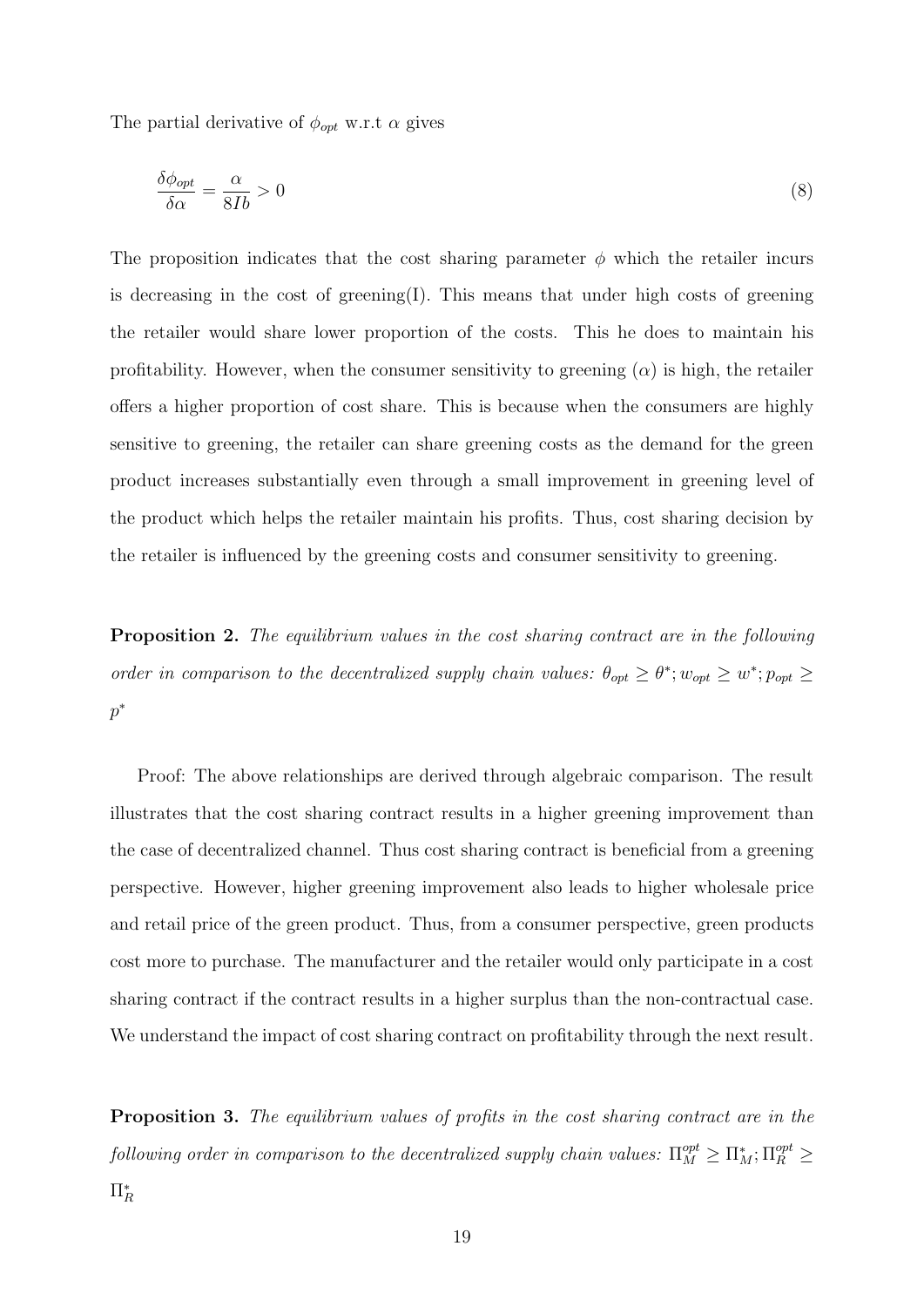Proof: The above relationships are derived through algebraic comparison. The interesting result indicates that both the manufacturer and retailer incur higher profits in the cost sharing contract case than the decentralized supply chain case. Clearly, cost sharing with the retailer, helps the manufacturer. That is why the manufacturer participates in the cost sharing contract. The reason for higher profitability of the manufacturer lies in the fact that any share of greening costs, helps improve manufacturer's profitability. Because the greening costs are lowered for the manufacturer, the manufacturer is also able to provide a higher greening improvement in the product. Importantly, though the retailer shares a portion of the cost of greening, he incurs higher profits than the decentralized case. This result provides answer to the questions that we had raised earlier on why do retailers enter into cost sharing contracts in a green supply chain. Sharing the burden of greening costs with the manufacturer, provides a higher greening improvement in the product which subsequently drives up the market demand. The increase in market demand more than compensates for the cost shared by the retailer. The result illustrates why greening involves increased collaboration between manufacturer and retailer through cost sharing contracts and other mechanisms. The result closely relates to the industry observations discussed previously. It is also a reminder to practitioners and policy makers to seek incentive mechanisms to support suppliers in a green supply chain in markets where the consumer is green sensitive.

### 4.3 Cost sharing through bargaining

To explore the impact of bargaining, in this section a cost sharing contract is proposed between the players who bargain on the cost sharing parameter, following which the decisions are taken on the greening levels and prices. To model the bargaining game on contractual parameters, we assume that both the players adopt the Nash bargaining process as first proposed by Nash(1950,1953). In the cost sharing contract, the sequence of decision making is the following:

1. The manufacturer and the retailer bargain on the cost sharing parameter given by  $\phi$ .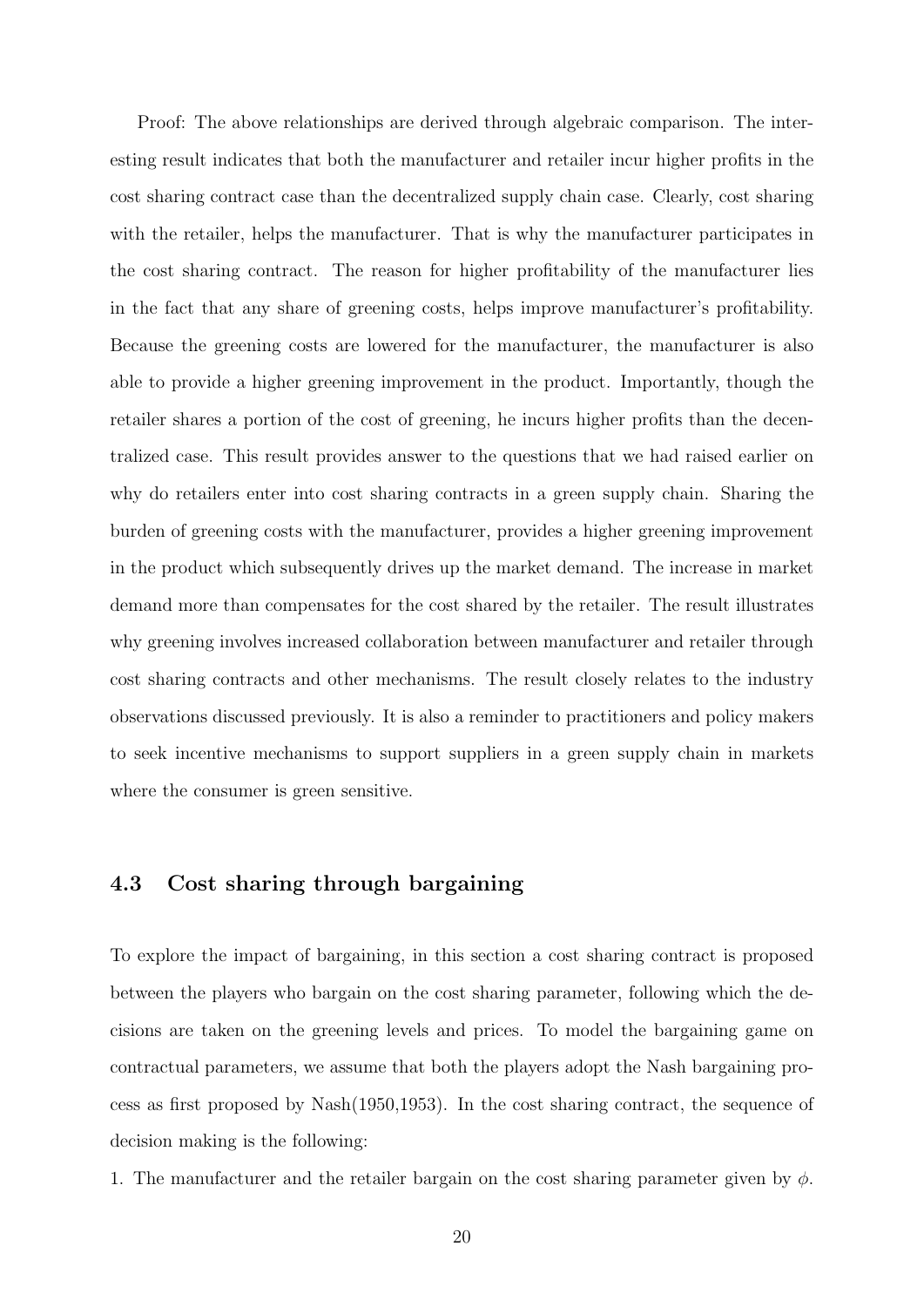Following the bargaining process, the manufacturer shares  $\phi$  proportion of the total cost of greening and the retailer incurs  $1 - \phi$  proportion of the greening costs;  $0 < \phi \leq 1$ 2. The manufacturer decides on the greening level  $(\theta)$  and wholesale price (w) of the product taking the cost sharing proportion and the retailer's reaction function into consideration.

3. The retailer decides the retail price (p) of the product taking cost sharing proportion, greening level and wholesale price into consideration.

Under the given assumptions, the profit functions of the manufacturer and the retailer are:

$$
\Pi_M = (w - c)(a - bp + \alpha\theta) - \phi I \theta^2 \tag{9}
$$

$$
\Pi_R = (p - w)(a - bp + \alpha\theta) - (1 - \phi)I\theta^2
$$
\n(10)

We model the bargaining process by substituting the above values in  $\Pi_B$  to obtain the optimal cost sharing parameter  $(\phi)$ . The objective function is

$$
\max_{\phi} \Pi_B = \Pi_M \Pi_R \tag{11}
$$

All the above expressions are solved to derive the equilibrium values of decision variables and the cost sharing contract parameter (Refer the Appendix).

**Proposition 4.** a). There exists a solution to the Nash bargaining problem for  $\phi * \in$  $[1/2, 4/5]$ 

b). The equilibrium solution to the Nash bargaining problem is given by

$$
\phi^* = \frac{(8Ib - \alpha^2) + \sqrt{(\alpha^2 + 8Ib)^2 - 12Ib\alpha^2}}{20Ib} \qquad for \qquad \frac{(5 + \sqrt{33})\alpha^2}{16b} \ge I > \frac{11\alpha^2}{48b}
$$

Proof: Refer the Appendix. The proposition explains that the share of the greening costs for the manufacturer always remains higher than 0.5. However cost sharing benefits the manufacturer as we would later prove.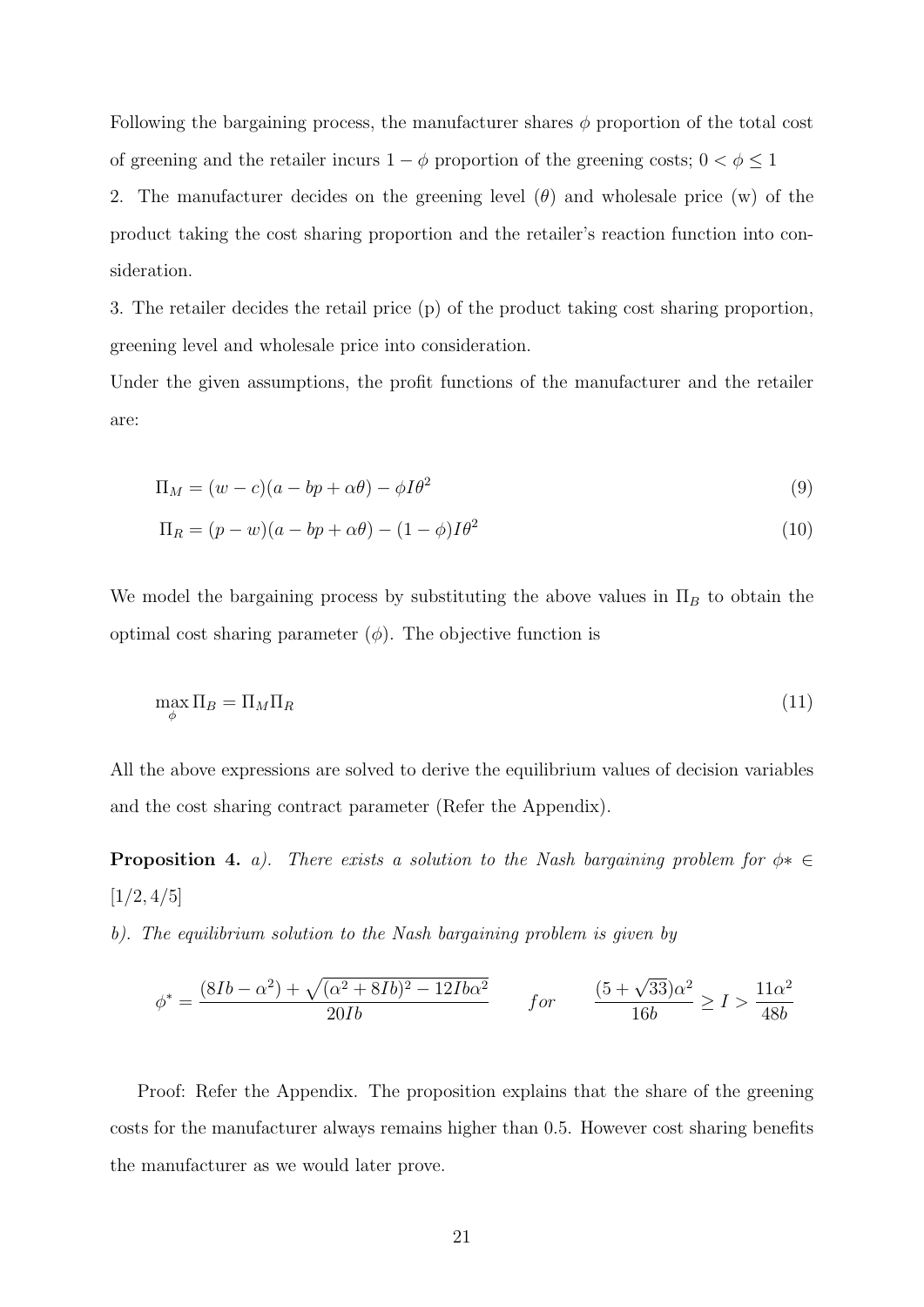Substituting the equilibrium value of  $\phi^*$  in the expressions of greening, wholesale price, retail price, profit functions of the players in the channel and supply chain profit, we derive the equilibrium values as shown in Table 3.

| Equil        | Cost Sharing through Bargaining                                                                                               |
|--------------|-------------------------------------------------------------------------------------------------------------------------------|
| $\theta^b$   | $5\alpha(a-bc)$                                                                                                               |
|              | $(16Ib - 7\alpha^2) + 2\sqrt{(\alpha^2 + 8Ib)^2 - 12Ib\alpha^2}$                                                              |
| $w^b$        | $(a + bc)[8Ib + \sqrt{(\alpha^2 + 8Ib)^2 - 12Ib\alpha^2}] - \alpha^2(a + 6bc)$                                                |
|              | $b[(16Ib - 7\alpha^2) + 2\sqrt{(\alpha^2 + 8Ib)^2 - 12Ib\alpha^2}]$                                                           |
| $p^b$        | $(3a + bc)[8Ib + \sqrt{(\alpha^2 + 8Ib)^2 - 12Ib\alpha^2}] - \alpha^2(3a + 11bc)$                                             |
|              | $2b[(16Ib - 7\alpha^2) + 2\sqrt{(\alpha^2 + 8Ib)^2 - 12Ib\alpha^2}]$                                                          |
| $\Pi_M^b$    | $(a - bc)^{2}[(8Ib - \alpha^{2}) + \sqrt{(\alpha^{2} + 8Ib)^{2} - 12Ib\alpha^{2}}]$                                           |
|              | $4b[(16Ib - 7\alpha^2) + 2\sqrt{(\alpha^2 + 8Ib)^2 - 12Ib\alpha^2}]$                                                          |
| $\Pi^b_R$    | $(a - bc)^2[(3\alpha^2 + 16Ib)(\sqrt{(\alpha^2 + 8Ib)^2 - 12Ib\alpha^2}) - 3\alpha^4 + 8Ib(16Ib - 9\alpha^2)]$                |
|              | $4b[(16Ib - 7\alpha^2) + 2\sqrt{(\alpha^2 + 8Ib)^2 - 12Ib\alpha^2}]^2$                                                        |
| $\Pi_{SC}^b$ | $(a - bc)^{2}[(24Ib - 3\alpha^{2})(\sqrt{(\alpha^{2} + 8Ib)^{2} - 12Ib\alpha^{2}}) + 3\alpha^{4} + 4Ib(48Ib - 17\alpha^{2})]$ |
|              | $2b[(16Ib - 7\alpha^2) + 2\sqrt{(\alpha^2 + 8Ib)^2 - 12Ib\alpha^2}]^2$                                                        |

Table 3: Equilibrium Values under Cost Sharing through Bargaining

**Proposition 5.** The equilibrium values in the cost sharing contract are in the following order in comparison to the decentralized supply chain values:  $\theta^b \geq \theta^*; w^b \geq w^*; p^b \geq$  $p^*; \Pi_M^b \geq \Pi_M^*$ 

The above relationships are derived through algebraic comparisons. The proposition suggests that under the cost sharing contract decision through Nash bargaining process, the greening levels achieved are higher for the product in comparison to the decentralized supply chain case. This is because cost sharing with the retailer lowers the burden of the manufacturer and in the supply chain structure, the manufacturer takes a higher level of greening decision. Further, the wholesale price of the green product is higher in comparison to the decentralized case. The cost sharing contract is favourable to the manufacturer as he is able to charge a higher wholesale price by providing higher greening level of the product. Additionally, the retail price of the green product is higher in comparison to the decentralized case. This is attributed to two factors, one because the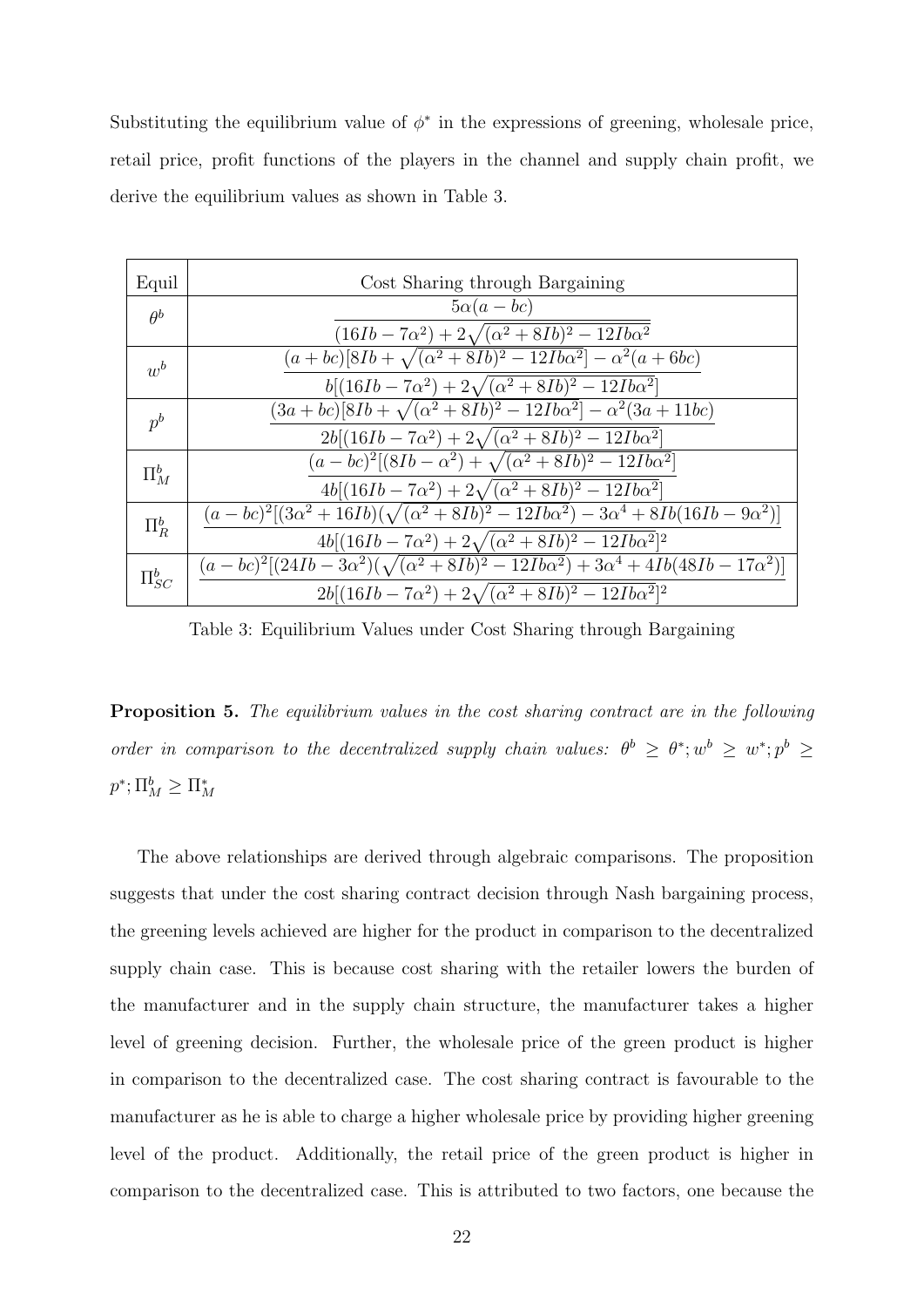retailer incurs a portion of the greening costs and secondly, he faces a higher wholesale price of the product. Thus, in order to maintain his margins, the retailer charges a higher price for the green product. The consumer surplus may be lower under the cost sharing contract as the consumers have to pay a higher price for the product. A comparison of the manufacturer profit shows that the manufacturer incurs higher profits in the cost sharing contract in comparison to the decentralized case. Thus, the contract benefits the manufacturer significantly through sharing of costs with the retailer. Comparison of retailer and supply chain profits pose some degree of analytical complexity and hence, we resort to numerical computation to analyse them.

# 5 Numerical Analysis

In this section, we present numerical analysis to explain some of the results obtained above. The following values were assumed,  $a = 1000, b = 50, c = 6, \alpha = 40$ . The value of I was varied from 9-21, a range derived from the condition  $\alpha^2/(4b) \le I \le ((5+\sqrt{33})/16)(\alpha^2/b)$ . This ensures that we work within the feasible region. We study the impact of greening cost on the decisions variables and compare and contrast the various values. Following this, we illustrate the impact of consumer sensitivity to greening on the decision variables.

Impact of Greening Investment − From the figures it can be seen that greening investment has a decreasing impact on the decision variables. Importantly, greening levels decrease with greening costs which substantiates our understanding on why firms struggle to undertake greening initiatives under the increasing costs of greening (Refer Figure 2). Further, the product greening levels are highest for the integrated channel and lowest for the decentralized channel. We have already established analytically that cost sharing contract leads to higher greening levels than decentralized channel values. Interestingly, the greening levels are higher when the players bargain on the cost sharing contract than the case where the retailer offers a cost sharing contract. The results indicate why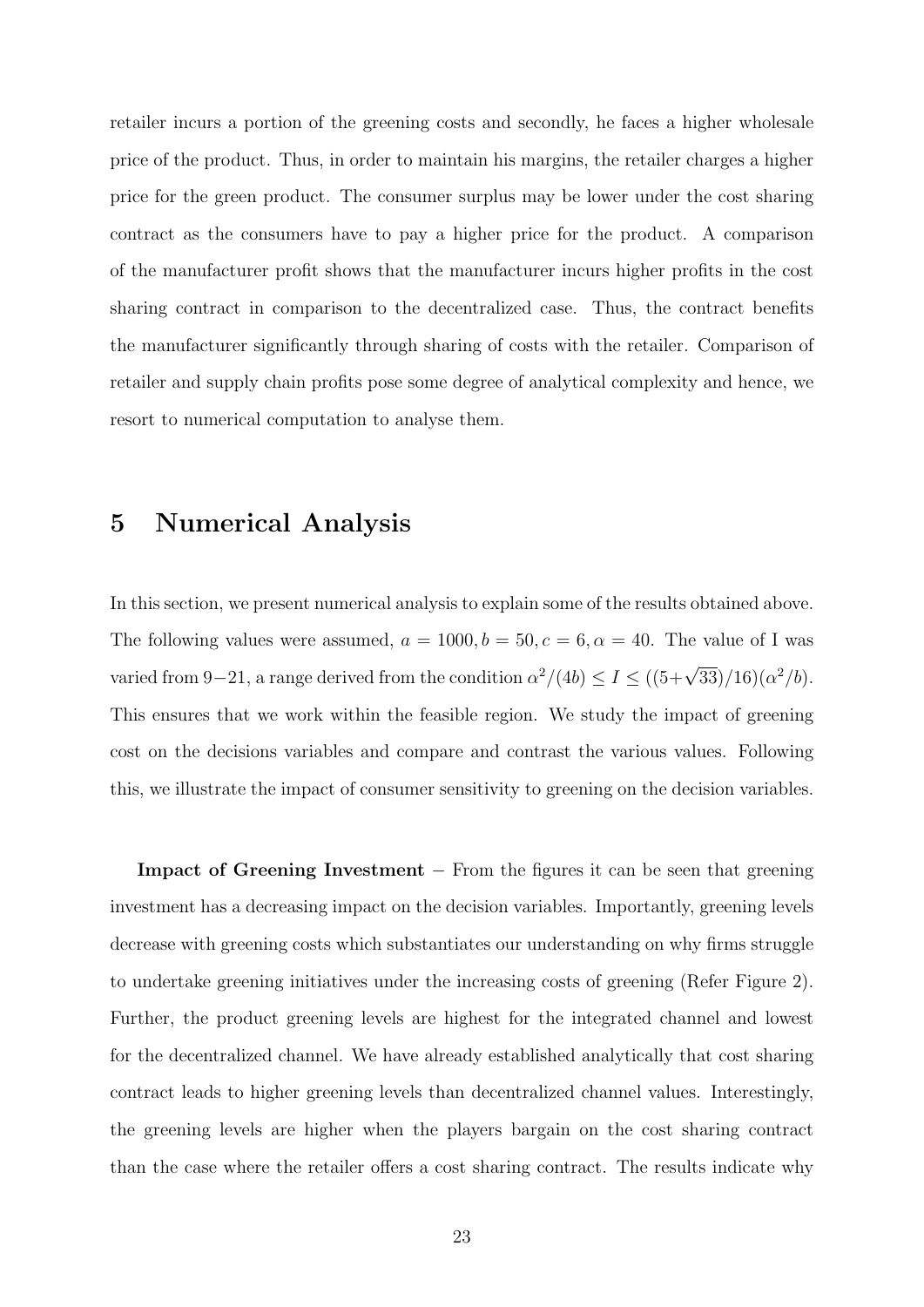negotiations are beneficial during cost sharing from a greening perspective. The results also show that the retail price of the green product is the highest in the integrated channel followed by the case of cost sharing contract under bargaining (Refer Figure 3). It indicates that under cost sharing contract through bargaining, the supply chain players are able to provide a higher level of product greening and as a result charge higher price for the product. Note however, that the retailer profits in the case of bargaining are lower than the case when retailer offers the cost sharing contract (Refer Figure 4). This is a result of the retailer working on his own profit maximization when he offers the cost sharing parameter vis-a-vis when both players negotiate. As a result, the retailer shares a higher proportion of the greening cost under bargaining than the case of retailer deciding the cost sharing contract parameter (Refer Figure 5). Under higher greening costs, the retailer would ideally like to participate in a cost sharing contract where he can individually decide on the cost share.

The plot of optimal supply chain profits reveals interesting results. The cost sharing contract offered by the retailer or obtained through bargaining results in a higher supply chain surplus than the decentralized channel. Additionally, the cost sharing contract through bargaining results in a higher supply chain surplus than the cost sharing contract offered by the retailer (Refer Figure 6). The result indicates that from a supply chain perspective, contract negotiations help. Bargaining on cost sharing contract results in higher greening levels, which impacts the market demand for green product thus benefiting the supply chain.

**Impact of**  $\alpha$  − In the following the impact of consumer sensitivity to greening improvement( $\alpha$ ) is analysed. The following values were assumed,  $a = 1000, b = 50, c =$  $6, I = 40$ . The value of  $\alpha$  was varied from  $9 - 28$ , a range derived from the condition  $4/(5+\sqrt{33})(\sqrt{1b}) \le \alpha \le 4/3$ √ Ib. It is seen that  $\alpha$  positively impacts greening improvement (Refer Figure 7). Clearly, supply chain players would like to participate in markets where consumers are green conscious. Also, as in the earlier case, the product greening levels are highest in the integrated channel case, followed by cost sharing through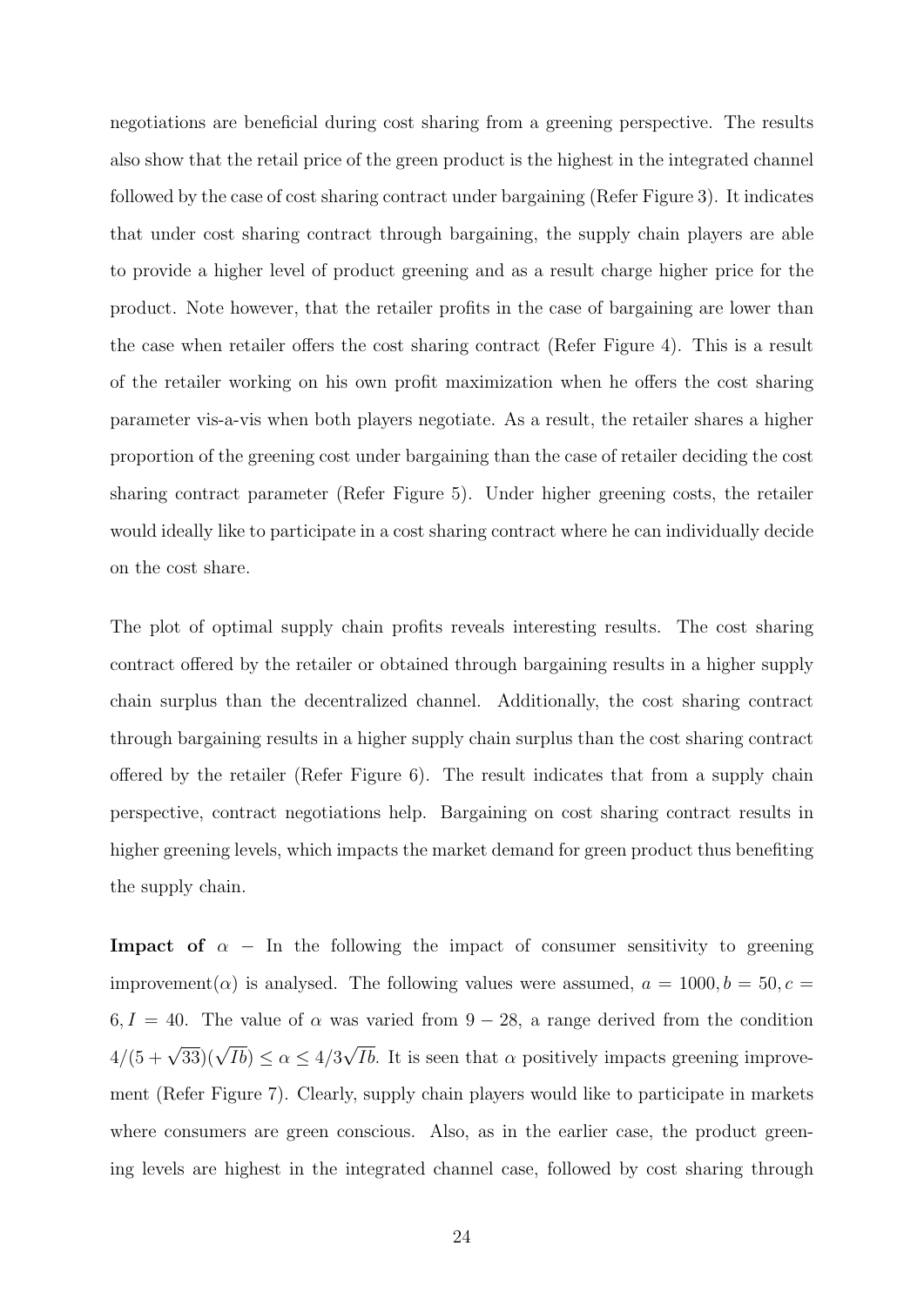bargaining between players followed by the cost sharing contract offered by the retailer. The product greening levels are lowest for the decentralized channel case. The impact of consumer sensitivity to greening on channel profits and individual profitability of players is positive and can be shown numerically as our earlier case. Clearly, green consumer markets provide better opportunities for supply chain players to undertake crucial green initiatives.

Our analysis thus reveals that from a product greening perspective, cost sharing sharing contract offered by the retailer or obtained through bargaining, leads to a higher greening level in the supply chain. Thus, cost sharing contracts benefit product greening. Also, under the case of cost sharing contract offered by the retailer, we find that both the manufacturer and the retailer benefit out of the contract. Additionally, the cost sharing contract generates higher surplus for the supply chain in comparison to the decentralized case. In summary, the results explain why firms enter into cost sharing contracts under product greening and collaborate with supply chain partners to benefit out of green initiatives.

# 6 Conclusion

Pioneering efforts of firms to undertake carbon footprint measurement and bring about changes in products and processes are being increasingly studied globally. While these efforts have yielded results, there is a need for clear understanding of impact of green initiatives on firms and supply chains. The current study focuses on an important aspect, namely, cost sharing contracts in the context of green supply chains. The study aims to explain why players in a green supply chain enter into cost sharing contractual mechanisms and provides an in-depth view of the impact of cost sharing on key decisions of supply chain players. It also studies two modes of cost sharing contract development − one, where the retailer offers a cost sharing contract and the other, where players bargain on the cost sharing contract parameter. The study reveals that cost sharing is beneficial to the firms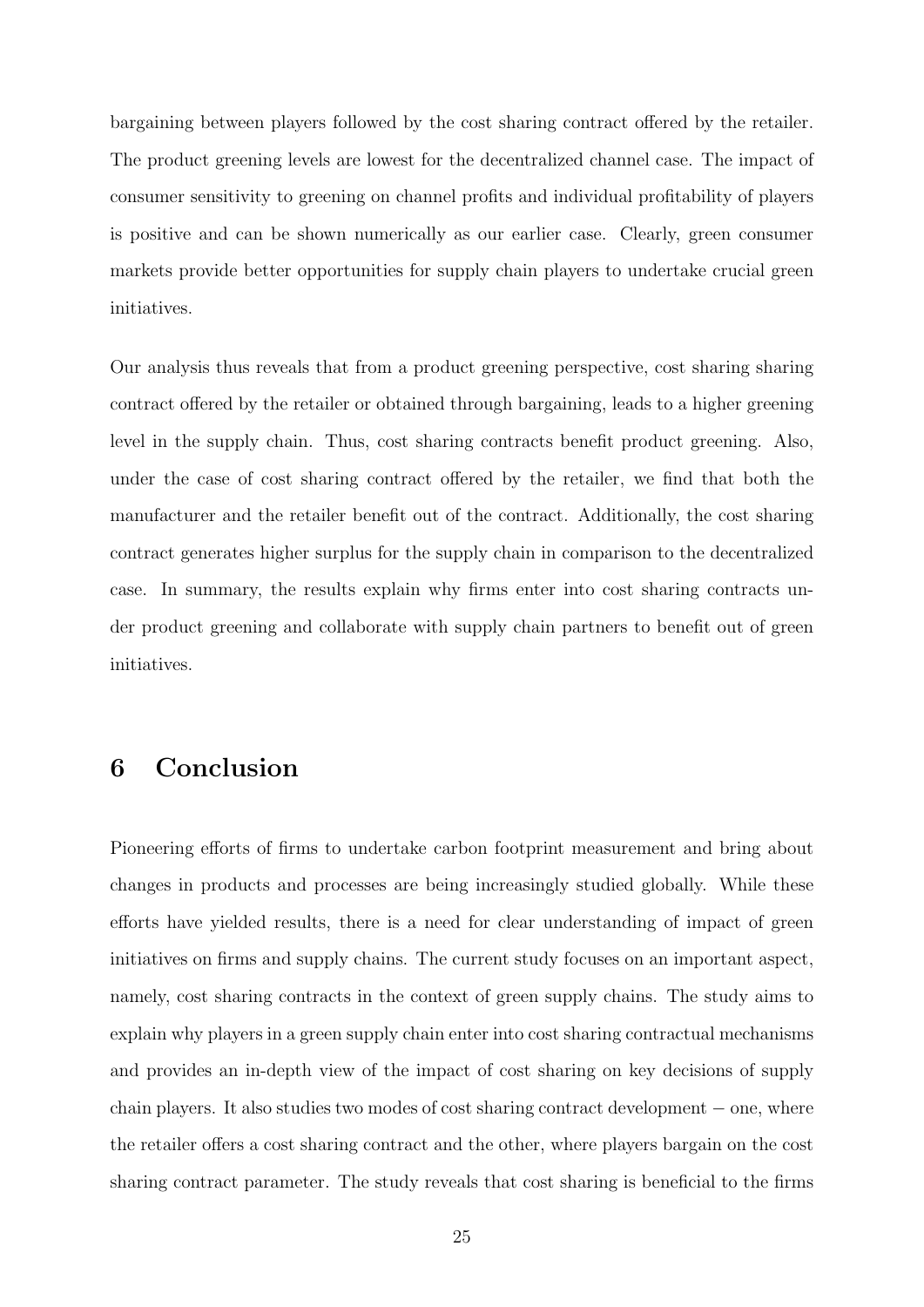and supply chain. Cost sharing contracts result in higher greening levels, higher profits for individual firms and an increase in supply chain profits. Further bargaining on cost sharing parameter leads to higher greening levels than the case where the retailer offers cost sharing contract. Bargaining also leads to higher supply chain profits. However the retailer may be unwilling to negotiate cost sharing contract parameter as it results in lower profits than the case where the retailer offers the cost sharing contract. Analyzing the impact of greening costs and sensitivity of consumer demand to greening, on each player's key decisions serves to better explain inter-firm interactions in green consumer markets. The present research work, seeks to add to the growing literature on green supply chains and aims to provide a detailed understanding of cost sharing contracts in this context. The current study serves as an initial step for future work in incentive design in green supply chains. This work can be extended in several directions − a study of impact of green initiatives on cost reduction, the framework of current analysis could be extended to multiple suppliers and retailers, uncertainty in product demand under green initiatives could also provide further insights.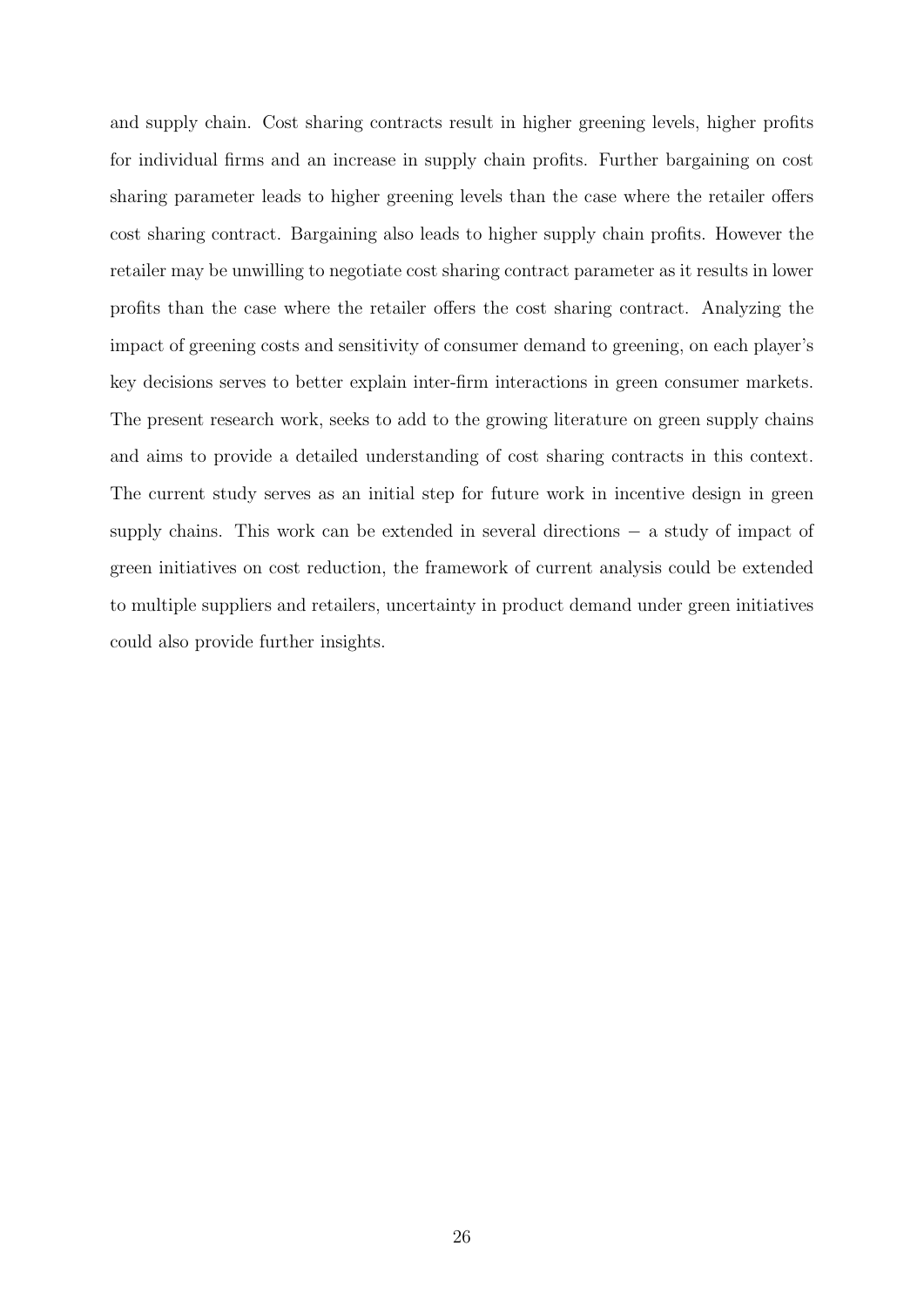

Figure 2: Optimal Greening Level vs I



Figure 3: Optimal Retail Price vs I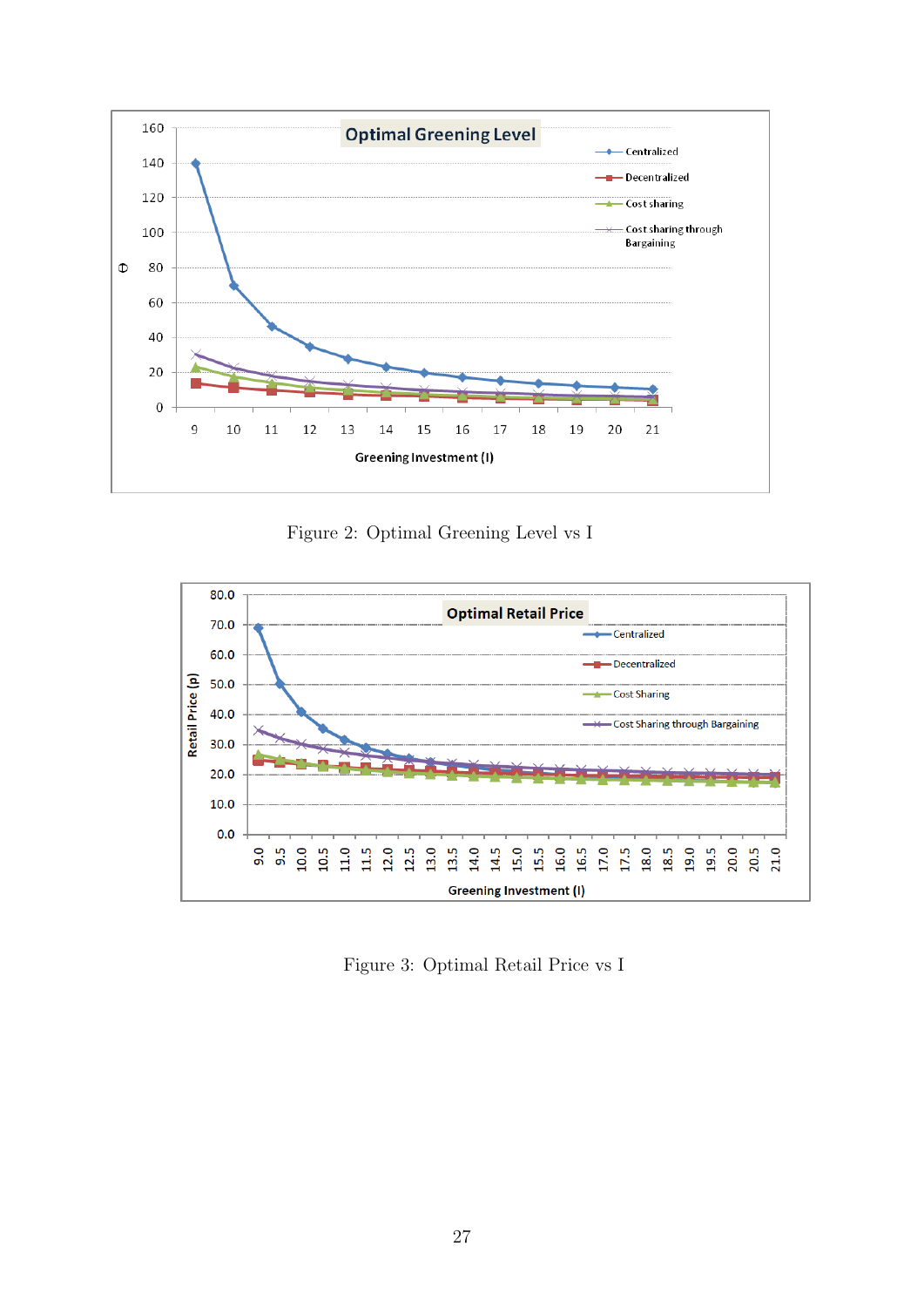

Figure 4: Optimal Retailer's Profit vs I



Figure 5: Cost share proportion of retailer vs I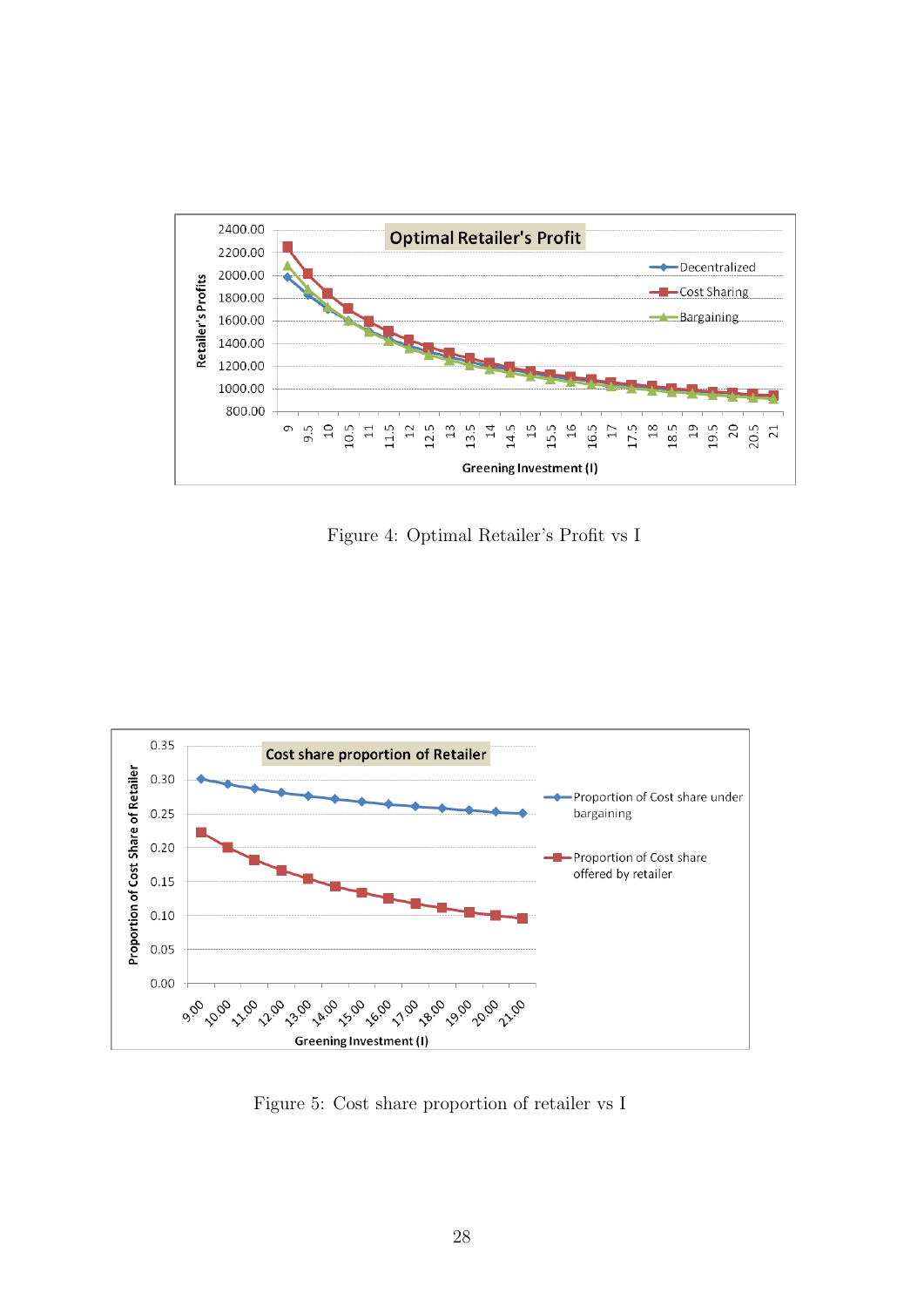

Figure 6: Optimal Supply Chain Profit vs I



Figure 7: Optimal Greening Level vs  $\alpha$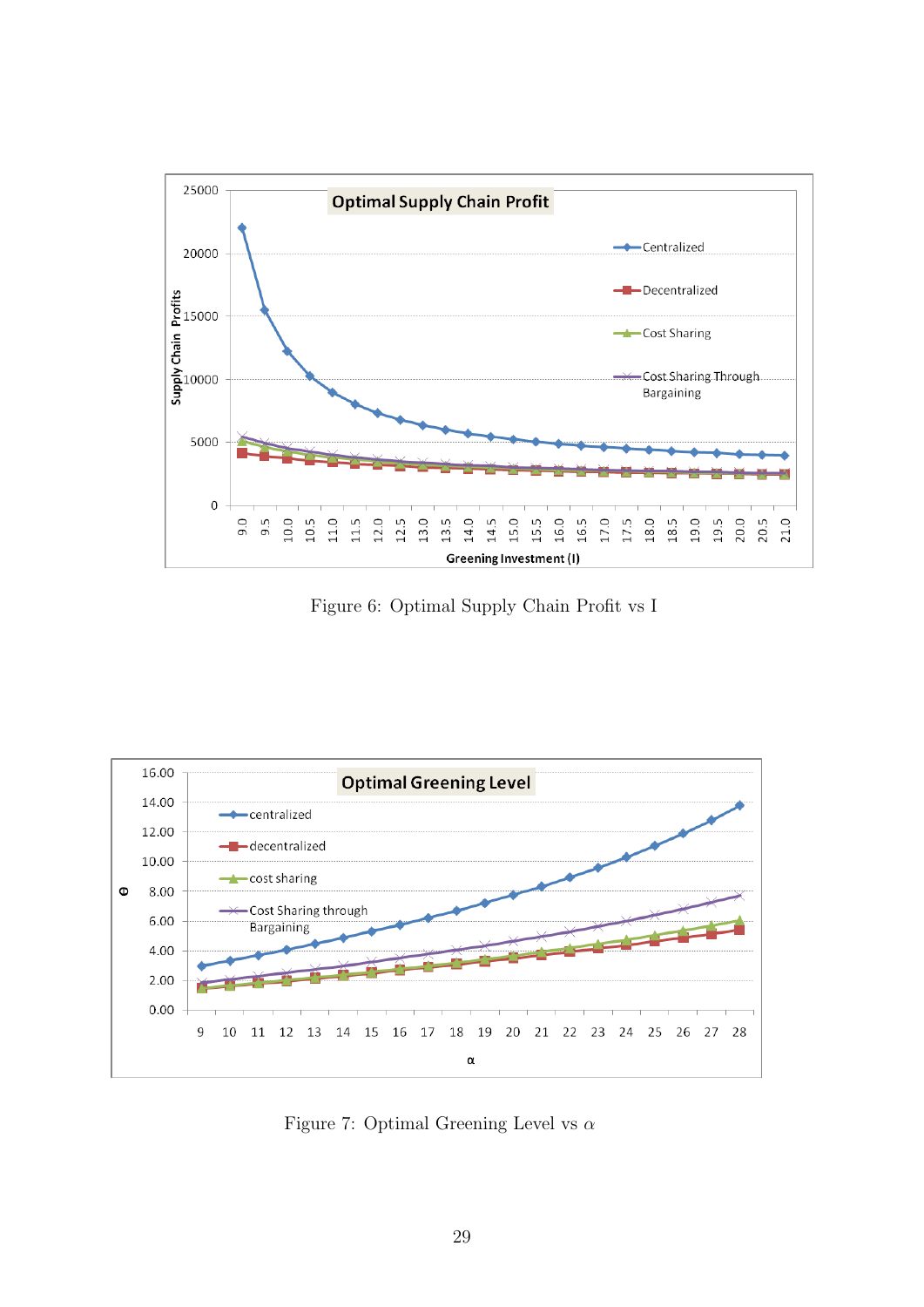# Appendix

### Integrated Channel Case

In an integrated channel, we solve for the supply chain's profit function,

$$
\max_{m,\theta} \Pi_{SC} = m(a - b(c + m) + \alpha\theta) - I\theta^2
$$
\n(10)

The first order conditions

$$
\frac{\partial}{\partial m} \Pi_{SC} = a - 2bm - bc + \alpha \theta \tag{11}
$$

and

$$
\frac{\partial}{\partial \theta} \Pi_{SC} = m\alpha - 2I\theta \tag{12}
$$

Joint concavity of the profit function w.r.t the decision variables can be established as we show in subsequent results. Thus equating the first order conditions to 0 and solving the equations simultaneously, we get,

$$
m^* = \frac{2I(a - bc)}{4Ib - \alpha^2} \tag{13}
$$

$$
\theta^* = \frac{\alpha(a - bc)}{4Ib - \alpha^2} \tag{14}
$$

Substituting the values in the expressions for optimal price and supply chain profit function gives us the other results.

#### Decentralized Channel Case

In this set up, we solve for the retailer's profit function first.

$$
\max_{m} \Pi_R(w, \theta) = m(a - b(w + m) + \alpha \theta)
$$
\n(15)

The first order condition

$$
\frac{\partial}{\partial m} \Pi_R = a - 2bm - bw + \alpha \theta \tag{16}
$$

The second order condition

$$
\frac{\partial^2}{\partial m^2} \Pi_R = -2b < 0 \tag{17}
$$

Thus the retailer's profit function is strictly concave in  $m$ . Equating the first order condition to 0 we get,

$$
m(w, \theta) = \frac{a - bw + \alpha \theta}{2b}
$$
\n<sup>(18)</sup>

Solving for the manufacturer's profit function

$$
\max_{(w,\theta)} \Pi_M = (w-c)(a-b(w+m)+\alpha\theta) - I\theta^2
$$
\n(19)

We substitute the value of  $m$  into the above equation and derive

$$
\max_{(w,\theta)} \Pi_M = \frac{(w-c)(a-bw+\alpha\theta)}{2} - I\theta^2 \tag{20}
$$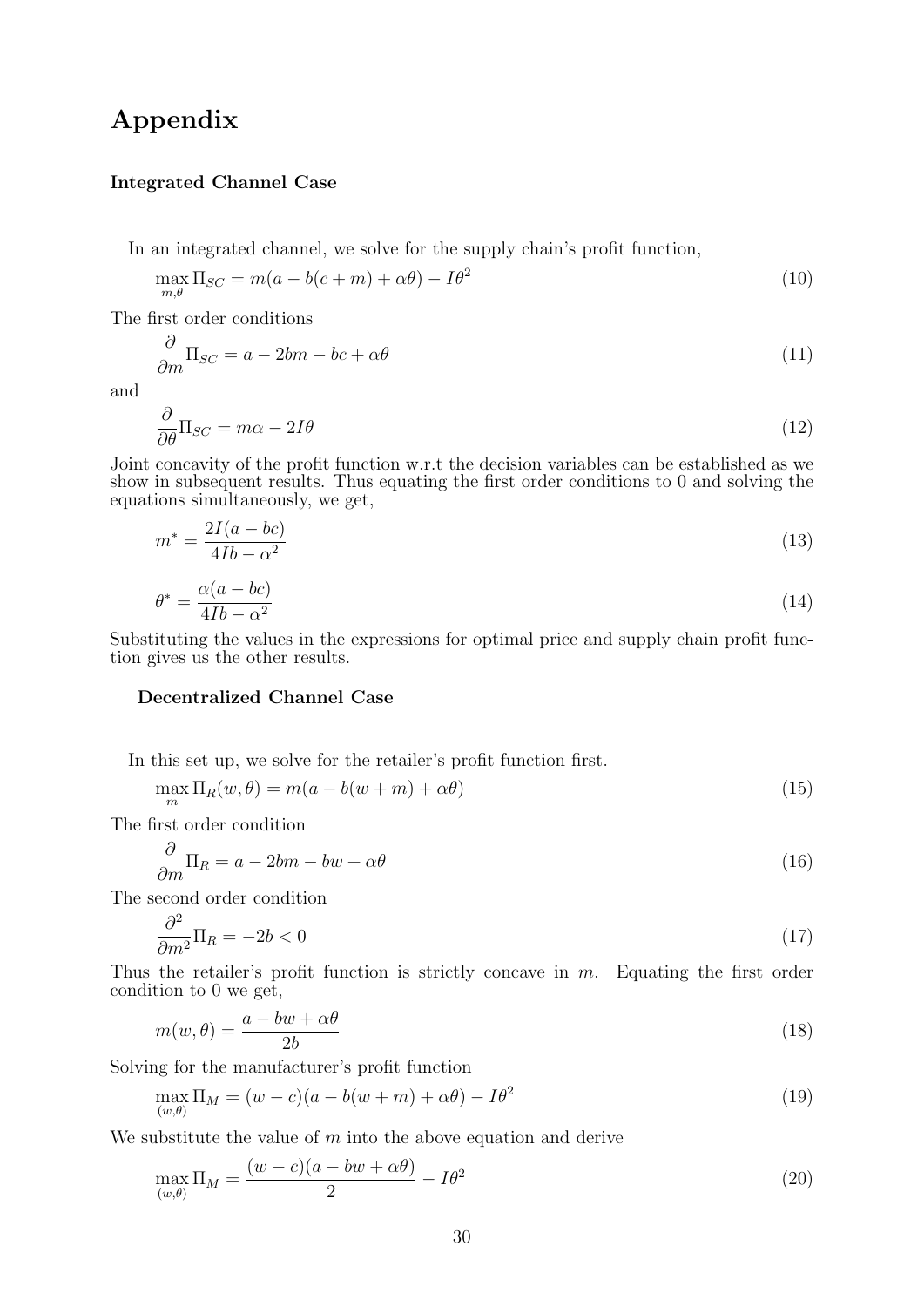The first order condition

$$
\frac{\partial}{\partial w} \Pi_M = -bw + \frac{a}{2} + \frac{bc}{2} + \frac{\alpha \theta}{2}
$$
\n(21)

$$
\frac{\partial}{\partial \theta} \Pi_M = \frac{(w - c)\alpha}{2} - 2I\theta \tag{22}
$$

The second order condition

$$
\frac{\partial^2}{\partial w^2} \Pi_M = -b < 0 \tag{23}
$$

$$
\frac{\partial^2}{\partial \theta^2} \Pi_M = -2I < 0 \tag{24}
$$

$$
\frac{\partial^2}{\partial w \partial \theta} \Pi_M = \frac{\alpha}{2} \tag{25}
$$

So the determinant is

$$
2Ib - \frac{\alpha^2}{4} \tag{26}
$$

For

$$
2Ib - \frac{\alpha^2}{4} > 0\tag{27}
$$

the Hessian H is negative definite. Thus manufacturer's profit function is jointly concave in w and  $\theta$ . Equating the first order conditions to 0 we get,

$$
w(\theta) = \frac{a + bc + \alpha \theta}{2b} \tag{28}
$$

$$
\theta(w) = \frac{\alpha(w-c)}{4I} \tag{29}
$$

Substituting the value of w into the value of  $\theta$  we get,

$$
\theta^* = \frac{\alpha(a - bc)}{8bI - \alpha^2} \tag{30}
$$

Substituting the above value of  $\theta$  into the values of m and w we get,

$$
m^* = \frac{2I(a - bc)}{8Ib - \alpha^2} \tag{31}
$$

$$
w^* = \frac{4I(a - bc)}{8Ib - \alpha^2} + c \tag{32}
$$

The optimal retail price is obtained as

$$
p^* = m^* + w^* = \frac{6I(a - bc)}{8Ib - \alpha^2} + c
$$
\n(33)

#### Cost Sharing Contract

When retailer shares  $\phi$  proportion of the cost and the manufacturer shares  $1 - \phi$  proportion of the greening costs, then the profit functions of the retailer and manufacturer are:

$$
\Pi_R = m(a - b(w + m) + \alpha \theta) - \phi I \theta^2 \tag{34}
$$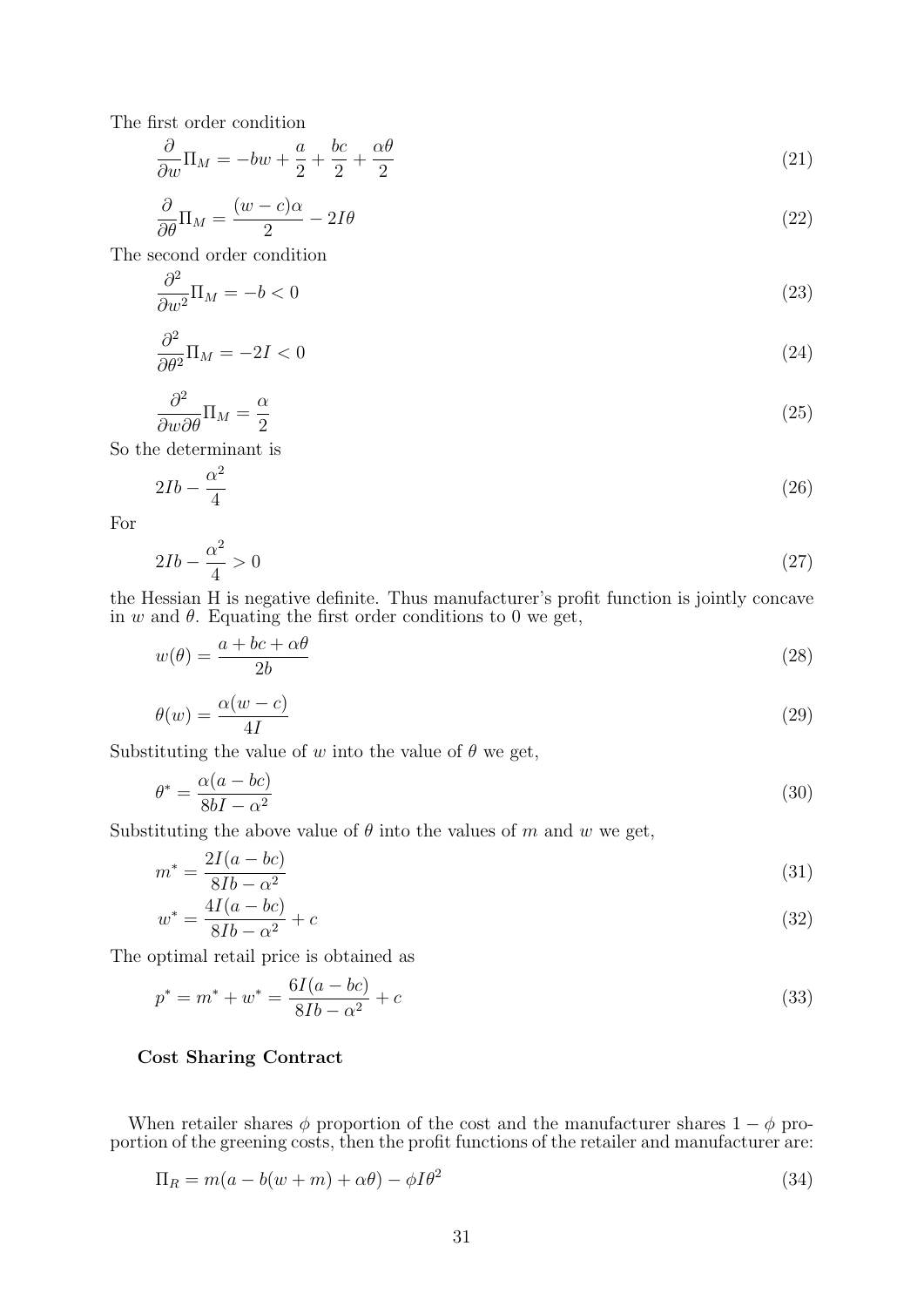$$
\Pi_M = (w - c)(a - b(w + m) + \alpha \theta) - (1 - \phi)I\theta^2
$$
\n(35)

Based on the game structure, we solve for the retailer's profit function first.

$$
\max_{m} \Pi_R(w, \theta) = m(a - b(w + m) + \alpha \theta) - \phi I \theta^2
$$
\n(36)

The first order condition

$$
\frac{\partial}{\partial m} \Pi_R = a - 2bm - bw + \alpha \theta \tag{37}
$$

The second order condition

$$
\frac{\partial^2}{\partial m^2} \Pi_R = -2b < 0 \tag{38}
$$

Thus the retailer's profit function is strictly concave in  $m$ . Equating the first order condition to 0 we get,

$$
m(w, \theta) = \frac{a - bw + \alpha \theta}{2b}
$$
\n(39)

Solving for the manufacturer's profit function

$$
\max_{(w,\theta)} \Pi_M = (w - c)(a - b(w + m) + \alpha\theta) - (1 - \phi)I\theta^2
$$
\n(40)

We substitute the value of  $m$  into the above equation and derive

$$
\max_{(w,\theta)} \Pi_M = \frac{(w-c)(a-bw+\alpha\theta)}{2} - (1-\phi)I\theta^2
$$
\n(41)

The first order condition

$$
\frac{\partial}{\partial w} \Pi_M = -bw + \frac{a}{2} + \frac{bc}{2} + \frac{\alpha \theta}{2} \tag{42}
$$

$$
\frac{\partial}{\partial \theta} \Pi_M = \frac{(w - c)\alpha}{2} - (1 - \phi)2I\theta \tag{43}
$$

The second order condition

$$
\frac{\partial^2}{\partial w^2} \Pi_M = -b < 0 \tag{44}
$$

$$
\frac{\partial^2}{\partial \theta^2} \Pi_M = -(1 - \phi)2I < 0 \tag{45}
$$

$$
\frac{\partial^2}{\partial w \partial \theta} \Pi_M = \frac{\alpha}{2} \tag{46}
$$

So the determinant is

$$
2Ib(1-\phi) - \frac{\alpha^2}{4} \tag{47}
$$

For

$$
2Ib(1 - \phi) - \frac{\alpha^2}{4} > 0\tag{48}
$$

the Hessian H is negative definite. Thus manufacturer's profit function is jointly concave in w and  $\theta$ . Equating the first order conditions to 0 we get,

$$
w(\theta) = \frac{a + bc + \alpha \theta}{2b} \tag{49}
$$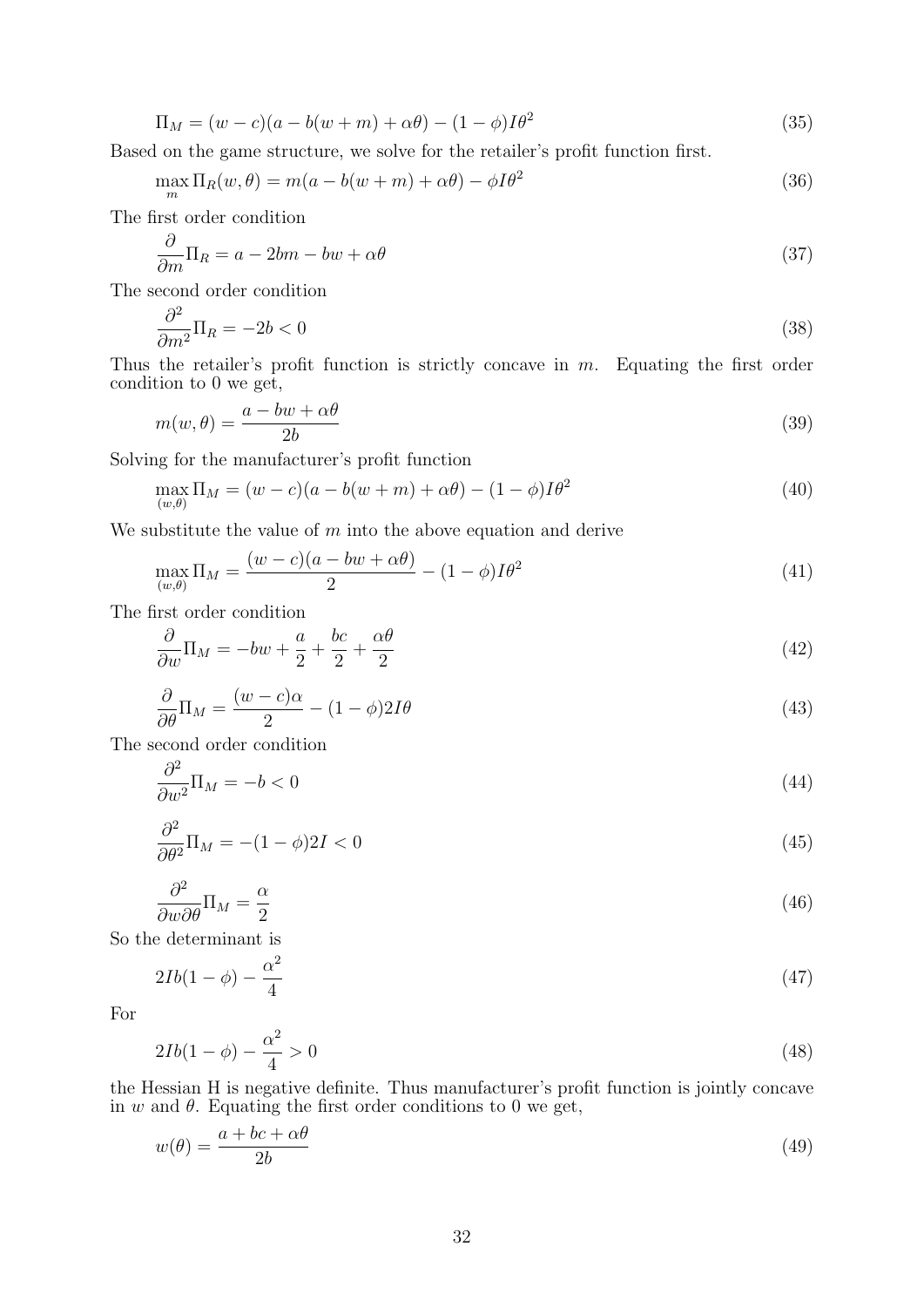$$
\theta(w) = \frac{\alpha(w-c)}{4I(1-\phi)}\tag{50}
$$

Substituting the value of w into the value of  $\theta$  we get,

$$
\theta^* = \frac{\alpha(a - bc)}{8bI(1 - \phi) - \alpha^2} \tag{51}
$$

Substituting the above value of  $\theta$  into the values of m and w we get,

$$
m^* = \frac{2I(a - bc)(1 - \phi)}{8Ib(1 - \phi) - \alpha^2}
$$
\n(52)

$$
w^* = \frac{4I(a+bc)(1-\phi) - \alpha^2 c}{8Ib(1-\phi) - \alpha^2}
$$
\n(53)

The optimal retail price is obtained as

$$
p^* = m^* + w^* = \frac{2I(1 - \phi)(3a + bc) - \alpha^2 c}{8Ib(1 - \phi) - \alpha^2}
$$
\n(54)

Substituting the above values in the retailer's profit function, we get,

$$
\Pi_R = \left[\frac{4I^2b(1-\phi)^2(a-bc)^2}{(8Ib(1-\phi)-\alpha^2)^2} - \phi \frac{I\alpha^2(a-bc)^2}{(8Ib(1-\phi)-\alpha^2)^2}\right]
$$
\n(55)

Solving the retailer's profit function for optimal cost sharing parameter  $\phi$ 

$$
\max_{\phi} \Pi_R(\phi) \tag{56}
$$

The first order condition

$$
\frac{\partial}{\partial \phi} \Pi_R = \frac{I \alpha^2 (a - bc)^2 (\alpha^2 - 16Ib\phi)}{(8Ib(1 - \phi) - \alpha^2)^3}
$$
(57)

The second order condition

$$
\frac{\partial^2}{\partial \phi^2} \Pi_R = \frac{8I^2 \alpha^2 b(a - bc)^2 (5\alpha^2 - 16Ib(1 + 2\phi))}{(8Ib(1 - \phi) - \alpha^2)^4}
$$
(58)

The retailer's profit function is strictly concave in  $\phi$  for  $16Ib(1+2\phi) - 5\alpha^2 > 0$  Thus, using the first order conditions to obtain the optimal value of  $\phi$ , we get,

$$
\phi_{opt} = \frac{\alpha^2}{16Ib} \tag{59}
$$

Substituting the value of  $\phi_{\text{out}}$  in the above expressions we get,

$$
\theta_{opt} = \frac{2\alpha(a - bc)}{16Ib - 3\alpha^2} \tag{60}
$$

$$
w_{opt} = \frac{16Ib(a + bc) - \alpha^2(a + 5bc)}{2b(16Ib - 3\alpha^2)}
$$
\n(61)

$$
m_{opt} = \frac{(a - bc)(16Ib - \alpha^2)}{4b(16Ib - 3\alpha^2)}
$$
\n(62)

$$
p_{opt} = \frac{16Ib(3a + bc) - 3\alpha^2(a + 3bc)}{4b(16Ib - 3\alpha^2)}
$$
\n(63)

$$
\Pi_R^{opt} = \frac{(a - bc)^2 (16Ib + \alpha^2)}{16b(16Ib - 3\alpha^2)}
$$
\n(64)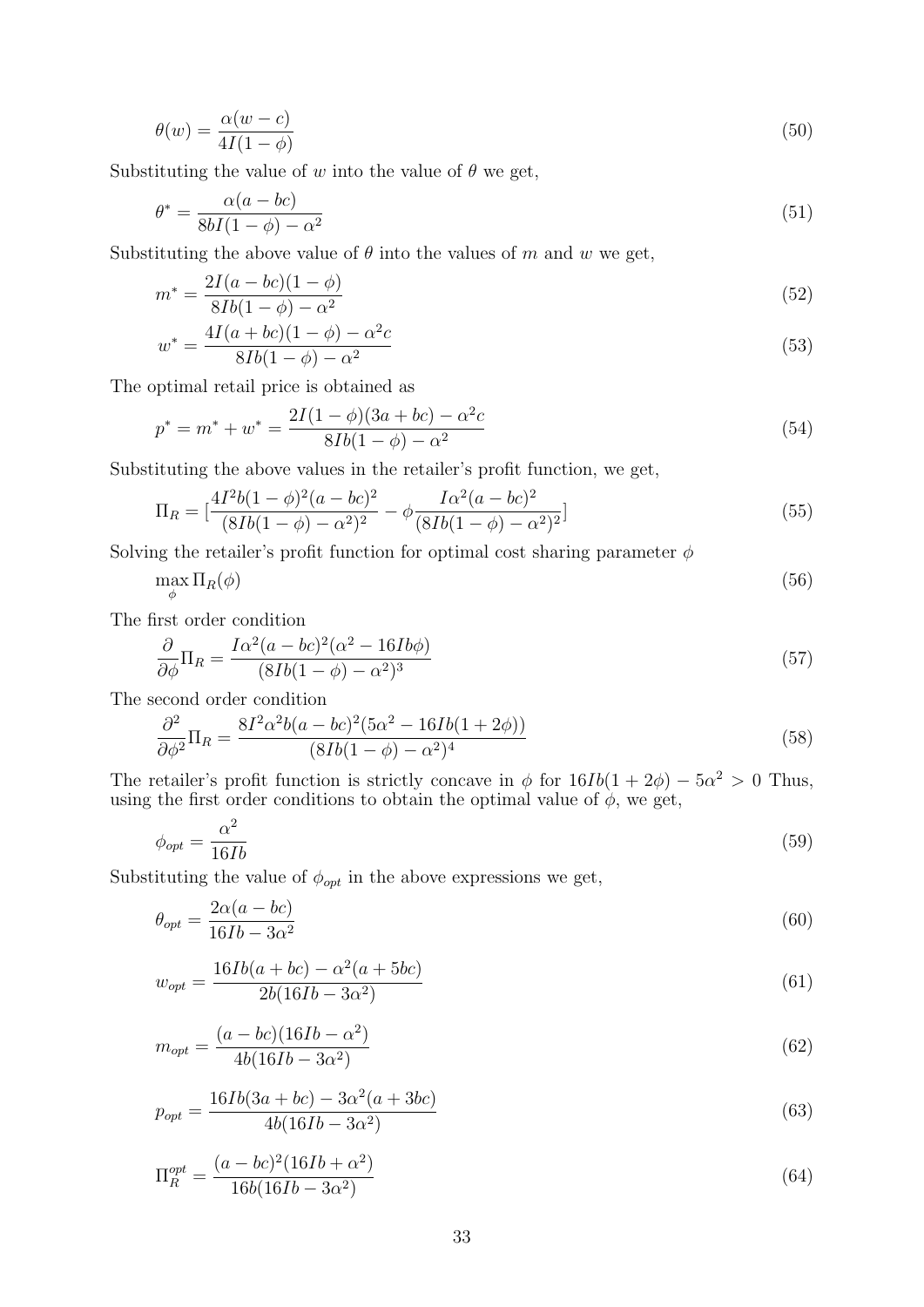$$
\Pi_M^{opt} = \frac{(a - bc)^2 (16Ib - \alpha^2)}{8b(16Ib - 3\alpha^2)}
$$
\n(65)

$$
\Pi_{SC}^{opt} = \frac{(a - bc)^2 (48Ib - \alpha^2)}{16b(16Ib - 3\alpha^2)}
$$
\n(66)

#### Cost Sharing through Bargaining

We know

$$
\Pi_M = (w - c)(a - bp + \alpha\theta) - \phi I \theta^2 \tag{67}
$$

$$
\Pi_R = (p - w)(a - bp + \alpha \theta) - (1 - \phi)I\theta^2
$$
\n(68)

Solving the above using backward induction,

$$
\max_{p} \Pi_R = (p - w)(a - bp + \alpha \theta) - (1 - \phi)I\theta^2
$$
\n(69)

Solving for the first order condition we get,

$$
\frac{\delta \Pi_R}{\delta p} = (p - w)(-b) + (a - bp + \alpha \theta) \tag{70}
$$

(71)

Solving for the second order condition we get,

$$
\frac{\delta^2 \Pi_R}{\delta p^2} = -2b < 0\tag{72}
$$

Thus, the profit function of the retailer is concave in retail price (p). Thus equating the first order condition to zero and solving for p gives

$$
p = \frac{a + bw + \alpha \theta}{2b} \tag{73}
$$

Now solving for the profit function of the manufacturer we get,

$$
\max_{w,\theta} \Pi_M = (w - c)(a - bp + \alpha\theta) - \phi I \theta^2 \tag{74}
$$

Solving for the first order condition and substituting the value of p we get,

$$
\frac{\delta\Pi_M}{\delta w} = \frac{a + bc + \alpha\theta - 2bw}{2} \tag{75}
$$

$$
\frac{\delta\Pi_M}{\delta\theta} = \frac{(w-c)\alpha - 4I\theta\phi}{2} \tag{76}
$$

Solving for the second order condition gives,

$$
\frac{\delta^2 \Pi_M}{\delta w^2} = -b < 0\tag{77}
$$

$$
\frac{\delta^2 \Pi_M}{\delta \theta^2} = -2I\phi < 0\tag{78}
$$

$$
\frac{\delta^2 \Pi_M}{\delta w \delta \theta} = \frac{\alpha}{2} \tag{79}
$$

The Hessian  $H = 8Ib\phi - \alpha^2$  For  $H > 0$  we get  $I > \frac{\alpha^2}{\alpha I}$  $\frac{\alpha}{8b\phi}$ . Under the given assumption, the manufacturer's profit function is jointly concave in w and  $\theta$ . Thus equating the first order conditions to zero and solving simultaneously for w and  $\theta$  we get,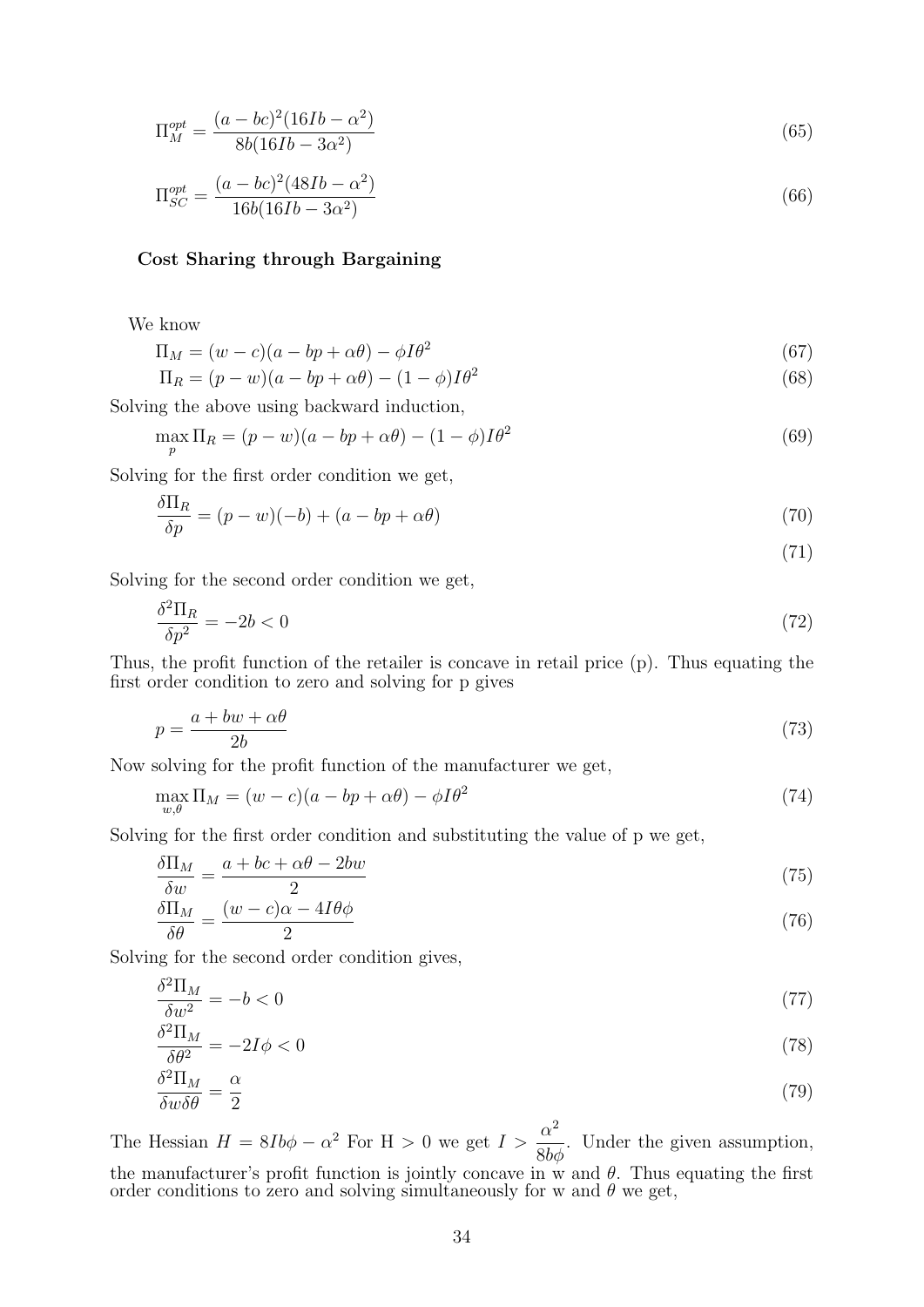$$
w(\phi) = \frac{4Ia\phi + c(4Ib\phi - \alpha^2)}{8Ib\phi - \alpha^2}
$$
\n(80)

$$
\theta(\phi) = \frac{\alpha(a - bc)}{8Ib\phi - \alpha^2} \tag{81}
$$

Substituting the values of  $w(\phi)$ ,  $\theta(\phi)$  into retail price (p) and the profit functions of the players we get,

$$
p(\phi) = \frac{6Ia\phi + c(2Ib\phi - \alpha^2)}{8Ib\phi - \alpha^2}
$$
\n(82)

$$
\Pi_M(\phi) = \frac{I\phi(a - bc)^2}{8Ib\phi - \alpha^2} \tag{83}
$$

$$
\Pi_R(\phi) = \frac{I(a - bc)^2 (4Ib\phi^2 - \alpha^2 + \alpha^2 \phi)}{(8Ib\phi - \alpha^2)^2}
$$
\n(84)

We model the bargaining process by substituting the above values in  $\Pi_B$  to obtain the optimal cost sharing parameter  $(\phi)$ . The objective function is

$$
\max_{\phi} \Pi_B = \Pi_M \Pi_R \tag{85}
$$

The first order condition w.r.t  $\phi$  gives

$$
\frac{\delta\Pi_B}{\delta\phi} = \frac{-I^2\alpha^2(a - bc)^4(20Ib\phi^2 - \alpha^2 + 2\alpha^2\phi - 16Ib\phi)}{(8Ib\phi - \alpha^2)^4}
$$
(86)

The second order condition gives

$$
\frac{\delta^2 \Pi_B}{\delta \phi^2} = \frac{2I^2 \alpha^2 (a - bc)^4 (160I^2 b^2 \phi^2 - 24I b \alpha^2 + 44I b \alpha^2 \phi + \alpha^4 - 192I^2 b^2 \phi)}{(8I b \phi - \alpha^2)^5}
$$
(87)

The second order condition is negative for  $\phi < T$ where  $T =$  $(48Ib - 11\alpha^2) + \sqrt{(9\alpha^2)^2 + (48Ib)^2 - 96Ib\alpha^2}$  $80Ib$ 

Now  $0 < \phi \leq 1$ , so subjecting the bound T to the limits  $0 < T \leq 1$  gives the condition

$$
\frac{(5+\sqrt{33})\alpha^2}{16b} \ge I > \frac{\alpha^2}{24b} \tag{88}
$$

Thus,  $\Pi_B$  is concave in  $\phi$  for the above condition. Now solving the first order condition for  $\phi$  gives

$$
\phi^* = \begin{cases} \frac{(8Ib - \alpha^2) + \sqrt{(\alpha^2 + 8Ib)^2 - 12Ib\alpha^2}}{20Ib} \\ \frac{(8Ib - \alpha^2) - \sqrt{(\alpha^2 + 8Ib)^2 - 12Ib\alpha^2}}{20Ib} \end{cases}
$$
(89)

Verifying if  $(8Ib - \alpha^2) > \sqrt{(\alpha^2 + 8Ib)^2 - 12Ib\alpha^2}$ Squaring both sides, we derive  $(8Ib - \alpha^2)^2 > (\alpha^2 + 8Ib)^2 - 12Ib\alpha^2$ On simplification, we derive  $-16Ib\alpha^2 > 4Ib\alpha^2 \Rightarrow 20Ib\alpha^2 < 0$  which is not true because I,b, $\alpha > 0$ .

Thus, the equilibrium  $\phi^* = \frac{(8Ib - \alpha^2) + \sqrt{(\alpha^2 + 8Ib)^2 - 12Ib\alpha^2}}{20I}$ 20Ib

### Proof (Proposition 2):

$$
\theta^{opt} \ge \theta^* \Rightarrow (16Ib - 2\alpha^2) \ge (16Ib - 3\alpha^2)
$$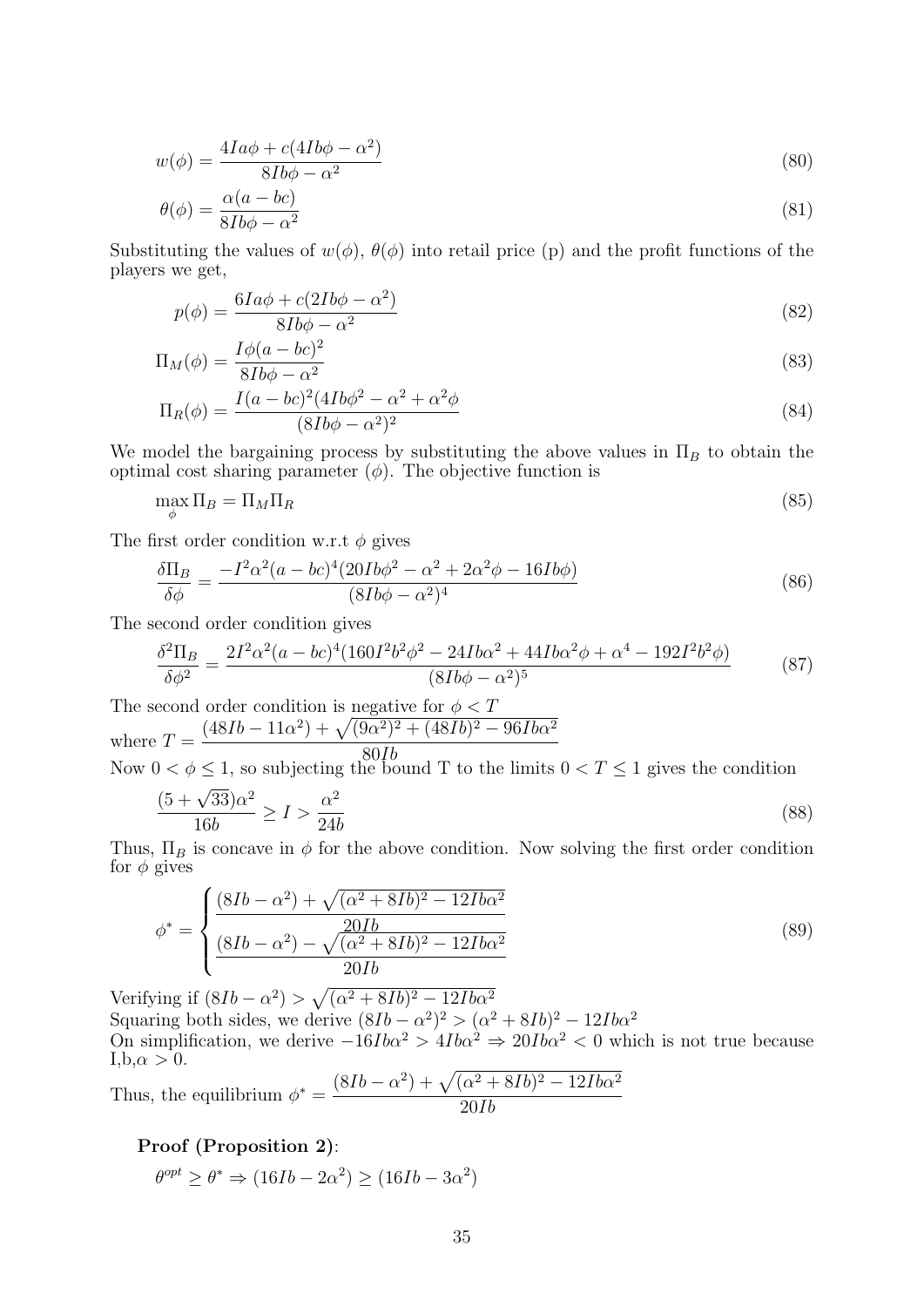$$
\Rightarrow \alpha^2 \ge 0
$$
  
\n
$$
w^{opt} \ge w^* \Rightarrow (8Ib - \alpha^2)(16Ib(a + bc) - \alpha^2(a + 5bc)) \ge 2b(16Ib - 3\alpha^2)(4I(a - bc) + c(8Ib - \alpha^2)
$$
  
\n
$$
\Rightarrow \alpha^4(a - bc) \ge 0
$$
  
\n
$$
p^{opt} \ge p^* \Rightarrow (8Ib - \alpha^2)(16Ib(3a + bc) - 3\alpha^2(a + 3bc)) \ge (64Ib^2 - 12\alpha^2b)(6Ia + 2Ibc - \alpha^2c)
$$
  
\n
$$
\Rightarrow 3\alpha^4(a - bc) \ge 0
$$

Proof (Proposition 3):

$$
\Pi_R^{opt} \ge \Pi_R^* \Rightarrow (8Ib - \alpha^2)^2 (16Ib + \alpha^2) \ge 64I^2b^2(16Ib - 3\alpha^2)
$$
  
\n
$$
\Rightarrow \alpha^6 \ge 0
$$
  
\n
$$
\Pi_M^{opt} \ge \Pi_M^* \Rightarrow (8Ib - \alpha^2)(16Ib - \alpha^2) \ge 8Ib(16Ib - 3\alpha^2)
$$
  
\n
$$
\Rightarrow \alpha^4 \ge 0
$$

Proposition 4 a). There exists a solution to the Nash bargaining problem such that  $\phi * \in [1/2, 4/5]$ 

b). The equilibrium solution to the Nash bargaining problem is given by

$$
\phi^* = \frac{(8Ib - \alpha^2) + \sqrt{(\alpha^2 + 8Ib)^2 - 12Ib\alpha^2}}{20Ib} \qquad \text{for} \qquad \frac{(5 + \sqrt{33})\alpha^2}{16b} \ge I > \frac{\alpha^2}{24b}
$$

Proof: Note that the first order condition of  $\Pi_B$  w.r.t  $\phi$  gives

$$
\frac{\delta \Pi_B}{\delta \phi} = \frac{-I^2 \alpha^2 (a - bc)^4 (20Ib\phi^2 - \alpha^2 + 2\alpha^2 \phi - 16Ib\phi)}{(8Ib\phi - \alpha^2)^4}
$$
(88)

which is always negative for  $\phi \geq 4/5$  and always positive for  $\phi \leq 1/2$ . As  $\Pi_B$  is continuous in  $\phi$ , this implies there should exist a solution in the range  $(1/2, 4/5]$ . The proof for Part b has been shown above.

#### Proof (Proposition 5):

$$
a)\theta^b \ge \theta^* \Rightarrow (12Ib + \alpha^2) \ge \sqrt{(\alpha^2 + 8Ib)^2 - 12Ib\alpha^2}
$$

On squaring and simplification,

$$
\Rightarrow 20Ib(4Ib + \alpha^2) \ge 0
$$
  
\n
$$
b)w^b \ge w^* \Rightarrow 20Ib(4Ib + \alpha^2) \ge 0
$$
  
\n
$$
c)p^b \ge p^* \Rightarrow 20Ib(4Ib + \alpha^2) \ge 0
$$
  
\n
$$
d)\Pi_M^b \ge \Pi_M^* \Rightarrow 20Ib(4Ib + \alpha^2) \ge 0
$$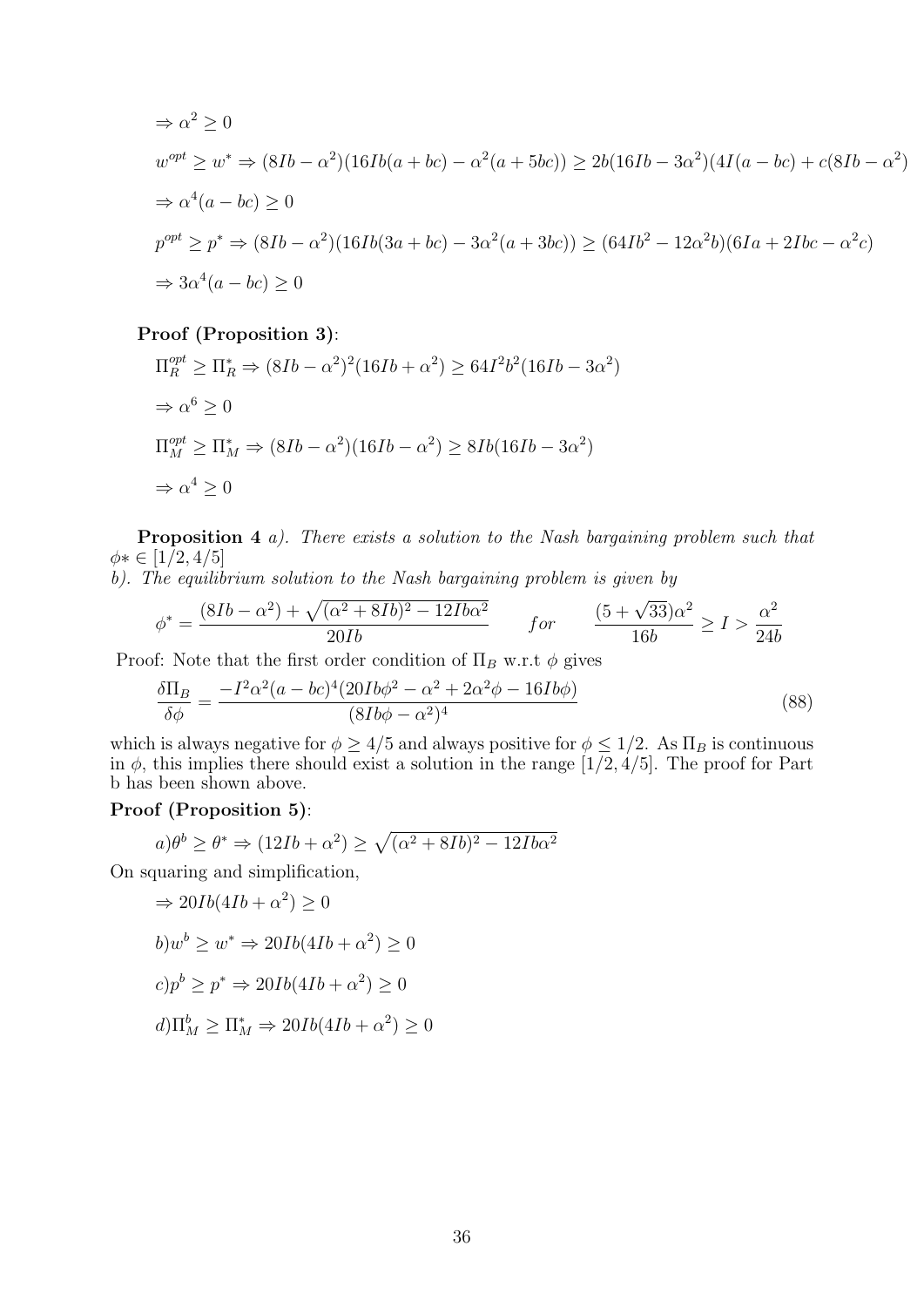# References

- 1. Atasu, A., Sarvary, M., Van Wassenhove, L. N., 2008. Remanufacturing as a marketing strategy. Management Science 54(10), 1731-1746.
- 2. Banker, R. D., Khosla, I., Sinha, K. K., 1998. Quality and competition. Management Science 44(9), 1179-1192.
- 3. Bhaskaran, S. R., Krishnan, V., 2009. Effort, revenue, and cost sharing mechanisms for collaborative new product development. Management Science 55(7), 1152-1169.
- 4. Cachon, G.P., 2003. Supply chain coordination with contracts. S.C. Graves, A.G. de Kok, eds., Handbooks in Operations Research and Management Science: Supply Chain Management: Design, Coordination and Operation. Elsevier, Amsterdam, The Netherlands, 229-340.
- 5. Carbon Disclosure Project Supply Chain Report. 2011.,1-29.
- 6. Chen, C. 2001. Design for the environment: A quality-based model for green product development. Management Science 47(2), 250-263.
- 7. Chen, F., Federgruen, A., Zheng, Y.S., 2001. Coordination mechanisms for a distribution system with one supplier and multiple retailers. Management Science 47(5), 693-708.
- 8. Choi, S.C., 1991. Price Competition in a Channel Structure with a Common Retailer. Marketing Science 10(4), 271-279.
- 9. Choi, S. C., 1996. Price competition in a duopoly common retailer channel. Journal of Retailing 72(2), 117-134.
- 10. Corbett, C. J., DeCroix,G. A., 2001. Shared savings contracts for indirect materials in supply chains: Channel profits and environmental impacts. Management Science 47(7), 881-893.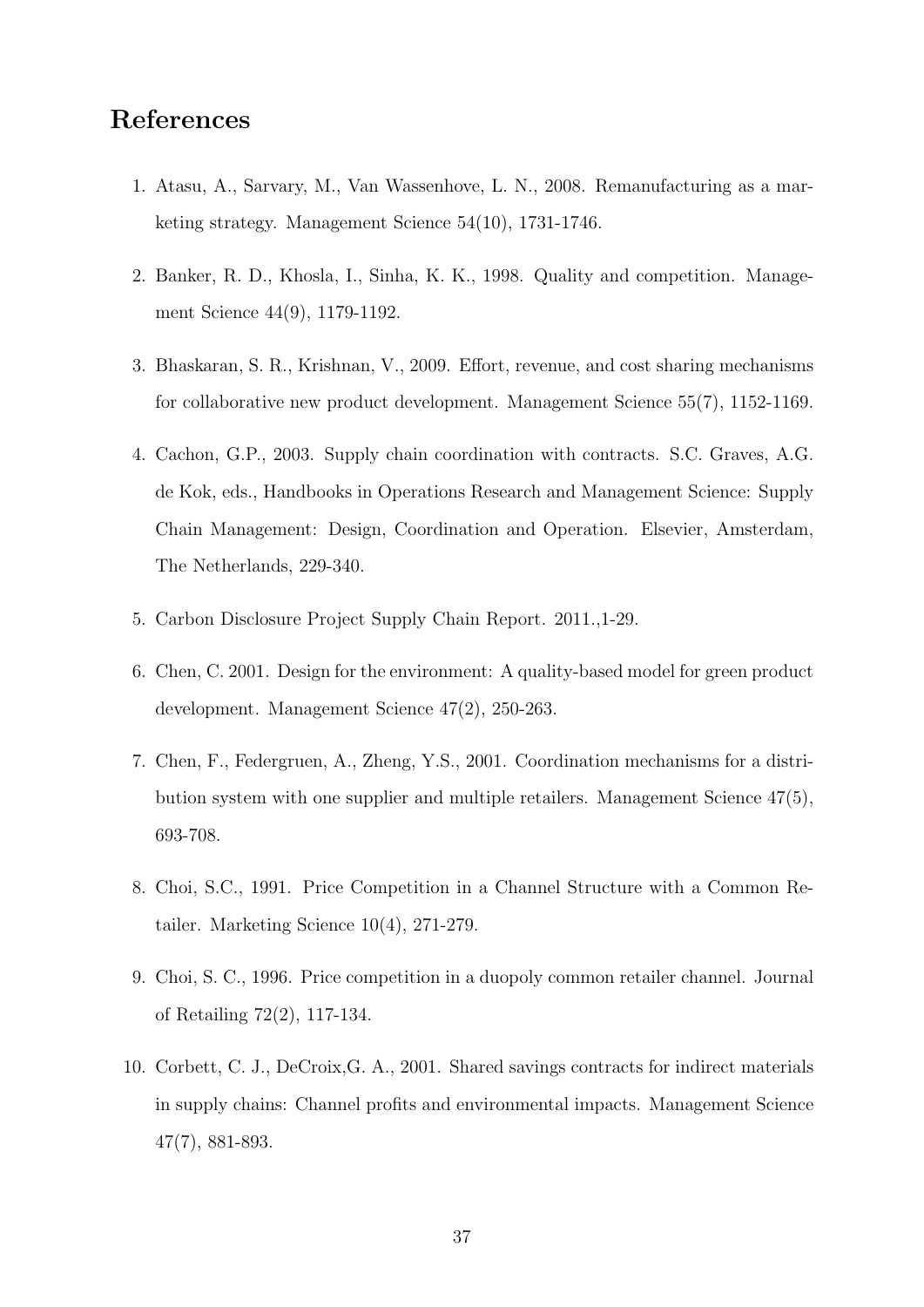- 11. Corbett, C.J., Karmarkar, U.S., 2001. Competition And Structure In Serial Supply Chains With Deterministic Demand. Management Science 47(7), 966-978.
- 12. Corbett, C.J., Klassen,R.D., 2006. Extending the Horizons: Environmental Excellence as Key to Improving Operations. Manufacturing & Service Operations Management 8(1), 5-22.
- 13. Coughlan, A. T., Wernerfelt, B., 1989. On credible delegation by oligopolists: A discussion of distribution channel management. Management Science 35(2), 226- 239.
- 14. Geyer, R., Wassenhove, L.N.V., Atasu, A., 2007. The Economics of Remanufacturing Under Limited Component Durability and Finite Product Life Cycles. Management Science 53(1), 88-100.
- 15. Ghosh, D., Shah, Janat., 2012. A comparative analysis of greening policies across supply chain structures. International Journal of Production Economics 135(2), 568-583.
- 16. Gilley, K.M., Worrell, D.L., Davidson III, W.N., El-Jelly, A., 2000. Corporate Environmental Initiatives and Anticipated Firm Performance: The Differential Effects of Process-Driven Versus Product-Driven Greening Initiatives. Journal of management 26(6), 1199-1216.
- 17. Hanna, M.D., Newman, R.W., 1995. Operations and Environment: An Expanded Focus for TQM. International Journal of Quality & Reliability Management 12(5), 38-53.
- 18. Henriques, I., Sadorsky, P., 1999. The Relationship Between Environmental Commitment and Managerial Perception of Stakeholder Importance. Academy of Management Journal  $42(1)$ , 89-99.
- 19. Ingene, C. A., Parry, M. E., 1995. Channel coordination when retailers compete. Marketing Science 14(4), 360-377.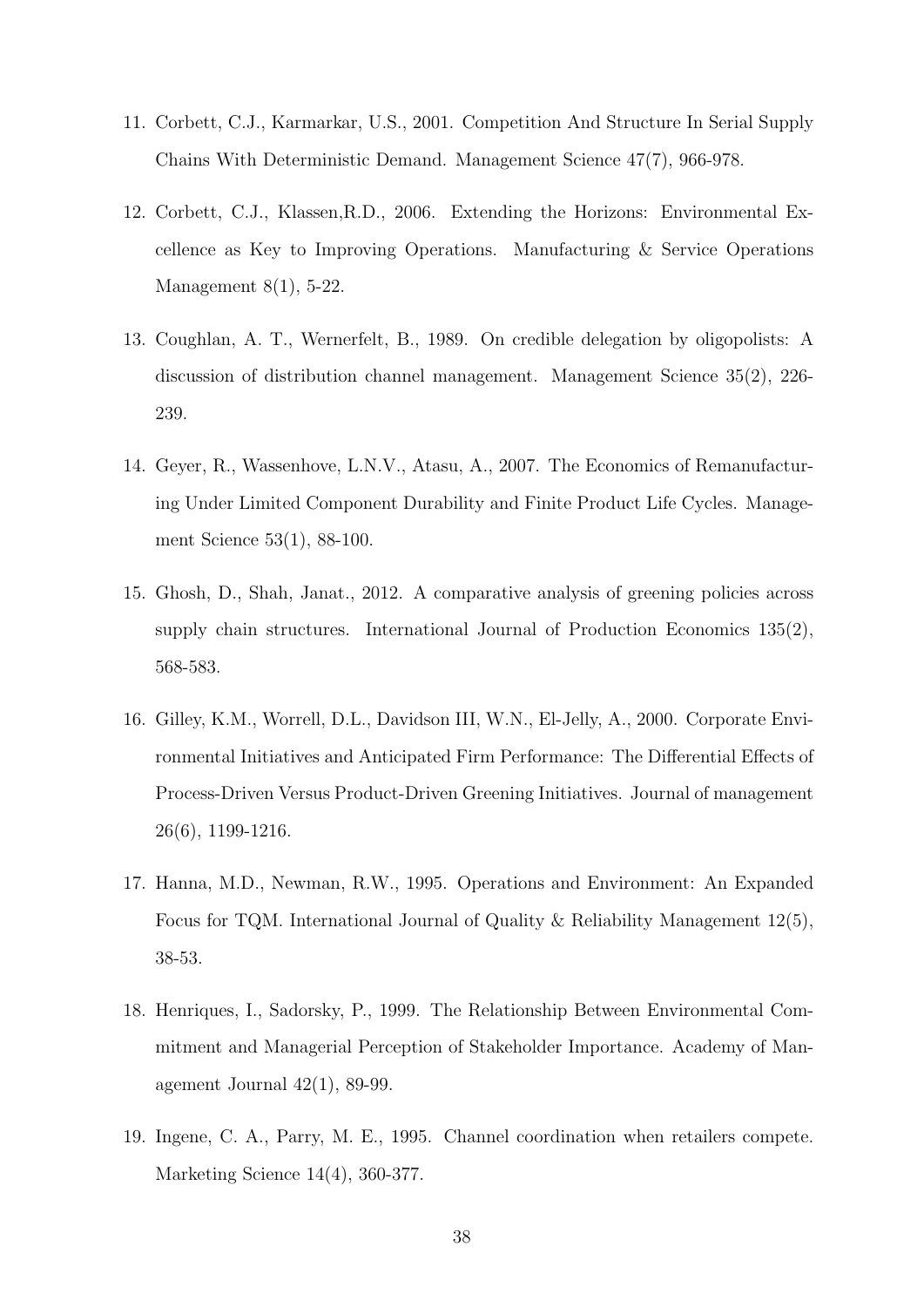- 20. Iyer, G., 1998. Coordinating Channels Under Price and Non-Price Competition. Marketing Science 17 (4), 338-355.
- 21. Jeuland, A.P., Shugan, S.M., 1983. Managing Channel Profits. Marketing Science 2(2), 239-272.
- 22. Kohli, R., Park, Heungsoo., 1989. A Cooperative Game Theory Model of Quantity Discounts. Management Science 35(6), 693-707.
- 23. Klassen, R. D., McLaughlin, C. P., 1996. The impact of environmental management on firm performance. Management Science 42(8), 1199-1214.
- 24. Kumar, S., Putnam, V., 2008. Cradle to cradle: Reverse logistics strategies and opportunities across three industry sectors. International Journal of Production Economics 115(2), 305-315.
- 25. Lee, E., Staelin,R., 1997. Vertical Strategic Interaction: Implications for Channel Pricing Strategy. Marketing Science 16(3), 185-207.
- 26. McGuire, T., Staelin,R., 1983. An Industry Equilibrium Analysis of Downstream Vertical Integration. Marketing Science 2(2), 161-192.
- 27. Mitra, S., Webster, S., 2008. Competition in remanufacturing and Effects of Government Subsidies. International Journal of Production Economics 111, 287-298.
- 28. Nagarajan, M., Sosic, G., 2008. Game-theoretical analysis of cooperation among supply chain agents: Review and extensions. European Journal of Operational Research 187(3), 719-745.
- 29. Nash, J., Jr., 1950. The bargaining problem. Econometrica 18(2), 155-162.
- 30. Nash, J., Jr., 1951. Noncooperative games. Annals of Mathematics 54, 289-295.
- 31. Nash, J., Jr., 1953. Two-person cooperative games. Econometrica 21(1), 128-140.
- 32. O'Brien, C., 1999. Sustainable production a new paradigm for a new millennium. International Journal of Production Economics 60-61, 1-7.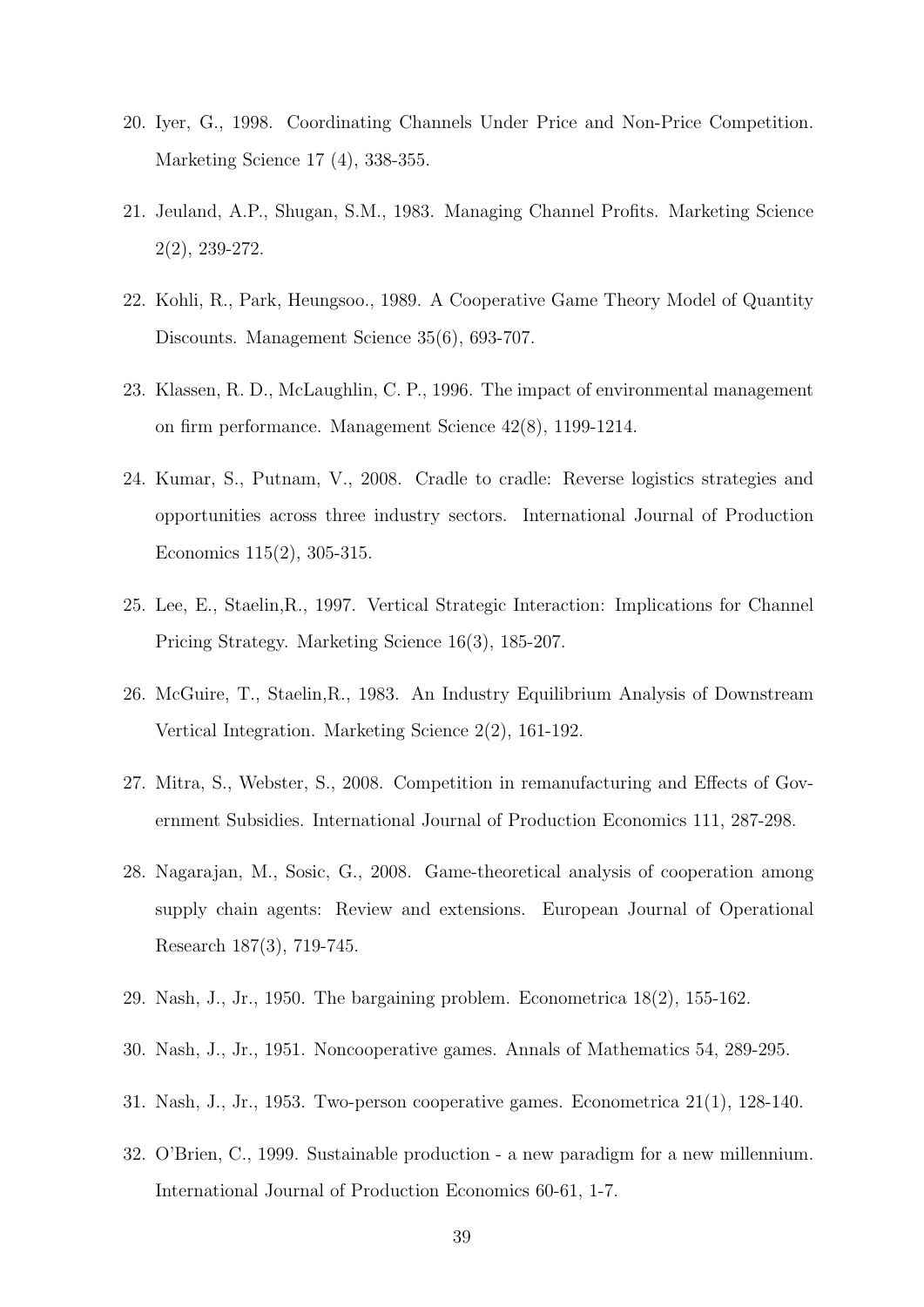- 33. Padmanabhan, V., Png, I. P. L., 1997. Manufacturer's returns policies and retail competition. Marketing Science 16(1), 81-94.
- 34. Plambeck, Erica L., 2007. The greening of Wal-Mart's supply chain. Supply Chain Management Review 11(5), 18-25.
- 35. Plambeck, E.L., Denend, L., 2011. The Greening of Wal-Marts Supply Chain Revisited. Supply Chain Management Review 15 (5) 16-23.
- 36. Porter, M. E., van der Linde, C., 1995. Green and competitive: Ending the stalemate. Harvard Business Review 73(5), 120-134.
- 37. Roth, A., 1979. Axiomatic Models in Bargaining. Springer-Verlag.
- 38. Saunders, T., McGovern, L., 1993. Green Is Black: Strategies for Creating Profitable and Environmentally Sound Businesses, Harper Collins, New York.
- 39. Savaskan, C., Bhattacharya,S., Van Wassenhove, L. N., 2004. Closed-loop supply chain models with product remanufacturing. Management Science 50(2), 239-252.
- 40. Savaskan, C., Van Wassenhove, L.N., 2006. Reverse channel design: The case of competing retailers. Management Science 52(1), 1-14.
- 41. Srivastava, S. K., 2007. Green supply-chain management: A state-of-the-art literature review. International Journal of Management Reviews 9, 53-80.
- 42. Sroufe, R. S., 2003. Effects of environmental management systems on environmental management practices and operations. Production and Operations Management 12(3), 416-431.
- 43. Swami, S., Shah, Janat., 2013. Channel Coordination in Green Supply Chain Management. Journal of the Operational Research Society 64, 336-351.
- 44. Thomas, L. J., 1970. Price-production decisions with deterministic demand. Management Science 16(11), 747-750.